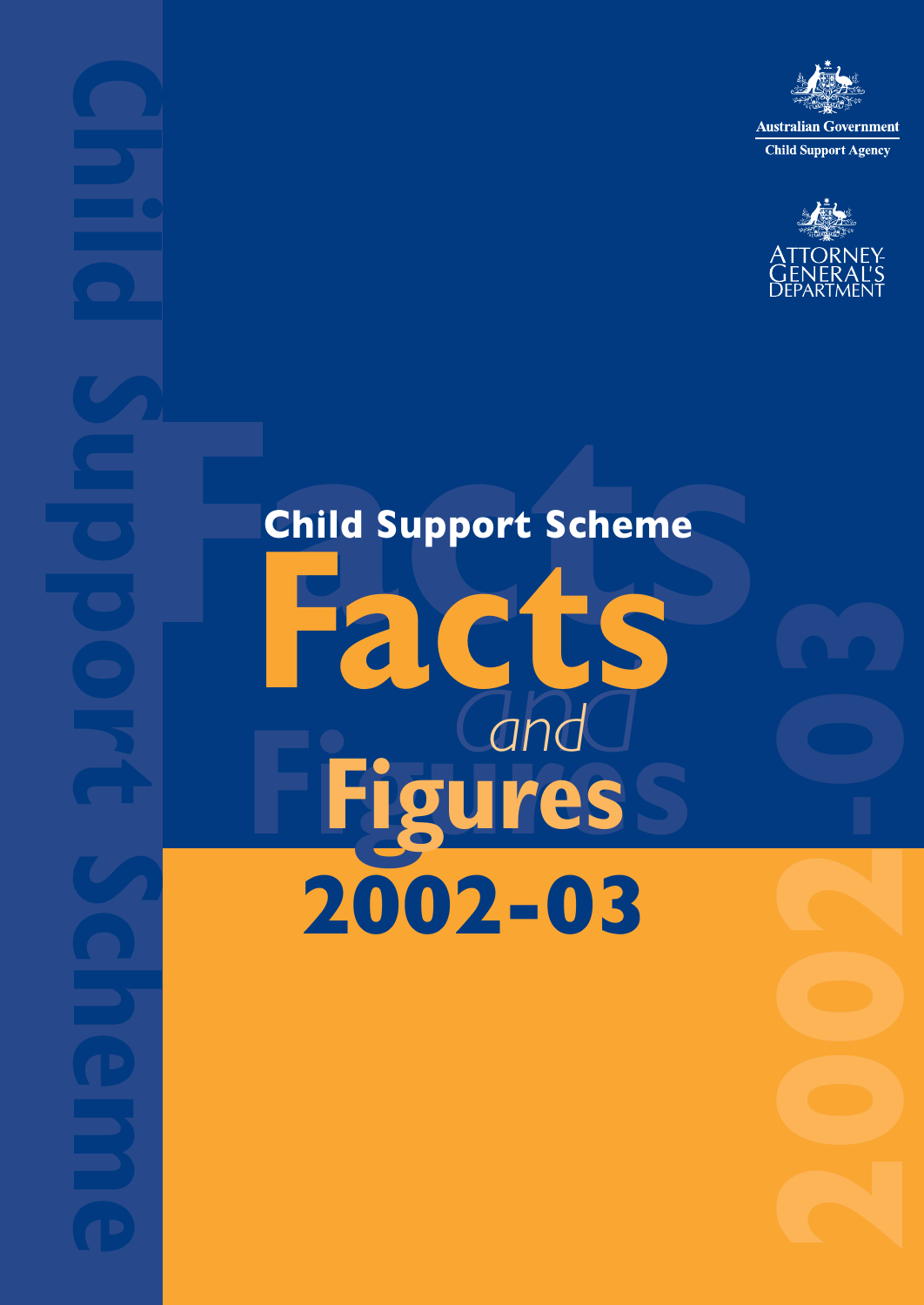# Facts and Figures<br>2002-2003 Child Support Scheme





Child Support Scheme Facts and Figures 2002-2003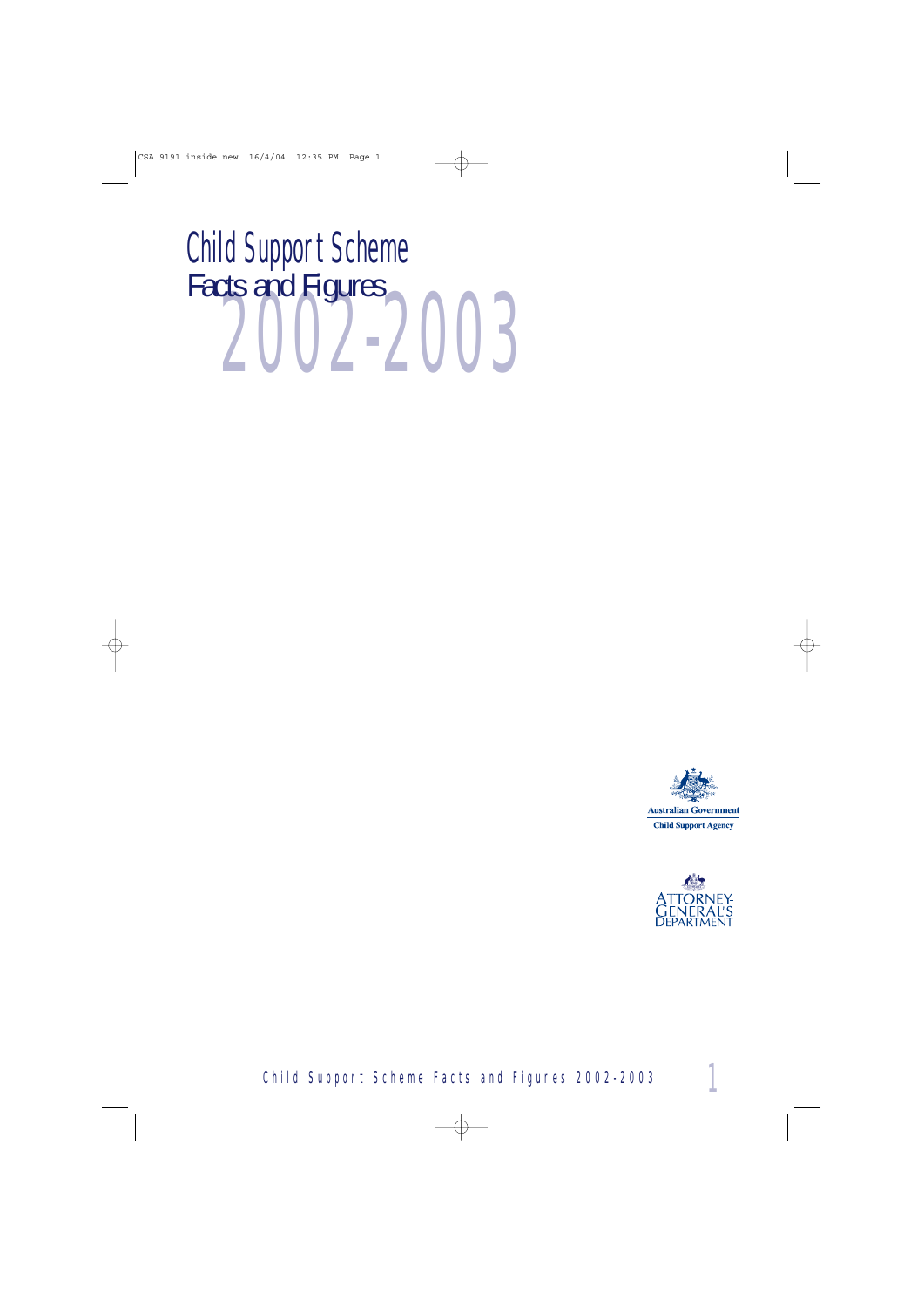#### **Comments on this paper**

Comments on this paper are welcomed and should be addressed to:

Arvie Dobson Child Support Agency Dept of Family and Community Services 40 Cameron Avenue BELCONNEN ACT 2617

arvie.dobson@csa.gov.au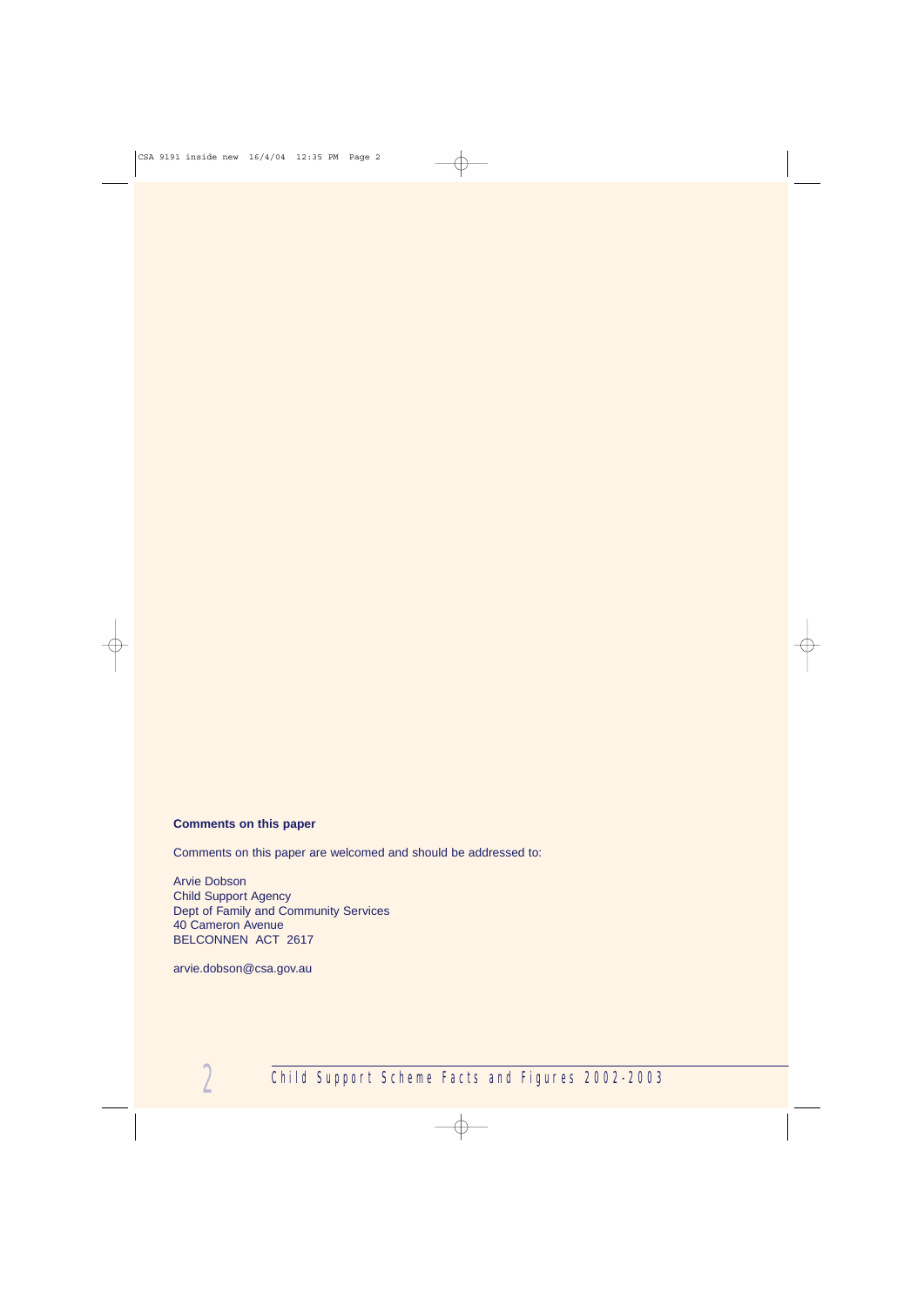#### **Index**

|                     | <b>Summary Sheet</b>                                                                                    | 6              |
|---------------------|---------------------------------------------------------------------------------------------------------|----------------|
| <b>Introduction</b> |                                                                                                         | $\overline{7}$ |
| 1.0                 | A Brief Overview and History of the Australian Child<br><b>Support Scheme</b>                           | 7              |
| 1.1                 | The Aims of the Child Support Scheme                                                                    | $\overline{7}$ |
| 1.2                 | A Brief History of the Child Support Scheme                                                             | 7              |
| 1.3                 | The Child Support Formula                                                                               | 8              |
| 1.4                 | Administrative Arrangements between CSA, FaCS and A-GD                                                  | 9              |
|                     | 1.4.1 The Role of the Child Support Agency in the Department of<br><b>Family and Community Services</b> | 9              |
|                     | 1.4.2 The Role of the Department of Family and Community Services                                       | 9              |
|                     | 1.4.3 The Role of Centrelink                                                                            | 9              |
|                     | 1.4.4 The Role of the Attorney-General's Department                                                     | 10             |
| 1.5                 | How the Child Support Scheme works                                                                      | 10             |
| 2.0                 | <b>Reasonable Action to Obtain Child Support</b>                                                        | 10             |
| 2.1                 | <b>Child Support Customers</b>                                                                          | 10             |
| 2.2                 | Maintenance Action being taken by FaCS Child Support Customers                                          | 11             |
| 3.0                 | <b>Caseload</b>                                                                                         | 12             |
| 3.1                 | Active Caseload at June 2003                                                                            | 12             |
| 3.2                 | Caseload by Stage and Payment Arrangement                                                               | 12             |
| 3.3                 | <b>Assessment Type</b>                                                                                  | 15             |
| 3.4                 | <b>Change of Assessment</b>                                                                             | 16             |
| 3.5                 | <b>Type of Care Arrangement</b>                                                                         | 16             |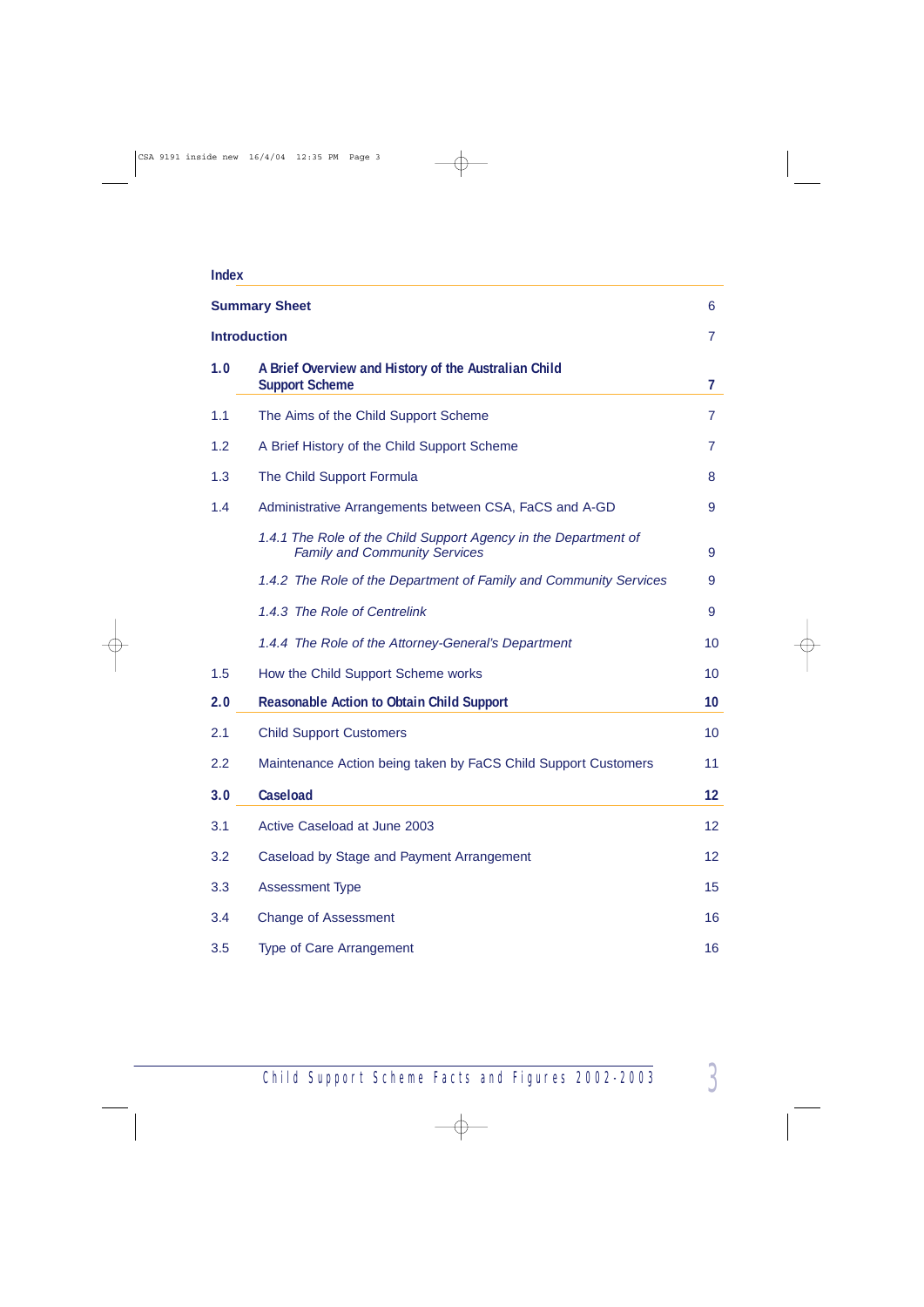| 4.0 | <b>Client Overview by Payment Arrangement and Stage</b>       | 17 |
|-----|---------------------------------------------------------------|----|
| 4.1 | <b>Number of Clients</b>                                      | 17 |
| 4.2 | <b>Number of Children</b>                                     | 18 |
|     | 4.2.1 Children covered by Child Support Assessments (Stage 2) | 18 |
|     | 4.2.2 Payers' Subsequent Families                             | 19 |
| 4.3 | Number and Gender of Payers and Payees                        | 19 |
| 4.4 | Age of Cases                                                  | 20 |
| 4.5 | Income of Payers and Payees                                   | 21 |
| 4.6 | Income Sources of CSA Payers who lodge Tax Returns            | 22 |
| 5.0 | <b>Program Outcomes</b>                                       | 23 |
| 5.1 | <b>Liabilities</b>                                            | 23 |
|     | 5.1.1 Liabilities by CSA and Private Collect                  | 23 |
|     | 5.1.2 Average Child Support Liabilities                       | 25 |
| 5.2 | <b>Payments</b>                                               | 26 |
|     | 5.2.1 Total Credits and Liabilities                           | 26 |
|     | 5.2.2 Child Support Transferred                               | 27 |
|     | 5.2.3 Collections - CSA Collect Cases                         | 28 |
|     | 5.2.4 Liabilities and Debt - CSA Collect Cases                | 29 |
|     | 5.2.5 Debt - CSA Collect Cases                                | 29 |
| 6.0 | <b>Legal Services Overview</b>                                | 32 |
| 6.1 | <b>Background</b>                                             | 32 |
| 6.2 | <b>Statistics and Advice Work Types</b>                       | 33 |
|     | 6.2.1 Legal Aid Commission Statistics                         | 33 |
|     | <b>6.2.2 Community Legal Services Statistics</b>              | 33 |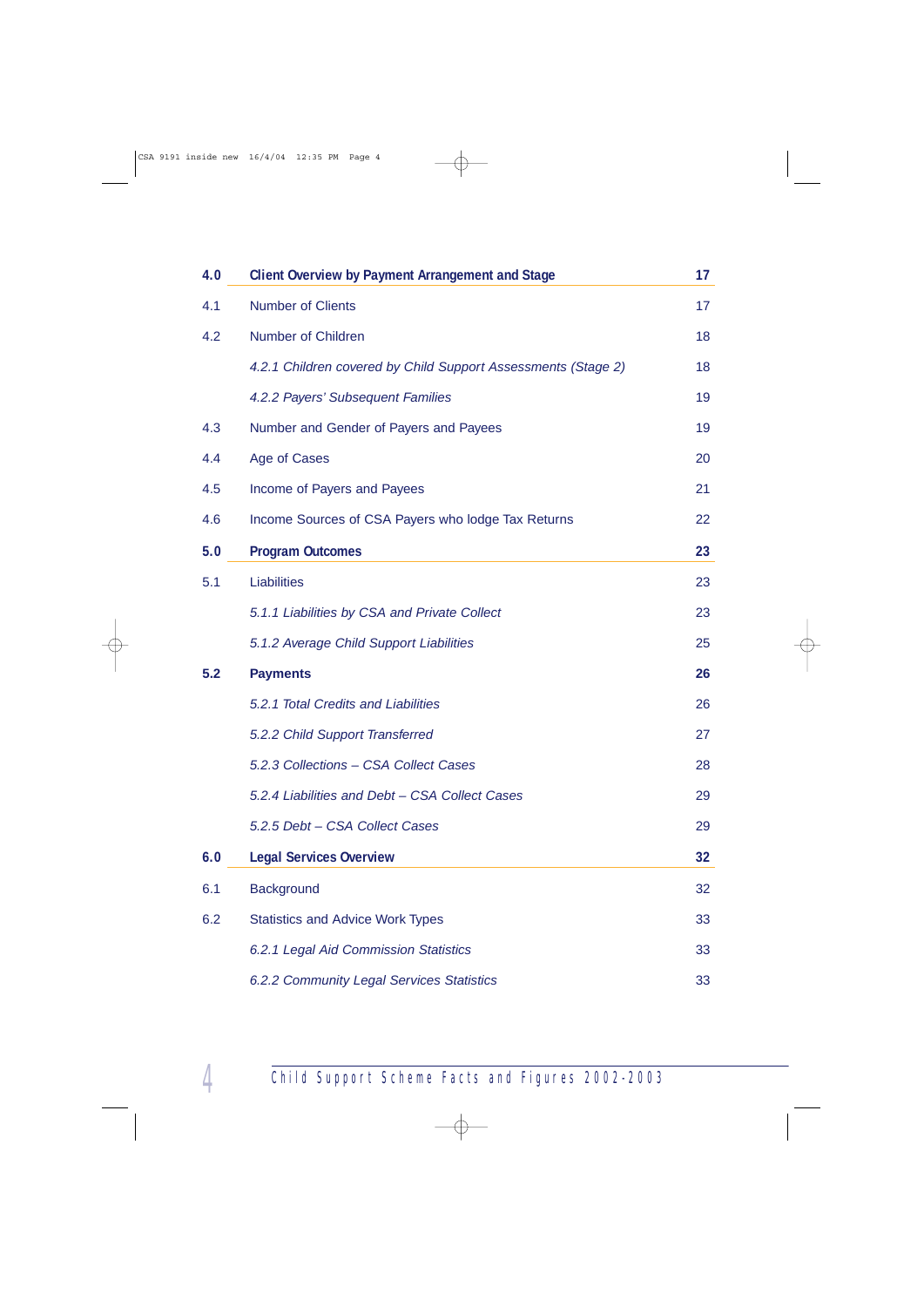| 6.3 | Additional Child Support Information Collected by Community<br>Legal Services relating to child support activities for 2002-03 | 33 |
|-----|--------------------------------------------------------------------------------------------------------------------------------|----|
| 7.0 | <b>Savings and Costs</b>                                                                                                       | 34 |
| 7.1 | <b>Savings</b>                                                                                                                 | 34 |
| 7.2 | <b>Scheme Costs</b>                                                                                                            | 35 |
| 7.3 | <b>Comparisons with Overseas Agencies</b>                                                                                      | 36 |
| 7.4 | <b>CSA Staff</b>                                                                                                               | 36 |
| 7.5 | <b>CSA Telephone Performance</b>                                                                                               | 37 |
|     | <b>Appendices</b>                                                                                                              |    |
|     | <b>Appendix 1: Contact Details</b>                                                                                             | 39 |
|     | <b>Appendix 2: Amounts Used in Child Support Assessments</b>                                                                   | 43 |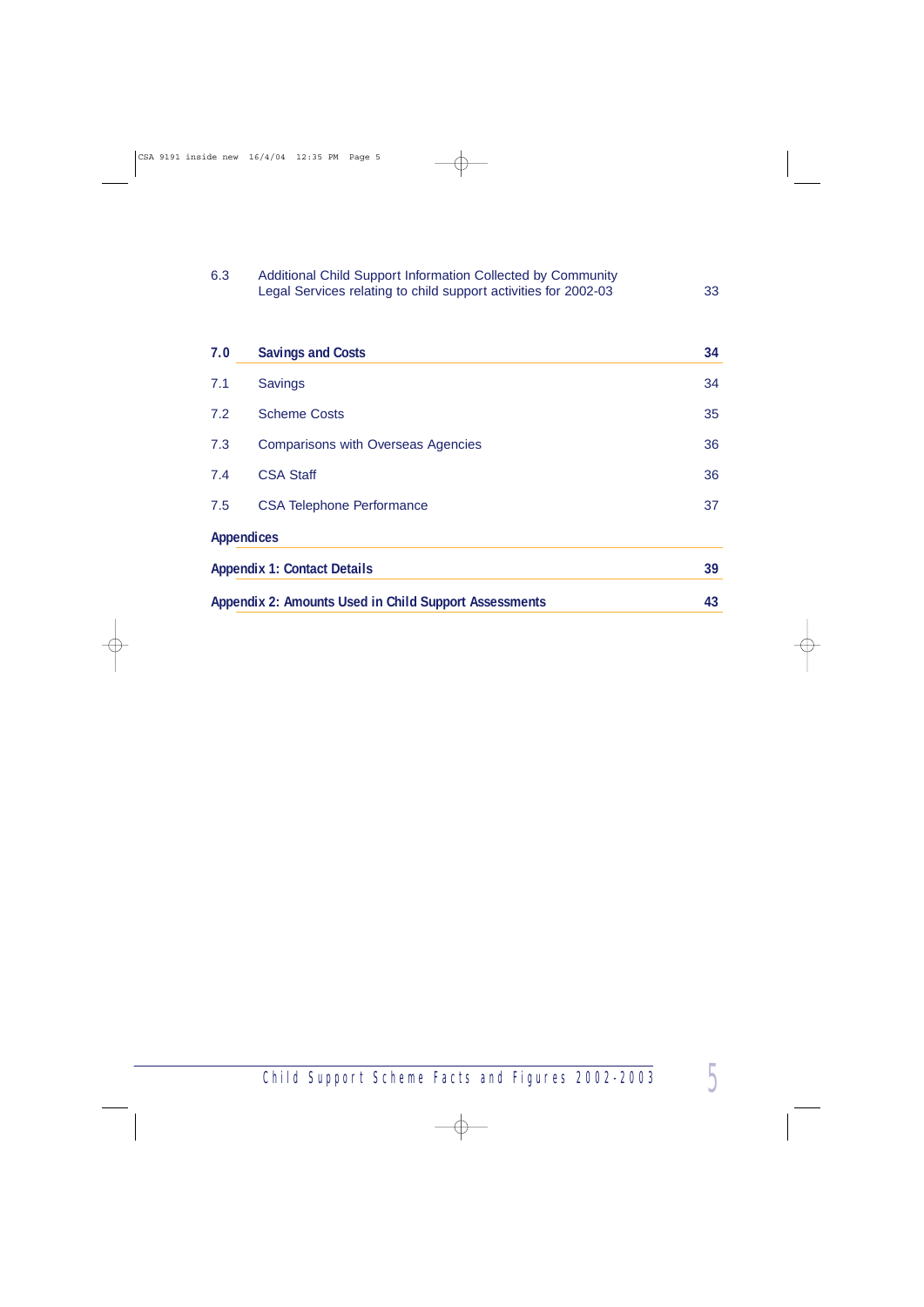|                                                 | 2000-01    | 2001-02    | 2002-03    |
|-------------------------------------------------|------------|------------|------------|
| <b>Support for Children</b>                     |            |            |            |
| <b>Child Support transfers:</b>                 |            |            |            |
| <b>CSA Collect</b>                              | \$619.4m   | \$636.4m   | \$672.0    |
| <b>Private Collect</b>                          | \$780.7m   | \$814.2m   | \$1,272.0  |
| <b>Total</b>                                    | \$1,400.1m | \$1,450.6m | \$1,944.0  |
| CSA collection performance since inception:     | 87.5%      | 87.7%      | 87.9%      |
| <b>Total Collections</b>                        | \$4,698.4m | \$5,392.9m | \$6,113.1m |
| <b>Total Liabilities</b>                        | \$5,368.1m | \$6,151.7m | \$6,957.2m |
| Average weekly liabilities per case:            |            |            |            |
| Stage 1 CSA Collect                             | \$56.37    | \$52.37    | \$54.75    |
| <b>Stage 1 Private Collect</b>                  | \$49.56    | \$49.28    | \$47.58    |
| Stage 2 CSA Collect                             | \$47.01    | \$48.89    | \$48.53    |
| <b>Stage 2 Private Collect</b>                  | \$80.52    | \$81.32    | \$83.05    |
| <b>Support for Parents</b>                      |            |            |            |
| <b>CSA Caseload:</b>                            | 612,332    | 657,332    | 685,969    |
| % CSA Collect                                   | 52.3%      | 50.6%      | 49.4%      |
| % Private Collect                               | 47.7%      | 49.4%      | 50.6%      |
| % Stage 1 Court Orders                          | 5.7%       | 4.7%       | 3.2%       |
| % Stage 2 Formula Assessment                    | 94.3%      | 95.3%      | 96.8%      |
|                                                 |            |            |            |
| Children who are eligible for child             |            |            |            |
| support payments (Eligible Children -           |            |            |            |
| Stage 2 Cases only)                             | 901,356    | 1,002,663  | 1,034,593  |
| <b>CSA client numbers:</b><br><b>Payers</b>     | 582,315    | 610,230    | 630,701    |
| Payees                                          | 582,518    | 606,941    | 626,739    |
| <b>Total</b>                                    | 1,164,833  | 1,217,171  | 1,257,440  |
| <b>Legal Services Funding</b>                   | \$7.8m     | \$5.3m     | \$5.5m     |
| <b>CSS Savings &amp; Costs to Government</b>    |            |            |            |
| Total savings to Government outlays             | \$380.4m   | \$423.0m   | \$433.5m   |
| <b>CSA</b><br>Scheme costs by agency:           | \$203.7m   | \$214.0m   | \$233.2m   |
| <b>FaCS</b>                                     | \$3.0m     | \$2.3m     | \$1.4m     |
| A-GD                                            | \$7.8m     | \$5.3m     | \$5.5m     |
| Dollars collected by CSA for each dollar spent. | \$6.85     | \$6.78     | \$8.30     |
| CSA cost to collect each dollar.                | 14.6 cents | 14.7 cents | 12.0 cents |
|                                                 |            |            |            |

#### **Child Support Scheme - Key Facts and Figures**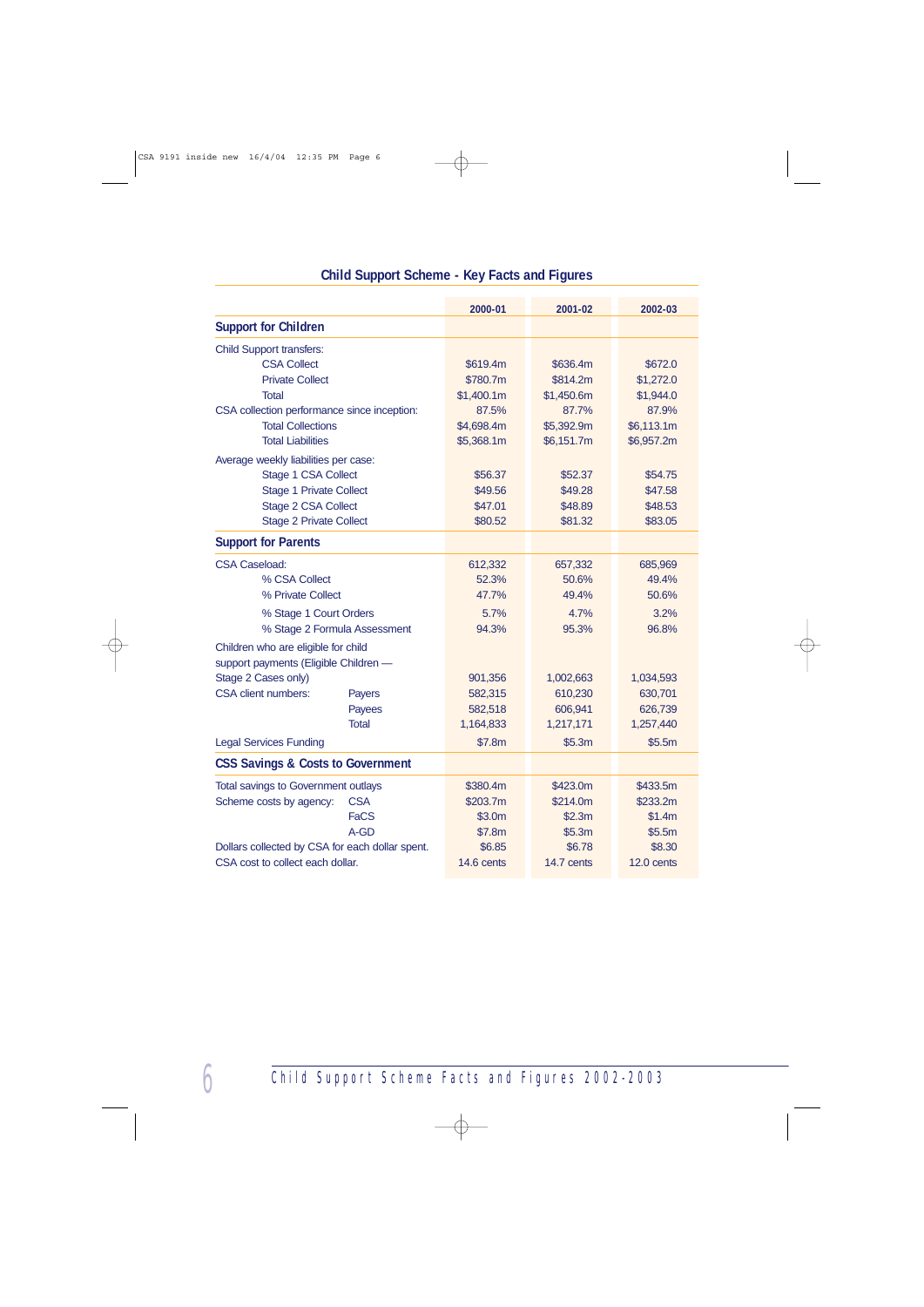## **Introduction**

This report is the seventh edition of *Child Support Scheme Facts and Figures* and is the second edition to be released since the implementation of the CSA's new computer system CUBA (named after the Roman goddess of children). The implementation of the new computer system has given the Agency the opportunity to capture a wider range of more accurate data.

*Facts and Figures* is an annual publication released jointly by the Agencies and Commonwealth Departments with responsibilities under the Child Support Scheme.

#### **1.0 A Brief Overview and History of the Australian Child Support Scheme**

#### **1.1 The Aims of the Child Support Scheme**

The Australian Child Support Scheme was introduced in 1988 to: 'strike a fairer balance between public and private forms of support [for children] to alleviate the poverty of sole parent families.<sup>'1</sup> The Scheme aims to ensure that:

- parents share in the cost of supporting their children according to their capacity;
- adequate support is available to all children not living with both parents;
- Commonwealth involvement and expenditure is limited to the minimum necessary for ensuring children's needs are met;
- work incentives for both parents to participate in the labour force are not impaired; and

• the overall arrangements are non-intrusive to personal privacy and are simple, flexible and efficient.2

#### **1.2 A Brief History of the Child Support Scheme**

Prior to the introduction of the Child Support Scheme, child support could only be obtained by the parents reaching an agreement or by seeking an order from a court. This meant that child support was effectively denied to those parents who could not reach an agreement with their former partner and could not afford to take court action.

During the 1970s and 1980s there was a rapid growth in the number of single parents with day-today care and responsibility for the children of a former marriage or relationship. There was community concern and criticism about the prevailing child maintenance system. Three issues were of particular concern:

- the non-payment of maintenance;
- the low levels of maintenance payments; and
- reliance on social welfare payments.

A number of reviews and studies resulted in the government deciding to establish a child support system to overcome these problems. The government published *Child Support – A discussion paper on child maintenance* in 1986 and, after extensive consultation with external parties, it implemented the Child Support Scheme in two stages.

Stage 1 was introduced by the *Child Support (Registration and Collection) Act 1988*. This Act gave the Commissioner of Taxation, as Child

<sup>1</sup> Cabinet Sub-Committee on Maintenance, *Child Support: discussion paper on child maintenance* (1986), p. 14.

<sup>2</sup> *An examination of the operation and effectiveness of the Child Support Scheme, Government Response to the Report by the Joint Select Committee on Certain Family Law Issues,* November 1997, p. 3.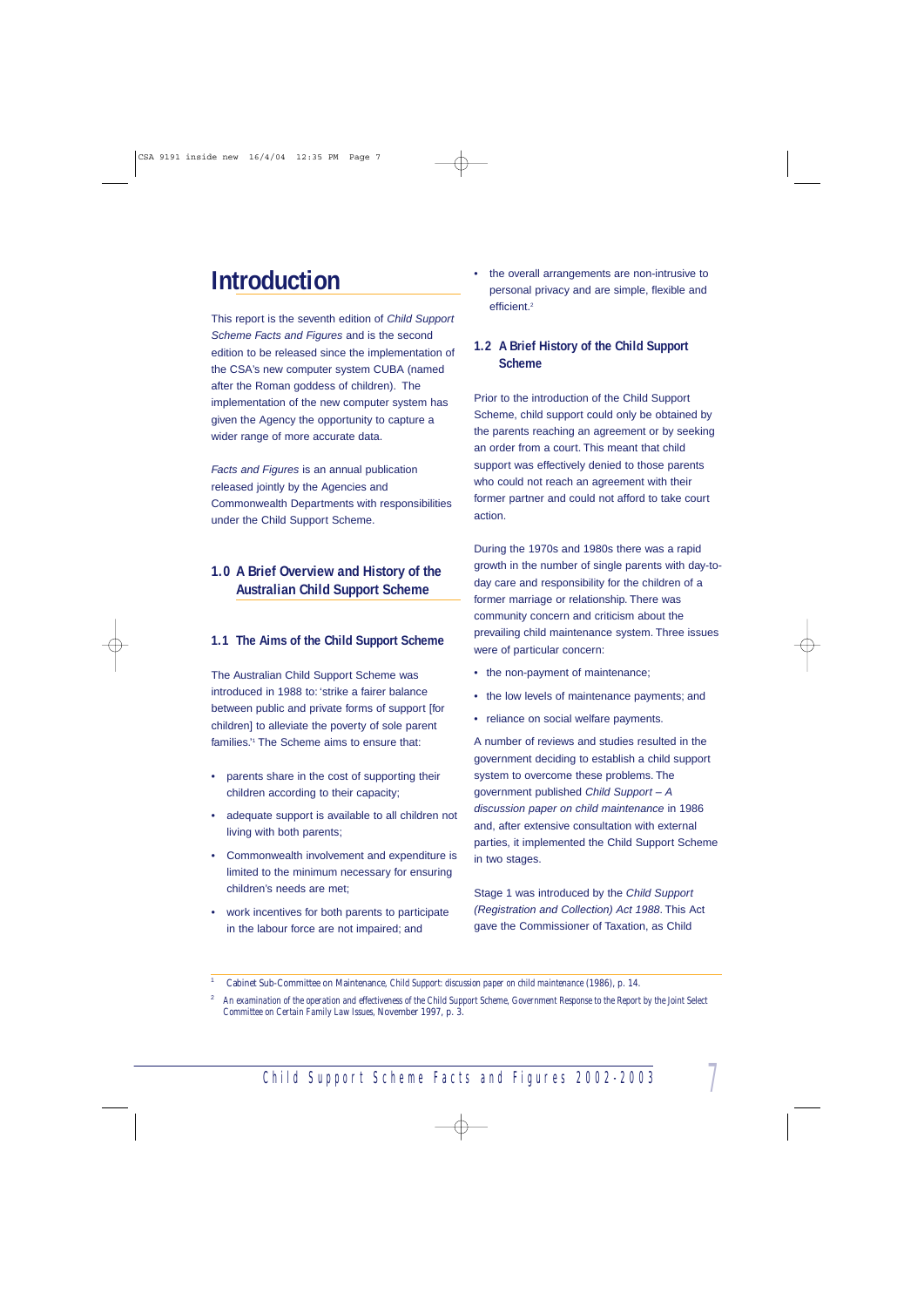Support Registrar, the responsibility for collecting child support payments in respect of court orders and court-registered agreements. This collection is undertaken on application from the parent entitled to receive child support.

Stage 2 was introduced by the *Child Support (Assessment) Act 1989*. This Act established a further responsibility on the Child Support Registrar to administratively assess child support using a formula based on the income of both parents, and therefore their capacity to pay. Stage 2 applies only to parents who separated on or after 1 October 1989, or who have a child born on or after that date.

#### **1.3. The Child Support Formula**

CSA uses a legislative formula to calculate the amount of child support to be paid. The formula is applied to the liable parent's taxable income (which, for CSA purposes, includes rental losses, exempt foreign employment income and Reportable Fringe Benefits):

- 1. *Less* an allowance for living expenses and for each natural or adopted dependent child living with the liable parent;
- 2. *Less* half the resident parent's excess income over average weekly earnings.

After making the above deductions, a percentage of the remaining income is paid as support. The percentage varies according to the number of children:

|                                   | Table 1.1: Child Support Percentages |  |  |
|-----------------------------------|--------------------------------------|--|--|
| No. of Children 1 2 3 4 5 or more |                                      |  |  |
| Child Support 18% 27% 32% 34% 36% |                                      |  |  |

The basic formula used to assess the annual rate of child support is:

 $\{(A - B) - (C / 2)\}\times D = E$ 

#### Where:

- A is the child support income amount (taxable income)
- B is the exempted income amount
- C is the amount of payee income above the disregarded income amount
- D is the child support percentage
- E is the amount payable by the payer

Taxable income used in the child support formula is the income shown on the payer's tax return for the last financial year. For child support purposes the maximum taxable income used in the formula from January 2003 was \$119,470.

A payer's exempt income is an allowance for living expenses and is deducted before the child support percentage is applied (see Table 1.2).

| <b>Table 1.2: Exempt Income Amounts</b>                        |                      |                      |  |  |  |  |
|----------------------------------------------------------------|----------------------|----------------------|--|--|--|--|
|                                                                | <b>Exempt Income</b> | <b>Exempt Income</b> |  |  |  |  |
|                                                                | 1.1.2002-31.12.2002  | 1.1.2003-31.12.2003  |  |  |  |  |
| No natural or adopted children                                 | \$11,740             | \$12,315             |  |  |  |  |
| With natural or adopted children <sup>1</sup>                  | \$19,597             | \$20,557             |  |  |  |  |
| Allowance for child under 13                                   | \$2,169              | \$2,235              |  |  |  |  |
| Allowance for child 13-15                                      | \$3,025              | \$3,119              |  |  |  |  |
| Allowance for child 16-17                                      | \$4,454              | \$4,672              |  |  |  |  |
| Source: Polavant FaCS Pension Pates 2002 03 CCH Court Handbook |                      |                      |  |  |  |  |

*Source: Relevant FaCS Pension Rates 2002-03, CCH Court Handbook.*

If a payee's child support income amount<sup>3</sup> exceeds the disregarded income amount , then the payer's income is reduced by 50 per cent of the payee's excess income for the period concerned (the annual rate of the child support amount cannot be reduced below 25 per cent of the rate that would have been payable if the payee had less than the disregarded income amount). The payee's disregarded income amount is that part of the payee's income below Average Weekly Earnings of all employees (\$36,213 for 1.1.2003 to 31.12.2003).

If either parent's income has decreased by 15 per cent or more since the previous year of income, they could apply for the assessment to be varied to reflect their current income.

<sup>3</sup> The "disregarded income amount" recognises that the carer makes a significant contribution to the care of the children covered by the assessment. See Appendix 2 for more details.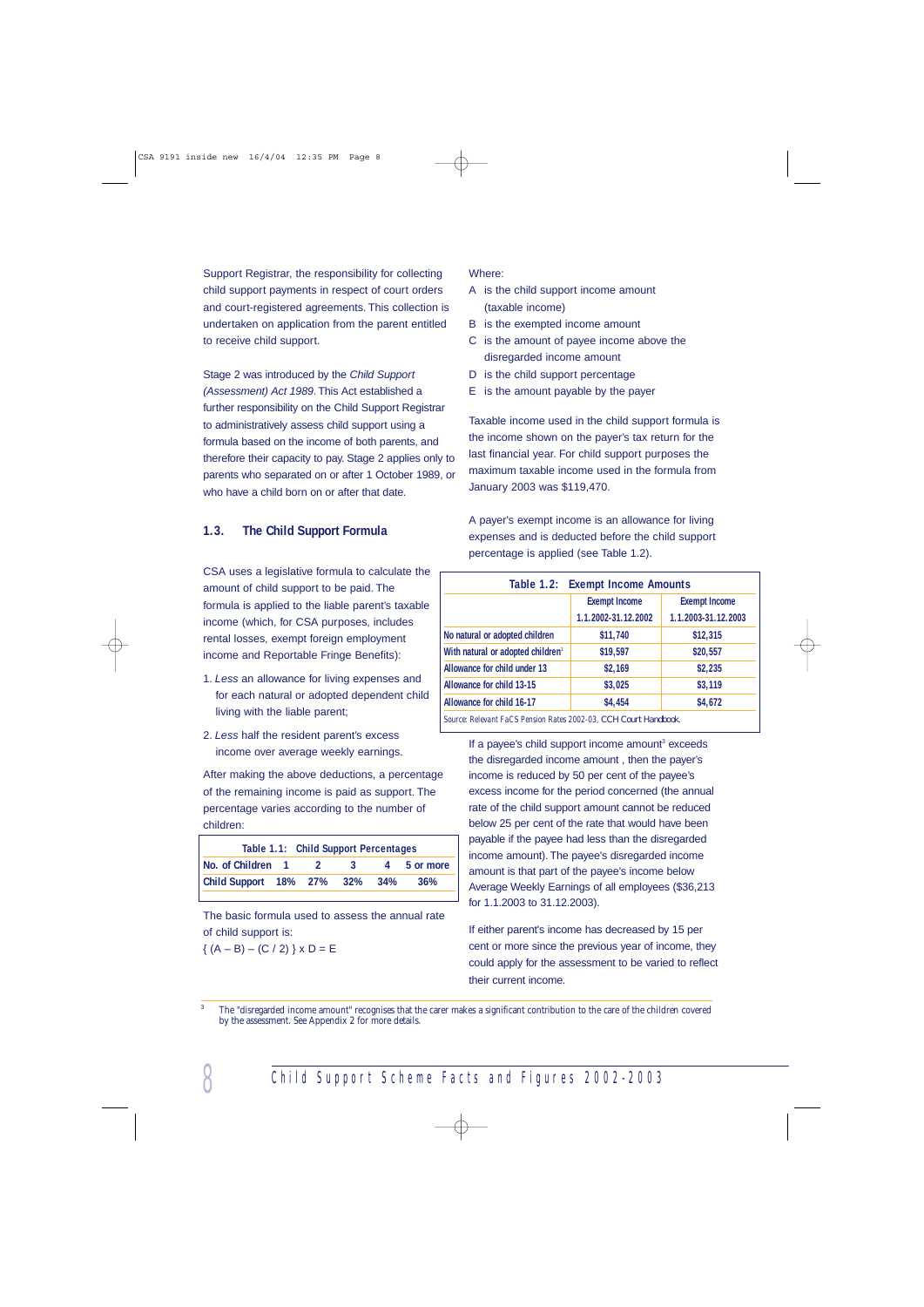**1.4 Administrative Arrangements between the Child Support Agency, the Department of Family and Community Services and the Attorney-General's Department**

Until October 1998 the Child Support Scheme was administered by the Child Support Agency as part of the Australian Taxation Office, the Department of Social Security and the Attorney-General's Department.

In October 1998 CSA became part of the new Commonwealth Department of Family and Community Services (FaCS). The Scheme partners are the Department of Family and Community Services, incorporating CSA, and the Attorney-General's Department.

#### *1.4.1 The Role of the Child Support Agency in the Department of Family and Community Services*

CSA was created to administer the *Child Support (Registration and Collection) Act 1988* and the *Child Support (Assessment) Act 1989*.

The role of CSA is to:

- register cases;
- assess child support payable (Stage 2 cases only);
- collect payments where requested; and
- provide an information service for parents on child support matters.

These activities are undertaken in Branch Offices (currently 16) around Australia. CSA also has Regional Service Centres located in 20 Centrelink offices and one ATO Office (Darwin) in regional Australia.4

CSA has access to taxation information to enable efficient assessment and collection of child support.

#### *1.4.2 The Role of the Department of Family and Community Services*

The Commonwealth Department of Family and Community Services (FaCS) has a general responsibility to advise the government on matters relating to income support and social welfare policy, including child support. In addition to CSA, there are three further roles in the administration of the Child Support Scheme:

- strategic policy development, analysis and research;
- ensuring appropriate linkages between income support and child support; and
- reporting to Government and Parliament.

#### *1.4.3 The Role of Centrelink*

Centrelink is the primary service delivery agency for the FaCS portfolio and delivers a range of Government assistance programs, including family payments. Centrelink's primary role in terms of the Child Support Scheme is:

- ensuring applicants for more than the minimum rate of Family Tax Benefit take reasonable action to obtain child support; and
- adjusting family allowance payments to individuals in receipt of child support payments.

Centrelink has 457 customer service and call centres across Australia. It services over 6.4 million customers.<sup>5</sup>

- <sup>4</sup> "More child support services for Regional Australia", Media Release, Hon. Larry Anthony, Minister for Community Services, 31 August 1999.
- <sup>5</sup> *Centrelink Information*. A guide to payments and services, 2002-03, July 2003, p.2.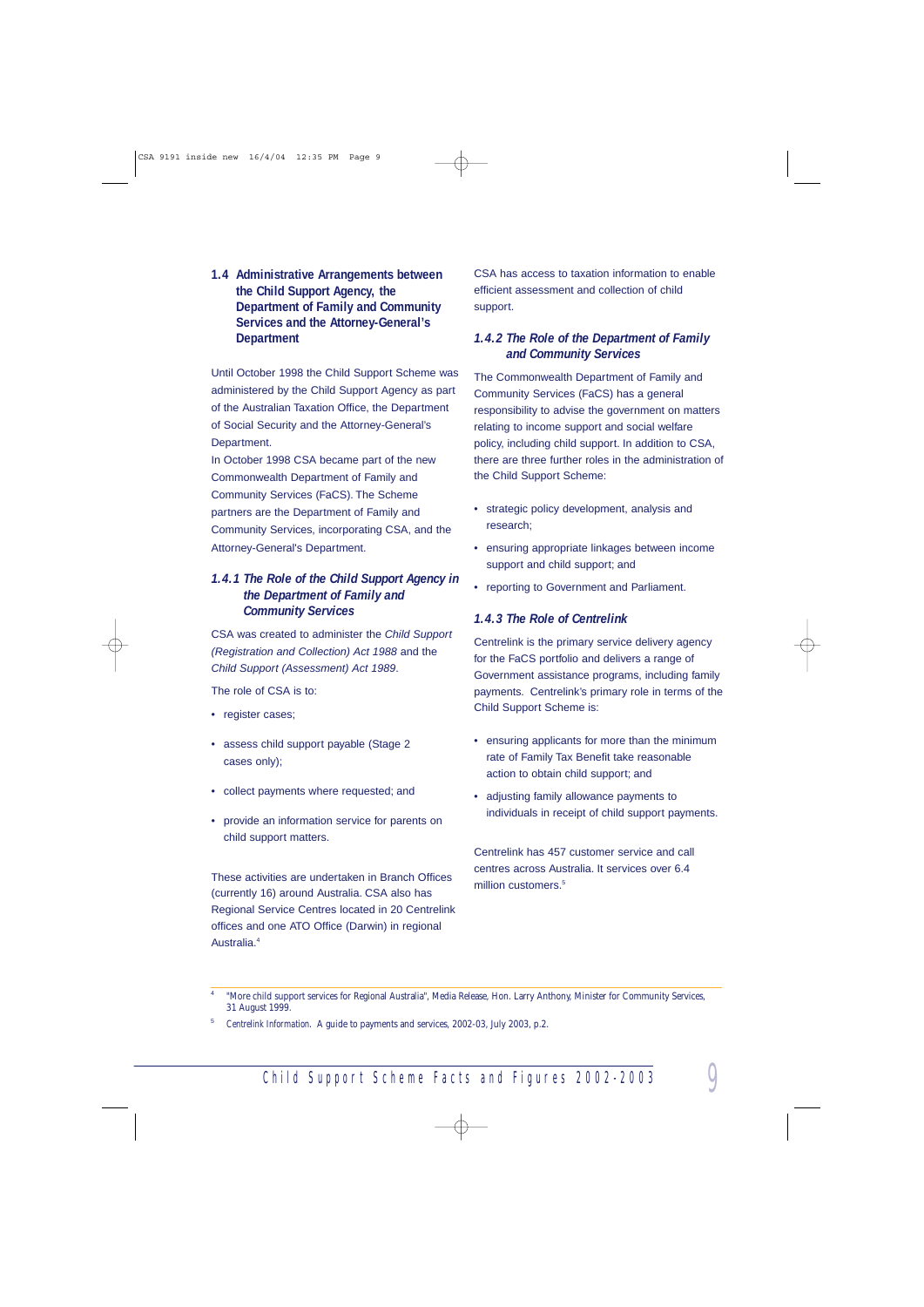#### *1.4.4 The Role of the Attorney-General's Department*

The Attorney-General's Department (AGD) has a general responsibility to advise the Government on matters relating to family law. The Department also provides Legal Aid support to eligible parents under the Child Support Scheme.

#### **1.5 How the Child Support Scheme works**

Australian families may make child support arrangements in one of three ways:

- Self-Administration: an entirely private arrangement between the parents, which includes cases where child support is not sought;
- Private Collect: registration with the Child Support Agency but with payment made directly between the parents; or
- CSA Collect: registration and collection by the Child Support Agency.

Registration with CSA can proceed on the application of either parent. The application can be to register a court order, a child support agreement or for CSA to issue an administrative assessment.

Payers can make payments directly to CSA where CSA collection is required. Alternatively, child support can be deducted from a payer's salary or wages in much the same way that income tax is deducted.

Where a payment is not made, and CSA is unable to come to a voluntary payment arrangement with the payer, the Registrar has a range of administrative enforcement powers available, including:

- deduction from salary and wages;
- interception of income tax refunds;
- collection of monies owed to the defaulting parent from third parties under Section 72A, e.g. accessing funds in savings accounts, superannuation funds and solicitors' trust accounts.

In addition, debts can be pursued through the courts to seek orders for sale of assets and property, or debts can be pursued by instituting bankruptcy proceedings.

#### **2.0 Reasonable Action to Obtain Child Support**

#### **2.1 Child Support Customers**

Centrelink and CSA have mutual clients primarily as a result of the Maintenance Action Test. As mentioned in section 1.4.3, Family Tax Benefit Part A customers who have children from a previous relationship must take reasonable action to obtain child support. A high proportion of applications for registration with CSA, therefore, come from Centrelink. Reasonable action for Stage 2 customers means lodging an application for assessment under the child support formula and either:

- having the payments collected by CSA; or
- privately collecting 100 per cent of the assessed amount; or
- lodging a child support agreement that meets 100 per cent of the assessed amount.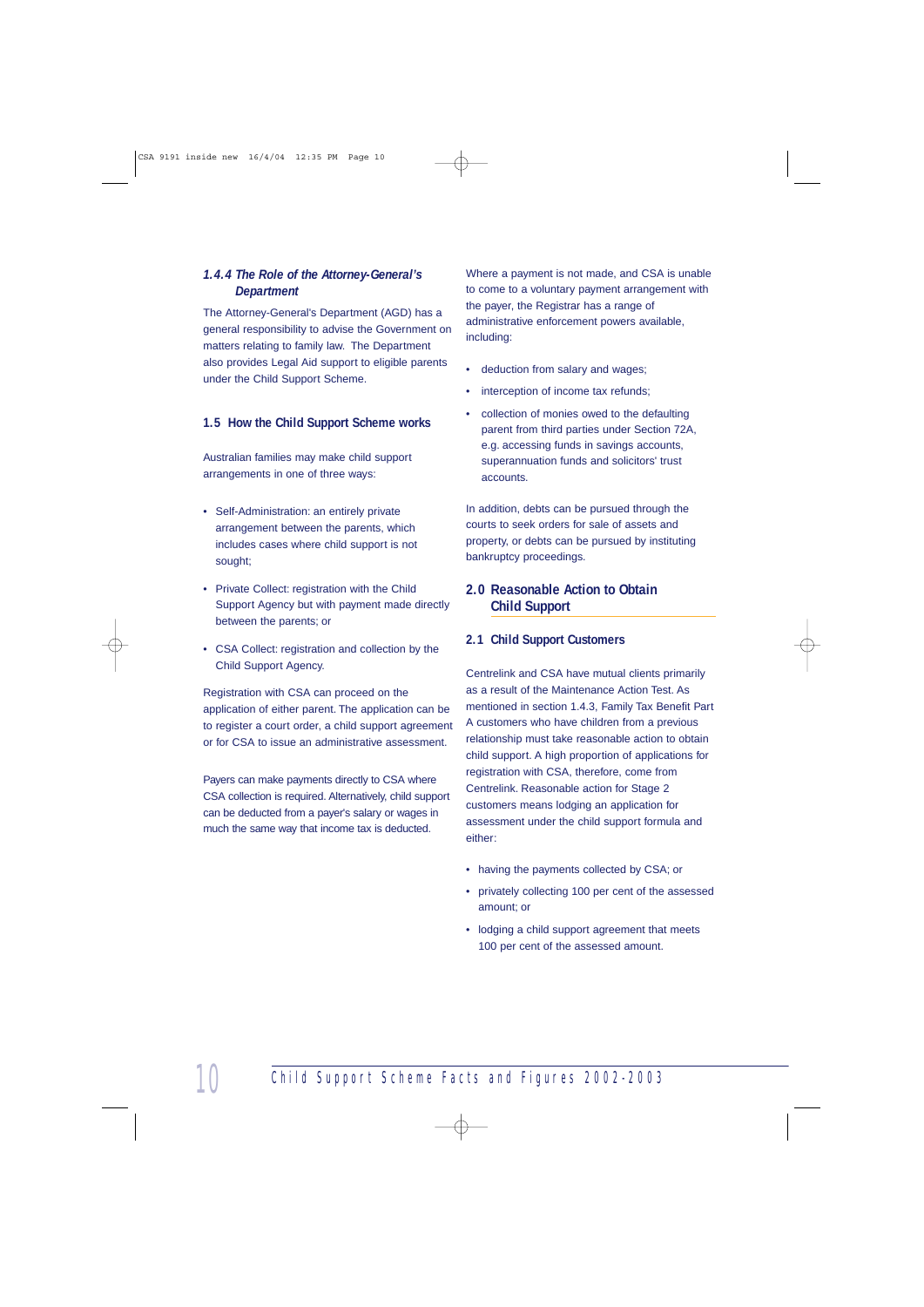|                                                                                      | Table 2.1: Action Taken to Obtain Child Support |       |
|--------------------------------------------------------------------------------------|-------------------------------------------------|-------|
| <b>Maintenance Action</b>                                                            | <b>Number of Children</b>                       | ℅     |
| <b>Complete</b>                                                                      | 1,029,953                                       | 95.8  |
| <b>In Progress</b>                                                                   | 2,391                                           | 0.2   |
| <b>Exempt</b>                                                                        | 30,874                                          | 2.9   |
| <b>Requirements Not Met</b>                                                          | 12,019                                          | 1.1   |
| Total                                                                                | 1,075,237                                       | 100.0 |
| FaCS. November 2003.<br>Source:<br>Percentages may not add due to rounding.<br>Note: |                                                 |       |



*Source: Family and Children Branch, FaCS, November 2003.*

#### **2.2 Maintenance Action being taken by FaCS Child Support Customers**

Maintenance action is recorded by Centrelink for each child because a parent may have different maintenance action in progress for different children e.g. where the children have different fathers.

The following is a summary of maintenance action being taken on behalf of children of FTB Part A customers. By June 2003:

• a total of 95.8 per cent of children of FTB Part A customers had maintenance action completed on their behalf. This means these cases were registered with CSA or an application had been lodged;

- another 2.9 per cent of children of FTB Part A customers were granted an exemption; and
- the remaining 1.3 per cent of children of FTB Part A customers at that time did not have reasonable maintenance action requirements met on their behalf or their application was still in progress.

Based on the figures in Table 2.1 and the chart above, it can be seen that reasonable maintenance action requirements have been met for almost 99 per cent of children (95.8 per cent "complete" plus 2.9 per cent "exempted") of FaCS child support customers. In fact, at June 2002, only 1.3 per cent of children did not have reasonable maintenance action requirements met on their behalf or their application was still in progress.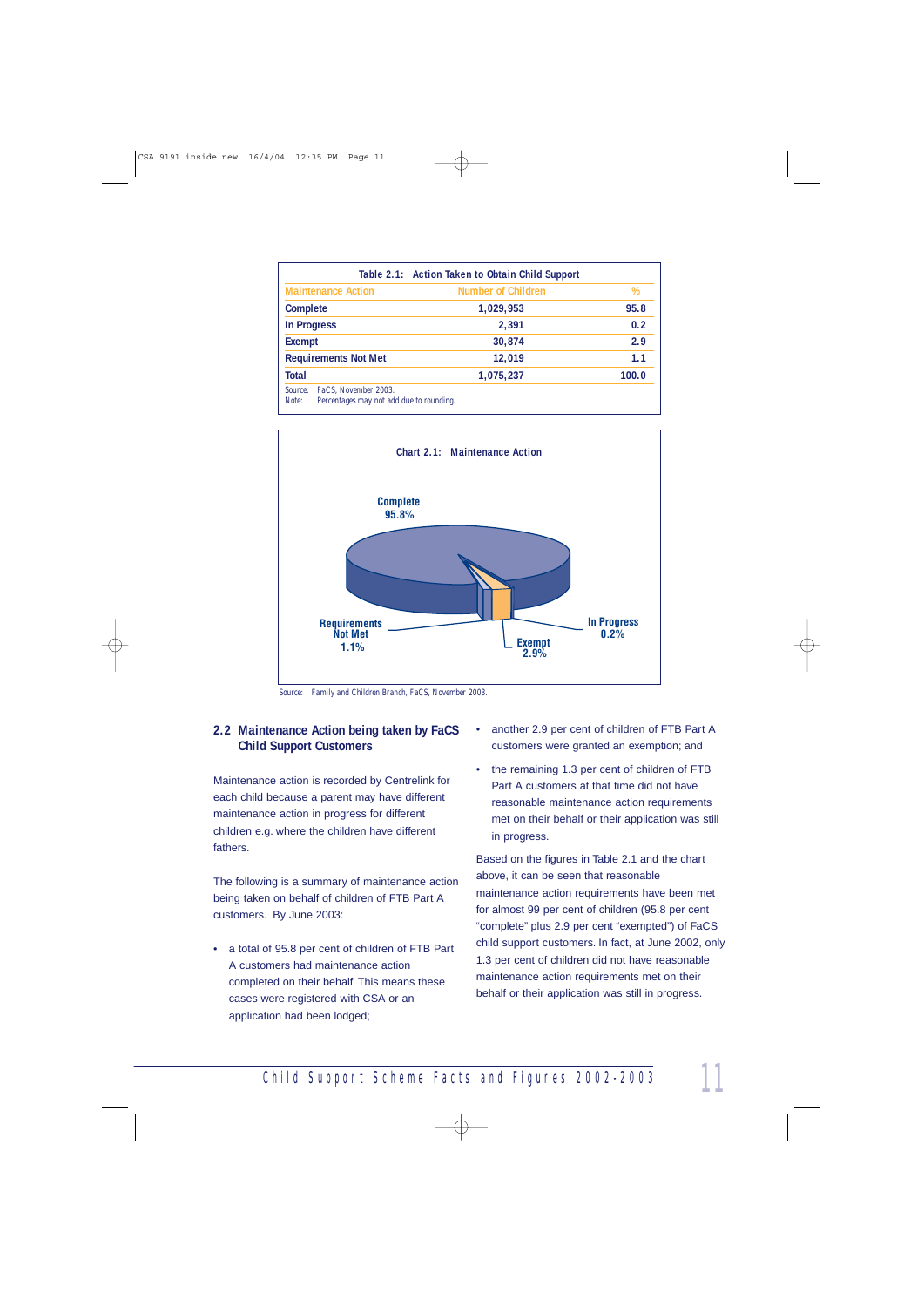#### **3.0 Caseload**

#### **3.1 Active Caseload**<sup>6</sup>

As at June 2003 there were 685,969 active cases. Some 3.2 per cent (or 22,235 cases) were Stage 1 active cases, and 96.8 per cent (or 663,734 cases) were Stage 2 active cases.<sup>7</sup> Each case has two CSA clients; the payer (the parent who pays the child support) and the payee (the parent who receives the child support). There are fewer payer and payee clients than active cases as some payers and payees are involved in more than one case. As a result, CSA had almost 1.3 million payers and payees by June 2003.

#### **3.2 Caseload by Stage and Payment Arrangement**

The Stage 1 active caseload has been declining since 1993. This will continue as the children in Stage 1 move out of the child support eligible population. The trends in both Stage 1 and Stage 2 caseloads are reflected in Table 3.1 and Chart 3.1.

|         |               |      | Table 3.1: Caseload Growth by Stage <sup>1</sup> |      |                      |
|---------|---------------|------|--------------------------------------------------|------|----------------------|
| 30 June | Stage 1       |      | Stage 2                                          |      | <b>Total</b>         |
|         | <b>Number</b> | %    | <b>Number</b>                                    | %    |                      |
| 1991    | 62,758        | 60.9 | 40,348                                           | 39.1 | 103,106              |
| 1992    | 70,787        | 50.7 | 68,865                                           | 49.3 | 139,652              |
| 1993    | 73,819        | 34.9 | 137,762                                          | 65.1 | 211,581              |
| 1994    | 61,082        | 22.0 | 217,103                                          | 78.0 | 278,185              |
| 1995    | 60,226        | 17.9 | 276,091                                          | 82.1 | 336,317              |
| 1996    | 58,442        | 14.8 | 336,466                                          | 85.2 | 394,908              |
| 1997    | 54,645        | 12.2 | 393,400                                          | 87.8 | 448,045              |
| 1998    | 50,935        | 10.3 | 443,599                                          | 89.7 | 494,534              |
| 1999    | 45,986        | 8.6  | 489,583                                          | 91.4 | 535,569              |
| 2000    | 40,664        | 7.1  | 529,046                                          | 92.9 | 569,710              |
| 2001    | 34,650        | 5.7  | 577,682                                          | 94.3 | 612,332              |
| 2002    | 30,626        | 4.7  | 626,706                                          | 95.3 | 657,332 <sup>2</sup> |
| 2003    | 22,235        | 3.2  | 663,734                                          | 96.8 | 685,969 <sup>3</sup> |

*Source: Child Support Agency, June 2003.*

*Note: 1. Active caseload figures for Stage 1 in this table include "processing not finalised", "registered and collecting", "elections not to collect" and "keyed court orders/no applications". Active caseload figures for Stage 2 in this table include "processing not finalised", "total assessed, registered and collecting" and "total assessed but not collecting".*

*2. The FaCS Annual Report 2001-02 reports 667,957 cases, which is higher than the figure recorded in this table and elsewhere in this report. The higher figure in the annual report includes cases that had ended with arrears, whereas this table only counts cases with a current liability (nil and above nil liabilities).*

*3. The FaCS Annual Report 2002-03 reports 711,541 cases, which includes cases that had ended with arrears, whereas this table only counts cases with a current liability (nil and above nil liabilities).*

*Percentages may not add due to rounding.*

<sup>6</sup> "Active Cases" include Stage 1 and Stage 2 cases that are registered and have a current liability collected, where processing is not finalised, and cases that have been assessed but where the liability is being collected privately.

<sup>7</sup> *Child Support Agency Monthly Performance Report for June 2003* (CS5), p. 9.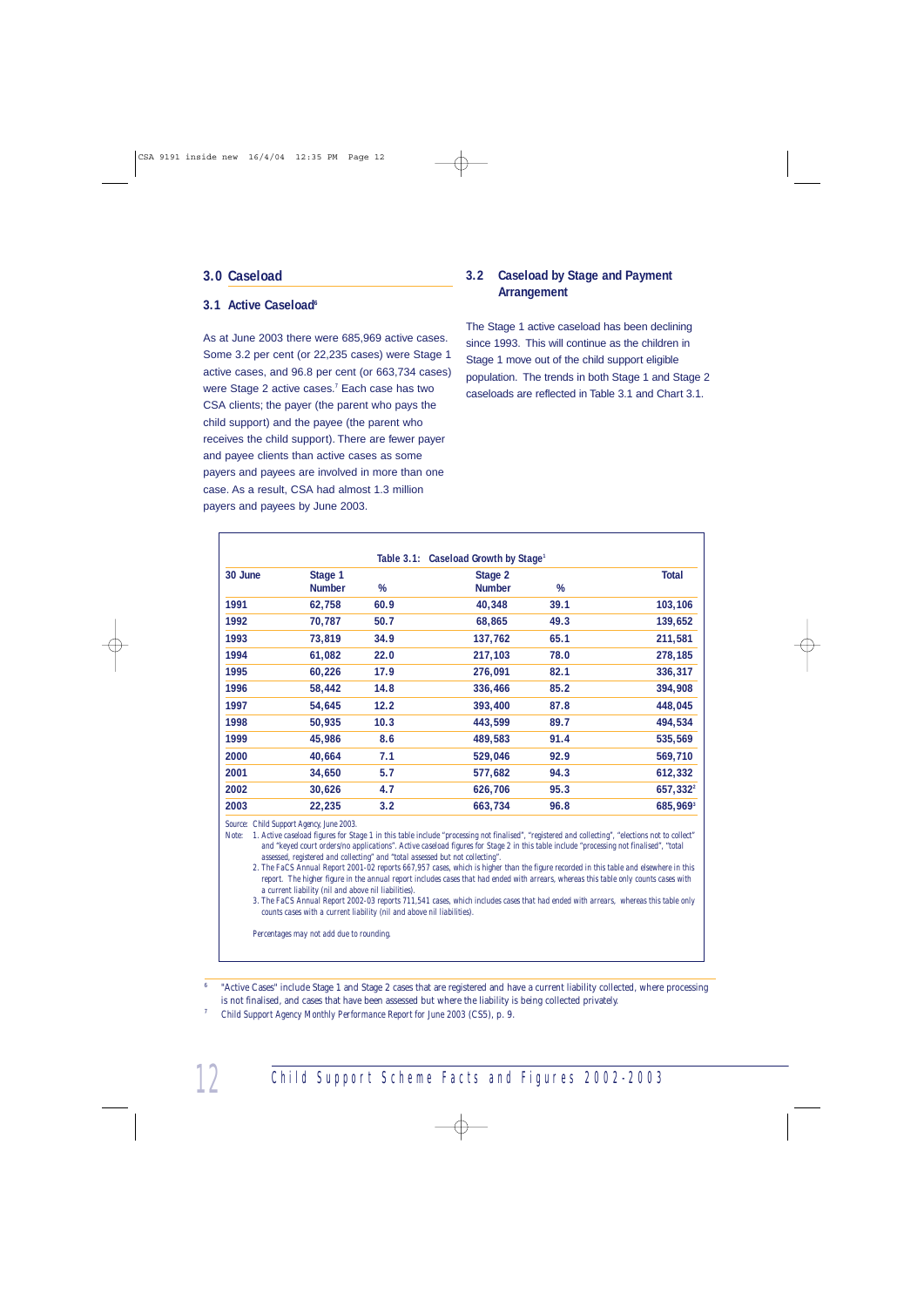Chart 3.1 shows growth in active cases has increased slightly after having slowed over the past five years. Between 1993 and 1994 the caseload grew by an average of 5,550 cases per month. This compares with an increase of 3,750 cases per month between June 2001 and June 2002 and 2,386 cases between June 2002 and June 2003.



*Source: Client Research Unit, CSA, June 2003.*

The increase in the percentage of Private Collect cases to 50.6 per cent of all cases (see Table 3.2 and Charts 3.2 and 3.3 below) is consistent with

the Government's aim to ensure arrangements are non-intrusive to personal privacy.

|                   |               |                        | Table 3.2: Caseload by Payment Arrangement <sup>1</sup> |                    |              |
|-------------------|---------------|------------------------|---------------------------------------------------------|--------------------|--------------|
| <b>End June</b>   |               | <b>Private Collect</b> |                                                         | <b>CSA Collect</b> | <b>Total</b> |
|                   | <b>Number</b> | %                      | <b>Number</b>                                           | ℅                  |              |
| 1994              | 91,468        | 33.6                   | 180,581                                                 | 66.4               | 272,049      |
| 1995              | 121,514       | 36.7                   | 209,477                                                 | 63.3               | 330,991      |
| 1996              | 152,018       | 39.3                   | 235,008                                                 | 60.7               | 387,026      |
| 1997              | 179,241       | 40.7                   | 261,000                                                 | 59.3               | 440,241      |
| 1998              | 207,569       | 42.4                   | 281,473                                                 | 57.6               | 489,042      |
| 1999              | 232.064       | 44.0                   | 295,290                                                 | 56.0               | 527.354      |
| 2000              | 254,237       | 45.2                   | 308,047                                                 | 54.8               | 562,284      |
| 2001              | 289,443       | 47.7                   | 317,724                                                 | 52.3               | 607,167      |
| 2002              | 323,234       | 49.4                   | 331,202                                                 | 50.6               | 654,436      |
| 2003 <sup>2</sup> | 346,815       | 50.6                   | 338,055                                                 | 49.4               | 684,870      |
|                   |               |                        |                                                         |                    |              |

*Source: Child Support Agency, June 2002.*

*Notes: 1. The active caseload numbers in this table exclude cases where processing has not been finalised and therefore does not agree with caseload figures elsewhere in this publication.*

*2. The CSA Collect total for June 2003 includes 1,051 cases where the payee resides overseas..*

*Percentages may not add due to rounding.*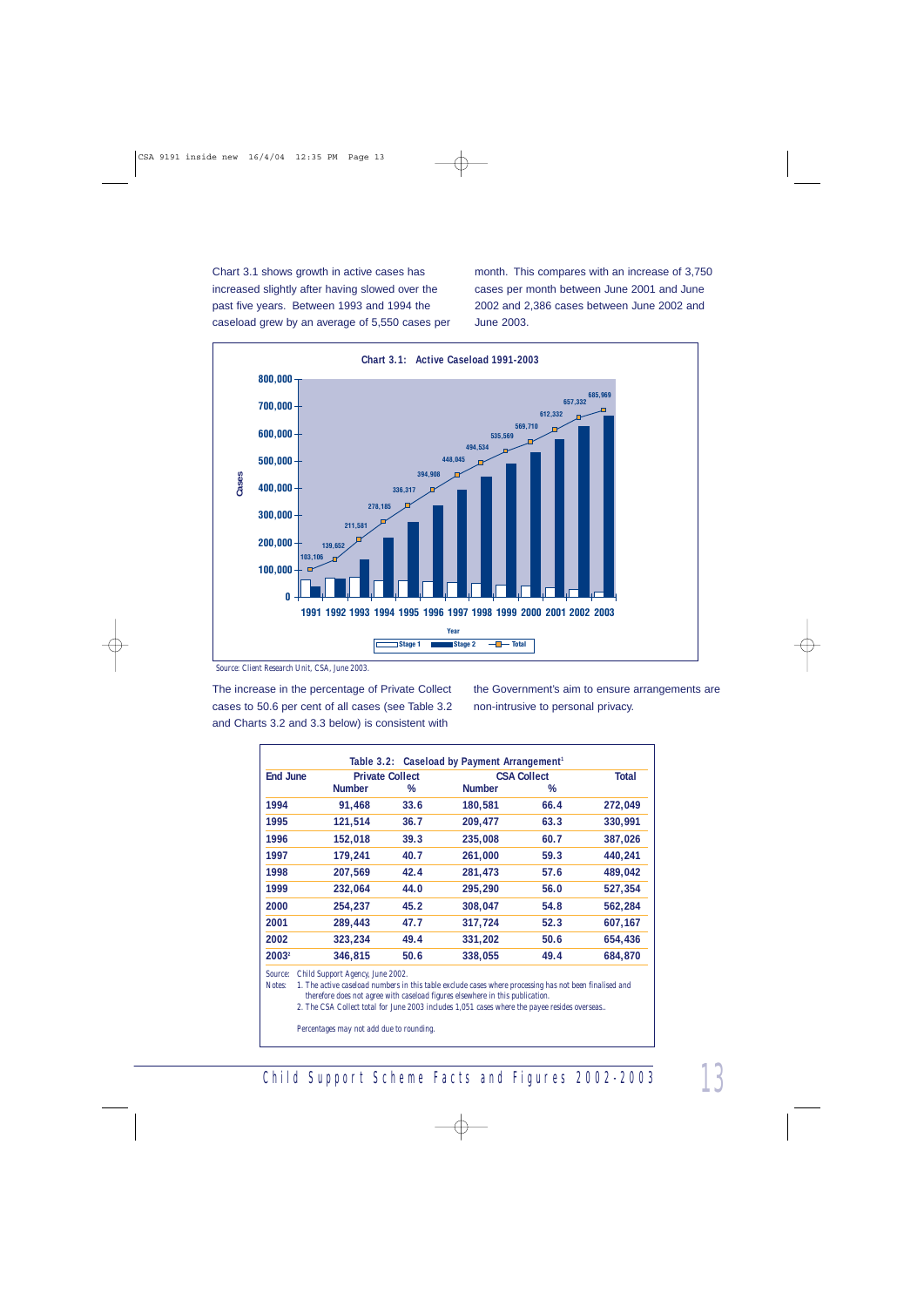

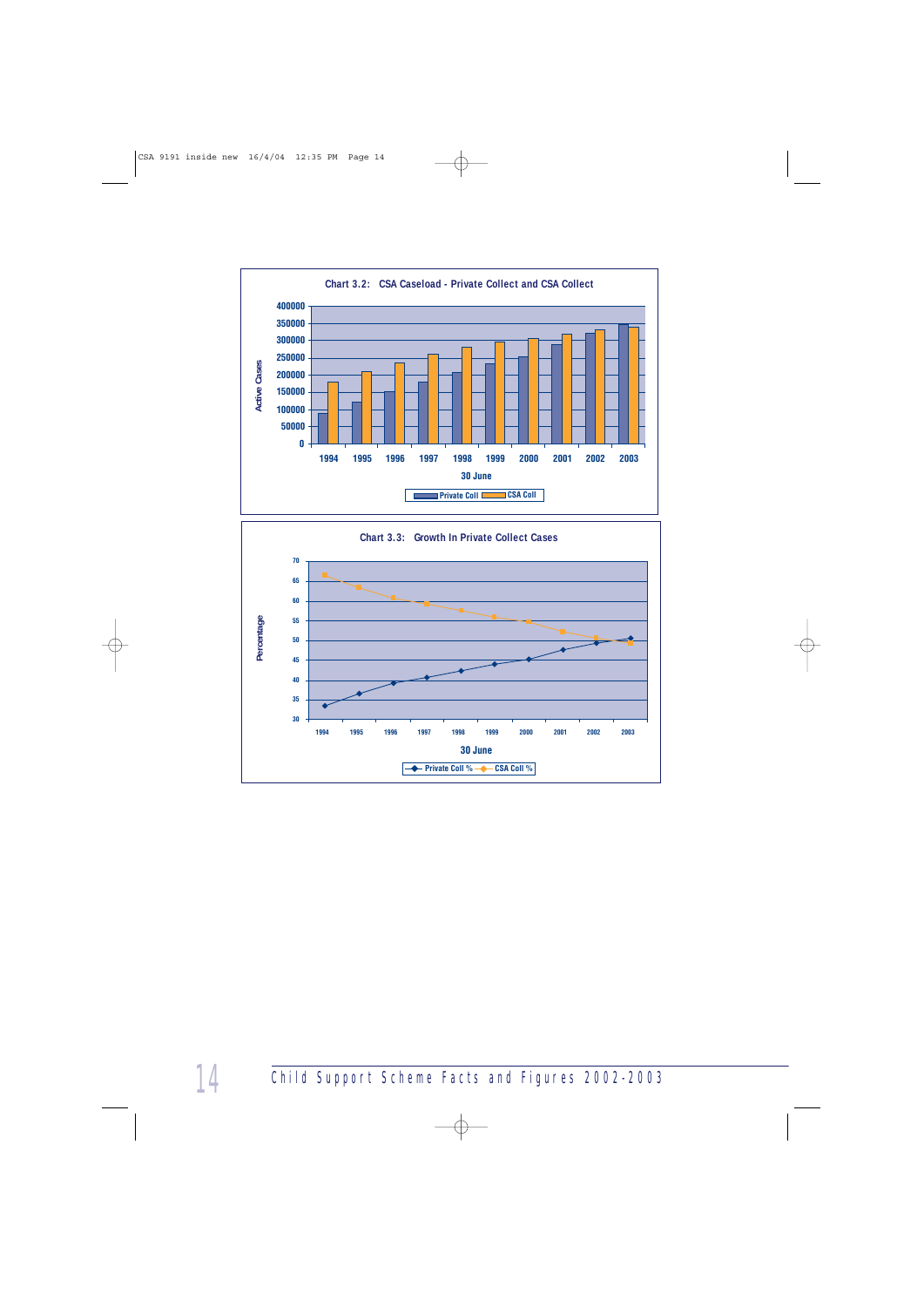#### **3.3 Assessment Type**

Table 3.3 and Chart 3.4 show the assessment types by CSA Collect and Private Collect arrangements. The majority of assessments are formula based. Private Collect arrangements are more likely to be based on agreements than CSA Collect arrangements (5.3 per cent as opposed to 3.2 per cent). CSA Collect cases are more than 6 times more likely to have a liability that is based on a change of assessment from the formula than Private Collect cases (4.3 per cent to 0.7 per cent).

| <b>Assessment</b>                     | <b>CSA Collect</b> |       | <b>Private Collect</b> |       | <b>Total</b>  |       |  |
|---------------------------------------|--------------------|-------|------------------------|-------|---------------|-------|--|
| <b>Type</b>                           | <b>Number</b>      | %     | <b>Number</b>          | %     | <b>Number</b> | %     |  |
| <b>Formula</b>                        | 293,414            | 92.1  | 312,856                | 93.8  | 606,270       | 93.0  |  |
| <b>Agreements</b>                     | 10,283             | 3.2   | 17,790                 | 5.3   | 28,073        | 4.3   |  |
| <b>Change of</b><br><b>Assessment</b> | 13,595             | 4.3   | 2,177                  | 0.7   | 15,772        | 2.4   |  |
| <b>Court Orders</b>                   | 1,403              | 0.4   | 540                    | 0.2   | 1.943         | 0.3   |  |
| <b>Total</b>                          | 318,965            | 100.0 | 333,363                | 100.0 | 652,058       | 100.0 |  |

*Notes: 1.Excludes cases where processing was not finalised. Percentages may not add due to rounding.*

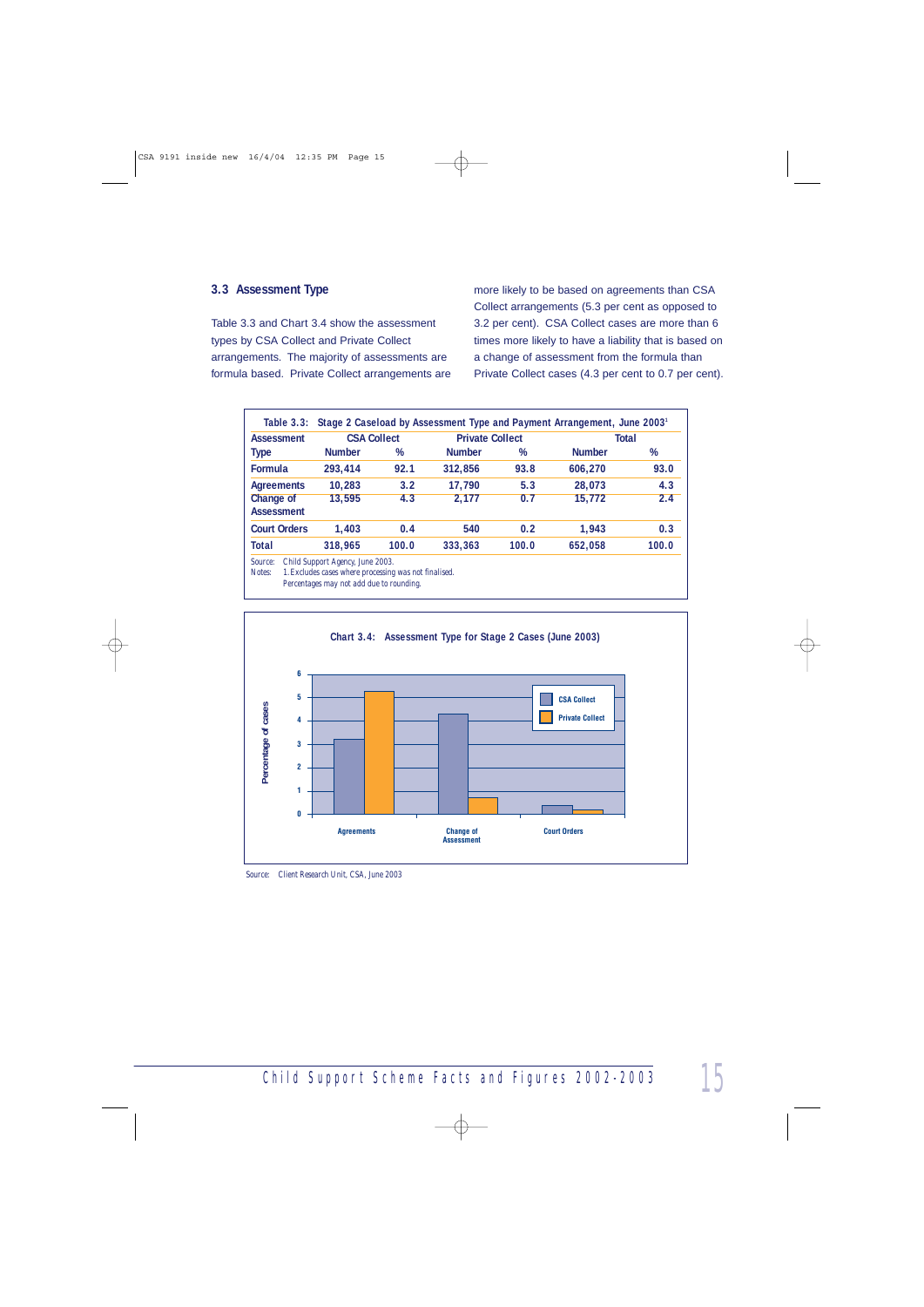#### **3.4 Change of Assessment**

In 1992 a change was introduced to allow parents to apply to CSA for a departure from a formula assessment of child support. Prior to that, an application had to be made to the Court. Since 1992 there have been more than 200,000 applications. For the 12 months ending June 2003, 80 per cent of applications were accepted, and of these, 55 per cent have resulted in the assessment being varied.

Change of Assessment applications have been declining as a percentage of the active Stage 2 caseload, being 8.3 per cent in 1997-98, 6.4 per cent in 1998-99, 5.8 per cent in 1999-2000, 5.5 per cent in 2000-01 and 4.8 per cent in 2002-03. This comparison could not be drawn for the 2001-02 year as Change of Assessment data was only available for the period 1 July 2001 to 1 March 2002.

|                                  | <b>Payer Initiated</b> |       | <b>Payee Initiated</b> |       | <b>Registrar Initiated</b> |          | Total  |       |
|----------------------------------|------------------------|-------|------------------------|-------|----------------------------|----------|--------|-------|
|                                  | No.                    | %     | No.                    | $\%$  | No.                        | %        | No.    | %     |
| <b>Applications accepted</b>     |                        |       |                        |       |                            |          |        |       |
| <b>Assessment varied</b>         | 8,216                  | 45.9  | 9,641                  | 65.0  | 207                        | 90.4     | 18,064 | 54.8  |
| Assessment not varied            | 3,998                  | 22.3  | 2,321                  | 15.6  | 12                         | 5.2      | 6,331  | 19.2  |
| Refused to make decision         | 1,571                  | 8.8   | 303                    | 2.0   | $\bf{0}$                   | $\bf{0}$ | 1,874  | 5.7   |
| <b>Client Agreement</b>          | 23                     | 0.1   | 25                     | 0.2   | 3                          | 1.3      | 51     | 0.2   |
| Total                            | 13,808                 | 77.1  | 12,290                 | 82.8  | 222                        | 96.9     | 26,320 | 79.8  |
| <b>Applications not accepted</b> |                        |       |                        |       |                            |          |        |       |
| Withdrawn                        | 1,133                  | 6.3   | 882                    | 5.9   | 1                          | 0.4      | 2,016  | 6.1   |
| Incomplete                       | 2,471                  | 13.8  | 1,355                  | 9.1   | 4                          | 1.8      | 3,830  | 11.6  |
| Ineligible                       | 493                    | 2.8   | 315                    | 2.1   | $\overline{2}$             | 0.9      | 810    | 2.5   |
| Total                            | 4,097                  | 22.9  | 2,552                  | 17.2  | 7                          | 3.1      | 6,656  | 20.2  |
| <b>Applications finalised</b>    | 17,905                 | 100.0 | 14,842                 | 100.0 | 229                        | 100.0    | 32,976 | 100.0 |

#### **3.5 Type of Care Arrangement**

The table indicates that care arrangements other than "sole" (where the child spends more than 70 per cent of the nights with one parent) are a small minority of cases in both groups. Private Collect percentages for cases with "substantial", "shared" and "major" care, however, are more than twice that of CSA Collect cases.

| Time children spend with payee |               | <b>CSA Collect</b> |       |         | <b>Private Collect</b> |           | <b>Total</b> |  |
|--------------------------------|---------------|--------------------|-------|---------|------------------------|-----------|--------------|--|
| <b>Care Code</b>               | % of Nights   | No.                | %     | No.     | %                      | <b>No</b> | %            |  |
| <b>Substantial</b>             | 30.0-39.9     | 949                | 0.3   | 2.099   | 0.6                    | 3,048     | 0.5          |  |
| <b>Shared</b>                  | 40.0-59.9     | 6,262              | 2.0   | 20,399  | 6.1                    | 26,661    | 4.1          |  |
| <b>Major</b>                   | 60.0-69.9     | 5,579              | 1.8   | 10,529  | 3.2                    | 16,108    | 2.5          |  |
| <b>Sole</b>                    | 70.0 and over | 305,905            | 96.0  | 300,336 | 90.1                   | 606,241   | 93.0         |  |
| <b>Total</b>                   |               | 318,695            | 100.0 | 333,363 | 100.0                  | 652,058   | 100.0        |  |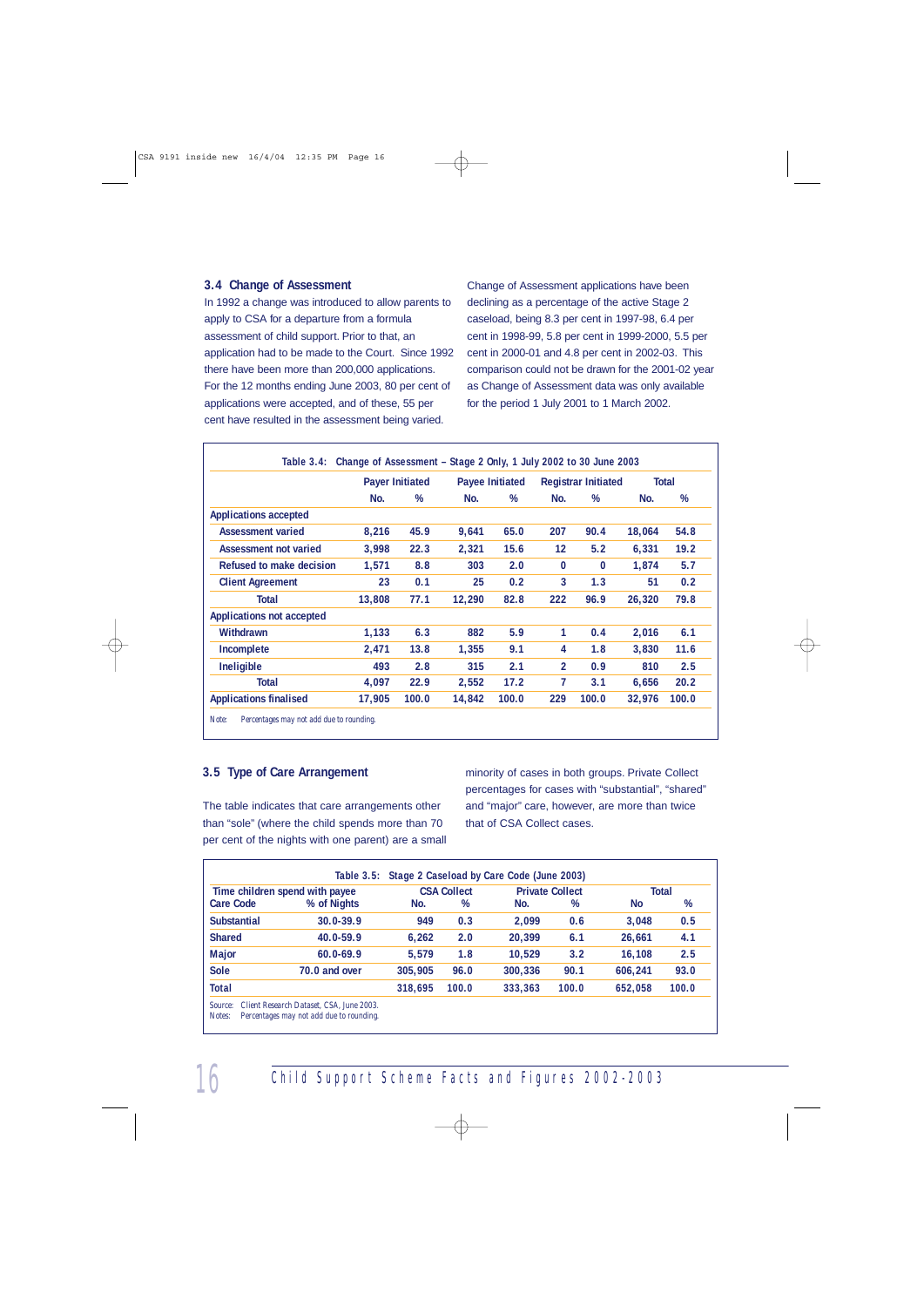#### **4.0 Client Overview by Payment Arrangement and Stage**

#### **4.1 Number of Clients**

As at June 2003 there were 685,969 active cases

recorded on the Child Support System. However, a number of clients are involved in more than one case, meaning that there are fewer payees or payers than there are cases. The number of payers and payees involved in multiple cases are recorded in Tables 4.1 and 4.2 below.

| Table 4.1: Payers by Number of Cases and Payment Arrangement, June 2003 |       |                    |       |                        |       |
|-------------------------------------------------------------------------|-------|--------------------|-------|------------------------|-------|
|                                                                         |       |                    |       | <b>Total</b>           |       |
| <b>Number</b>                                                           | ℅     | <b>Number</b>      | %     | <b>Number</b>          | %     |
| 278,071                                                                 | 91.2  | 312,550            | 96.0  | 590,621                | 93.6  |
| 24,910                                                                  | 8.2   | 12,437             | 3.8   | 37,347                 | 5.9   |
| 1,900                                                                   | 0.6   | 612                | 0.2   | 2,512                  | 0.4   |
| 148                                                                     | 0.0   | 42                 | 0.0   | 190                    | 0.0   |
| 26                                                                      | 0.0   | 5                  | 0.0   | 31                     | 0.0   |
| 305,055                                                                 | 100.0 | 325,646            | 100.0 | 630,701                | 100.0 |
|                                                                         |       | <b>CSA Collect</b> |       | <b>Private Collect</b> |       |

*Source: Child Support Agency, June 2003.*

*Note: 1.This payer total is slightly lower than the total reported elsewhere as this table does not include cases for which processing has not been finalised.*

*Percentages may not add due to rounding.*

|                        | Table 4.2: Payees by Number of Cases and Payment Arrangement, June 2003      |       |                        |       |               |       |
|------------------------|------------------------------------------------------------------------------|-------|------------------------|-------|---------------|-------|
| <b>Number of Cases</b> | <b>CSA Collect</b>                                                           |       | <b>Private Collect</b> |       | <b>Total</b>  |       |
|                        | <b>Number</b>                                                                | %     | <b>Number</b>          | %     | <b>Number</b> | %     |
|                        | 276,338                                                                      | 90.8  | 306,000                | 94.9  | 582,338       | 92.9  |
| $\overline{2}$         | 26,180                                                                       | 8.6   | 15,722                 | 4.9   | 41,902        | 6.7   |
| 3                      | 1.731                                                                        | 0.6   | 637                    | 0.2   | 2,368         | 0.4   |
| 4 and over             | 106                                                                          | 0.0   | 25                     | 0.0   | 131           | 0.0   |
| <b>Total</b>           | 304,355                                                                      | 100.0 | 322,384                | 100.0 | 626,739       | 100.0 |
| Source:<br>Notes:      | Child Support Agency, June 2003.<br>Percentages may not add due to rounding. |       |                        |       |               |       |

Tables 4.1 and 4.2 show that around 93 per cent of payers and payees are involved in just one case. About 7 per cent of payers and payees are involved in two cases, while just 0.4 per cent of all payers and payees are involved in three or more cases.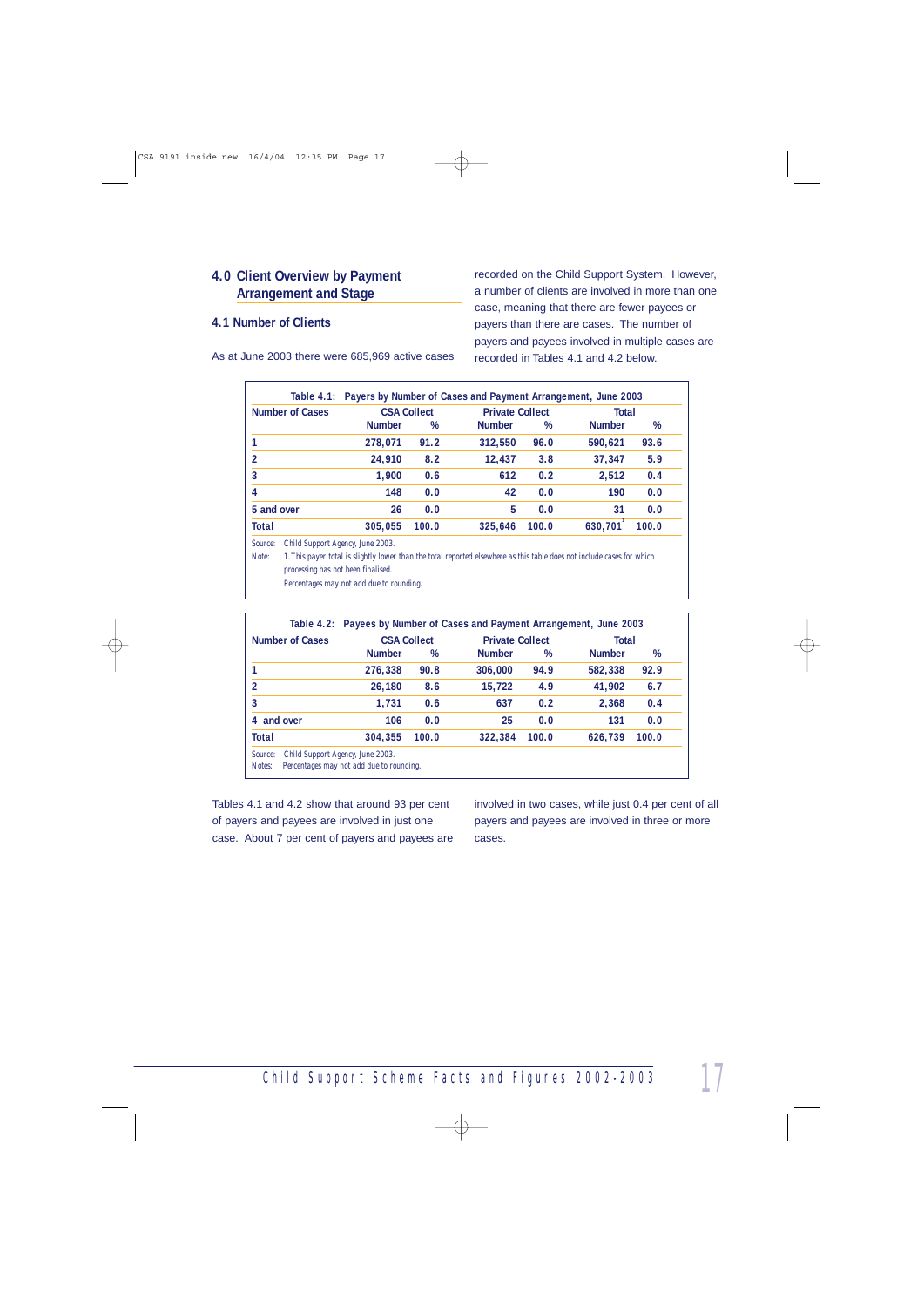#### **4.2 Number of Children**

The following sections record the number of "eligible children" and the number of "relevant dependent children" under Stage 2 of the Child Support Scheme.

#### *4.2.1 Children Covered by Child Support Assessments (Stage 2)*

Cases registered with CSA as at 30 June 2003 accounted for a total of 1,034,593 children. Children who are eligible to be included in a formula assessment are:

- 1. children who were born on or after 1 October 1989; or
- 2. children whose parents separated on or after 1 October 1989; or

3. children who have a sibling born on or after 1 October 1989. The child must also be under 18, not married or in a de facto relationship, not adopted by someone else and either an Australian citizen or resident or present in Australia on the day of application.

Table 4.3 records the number of children covered by child support assessments by CSA Collect and Private Collect groups. There is little difference in the distribution of eligible children between CSA Collect and Private Collect cases. For example, 60 per cent of Stage 2 CSA Collect cases have one eligible child, while almost 54 per cent of Stage 2 Private Collect cases have one eligible child. There are up to two eligible children in 89 per cent of CSA Collect cases and 87 per cent in Private Collect cases. There are up to three children in about 97 per cent of cases in both CSA Collect and Private Collect categories.

| No. of                      |         | <b>CSA Collect</b> |               |         | <b>Private Collect</b> |               |         | <b>Total</b>      |                 |
|-----------------------------|---------|--------------------|---------------|---------|------------------------|---------------|---------|-------------------|-----------------|
| <b>Children</b><br>Per Case | Cases   | <b>Children</b>    | % of<br>Cases | Cases   | <b>Children</b>        | % of<br>Cases | Cases   | <b>Children</b>   | $%$ of<br>Cases |
|                             | 191,650 | 191,650            | 60.1          | 179,510 | 179,510                | 53.8          | 371,160 | 371,160           | 56.9            |
| 2                           | 93,094  | 186,188            | 29.2          | 109,850 | 219,700                | 33.0          | 202,944 | 405,888           | 31.1            |
| 3                           | 26,078  | 78,234             | 8.2           | 33,777  | 101,331                | 10.1          | 59,855  | 179,565           | 9.2             |
| 4                           | 6,079   | 24,316             | 1.9           | 7,951   | 31,804                 | 2.4           | 14,030  | 56,120            | 2.2             |
| 5                           | 1,291   | 6,455              | 0.4           | 1,656   | 8,280                  | 0.5           | 2,947   | 14,735            | 0.5             |
| 6                           | 368     | 2,208              | 0.1           | 478     | 2,868                  | 0.1           | 846     | 5,076             | 0.1             |
| 7                           | 97      | 679                | 0.0           | 93      | 651                    | 0.0           | 190     | 1,330             | 0.0             |
| 8 or more                   | 38      | 317                | 0.0           | 48      | 402                    | 0.0           | 86      | 719               | 0.0             |
| <b>Total</b>                | 318,695 | 490,047            | 100.0         | 333,363 | 544,546                | 100.0         |         | 652,058 1,034,593 | 100.0           |

*Notes: Percentages may not add due to rounding.*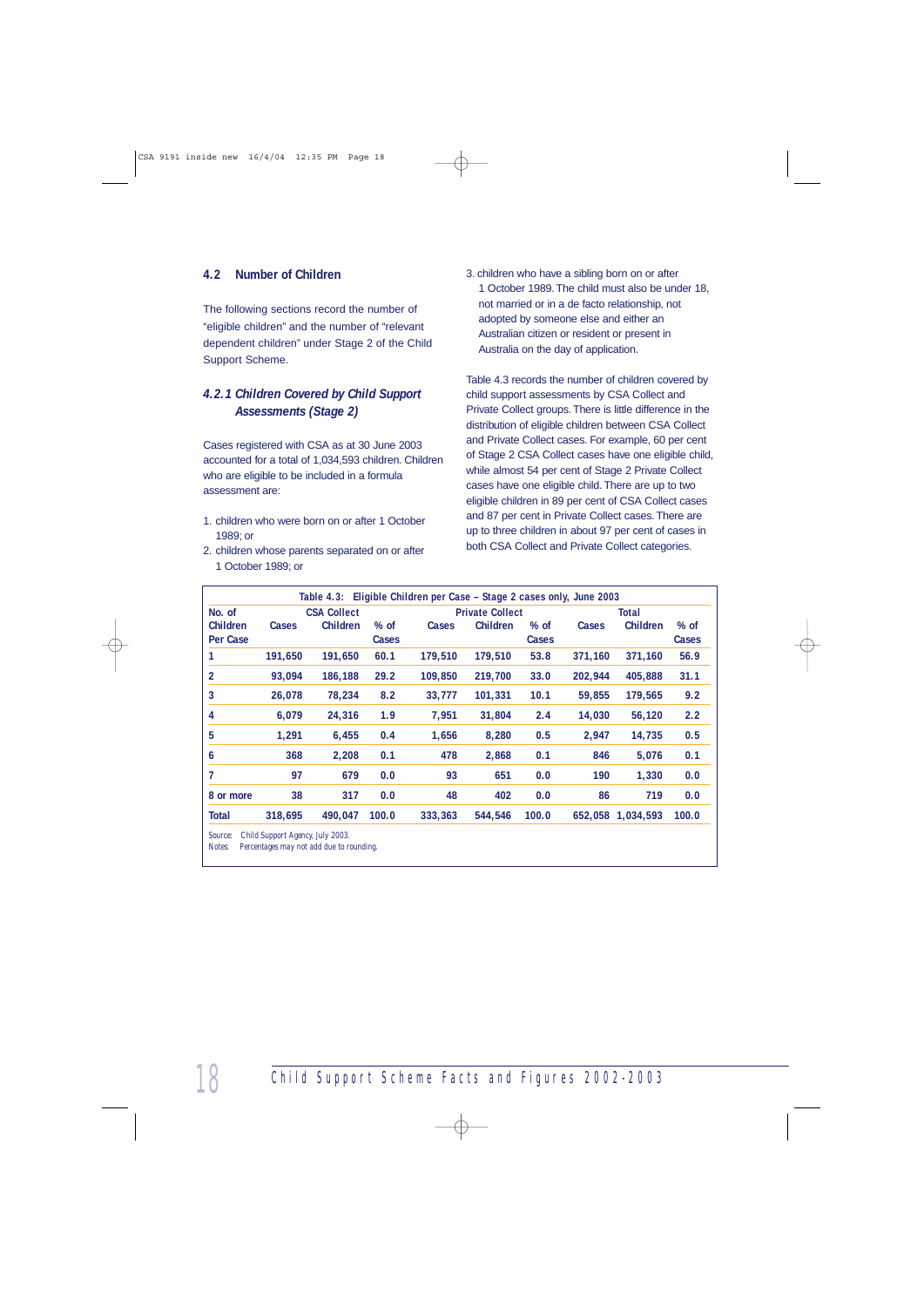#### *4.2.2 Payers' Subsequent Families*

Formula assessments make allowance for 'relevant dependent children' of the payer. These are children under the age of 18 years who are the natural or adopted child of a parent and that parent is the sole or principal provider of ongoing daily care for the child, or has major care of the child.

The impact of the presence of relevant dependent children is to increase the payer's exempt income amount. More than 6 per cent of all assessments are adjusted for relevant children as shown in Table 4.4.

| Table 4.4:                                                                                     |                    |       | Relevant Dependent Children per Case by Payment Arrangement - Stage 2 Cases only, June 2003 |                        |               |              |  |
|------------------------------------------------------------------------------------------------|--------------------|-------|---------------------------------------------------------------------------------------------|------------------------|---------------|--------------|--|
| <b>Number of Children</b>                                                                      | <b>CSA Collect</b> |       |                                                                                             | <b>Private Collect</b> |               | <b>Total</b> |  |
|                                                                                                | <b>Number</b>      | %     | <b>Number</b>                                                                               | %                      | <b>Number</b> | %            |  |
|                                                                                                | 16,392             | 5.1   | 8,562                                                                                       | 2.6                    | 24,954        | 3.8          |  |
| 2                                                                                              | 9,153              | 2.9   | 3,578                                                                                       | 1.1                    | 12,731        | 2.0          |  |
| 3                                                                                              | 2,581              | 0.8   | 809                                                                                         | 0.2                    | 3,390         | 0.5          |  |
| 4                                                                                              | 777                | 0.2   | 180                                                                                         | 0.1                    | 957           | 0.1          |  |
| 5 or more                                                                                      | 284                | 0.1   | 79                                                                                          | 0.0                    | 363           | 0.1          |  |
| <b>Total cases with</b><br>relevant dependent<br>children                                      | 29,187             | 9.2   | 13,208                                                                                      | 4.0                    | 42,395        | 6.5          |  |
| <b>Total Stage 2 cases</b>                                                                     | 318,695            | 100.0 | 333,363                                                                                     | 100.0                  | 652,058       | 100.0        |  |
| Source: Child Support Agency, June 2003.<br>Percentages may not add due to rounding.<br>Notes: |                    |       |                                                                                             |                        |               |              |  |

#### **4.3 Number and Gender of Payers and Payees**

Table 4.5 shows that 90.9 per cent of CSA Collect payers are male and 8.9 per cent are female.

Furthermore, 88.1 per cent of all Private Collect payers are male and 11.6 per cent are female.

|                    |               | <b>CSA Collect</b> |               | <b>Private Collect</b> |               | Total |
|--------------------|---------------|--------------------|---------------|------------------------|---------------|-------|
|                    | <b>Number</b> | %                  | <b>Number</b> | %                      | <b>Number</b> | %     |
| <b>Male</b>        | 303,977       | 90.9               | 299,066       | 88.1                   | 603,043       | 89.5  |
| Female             | 29.763        | 8.9                | 39,351        | 11.6                   | 69.114        | 10.3  |
| Total <sup>1</sup> | 334,318       | 100.0              | 339,453       | 100.0                  | 673,771       | 100.0 |

*Notes: 1. The 'total' figure includes 1,614 cases where the gender of the payer could not be identified from data held on the Child Support System (578 CSA Collect and 1,036 Private Collect).*

*Percentages may not add due to rounding, and due to the exclusion of cases where payer gender could not be determined from data held on the Child Support computer system.*

<sup>8</sup> Caseload figures exclude "processing not finalised" cases.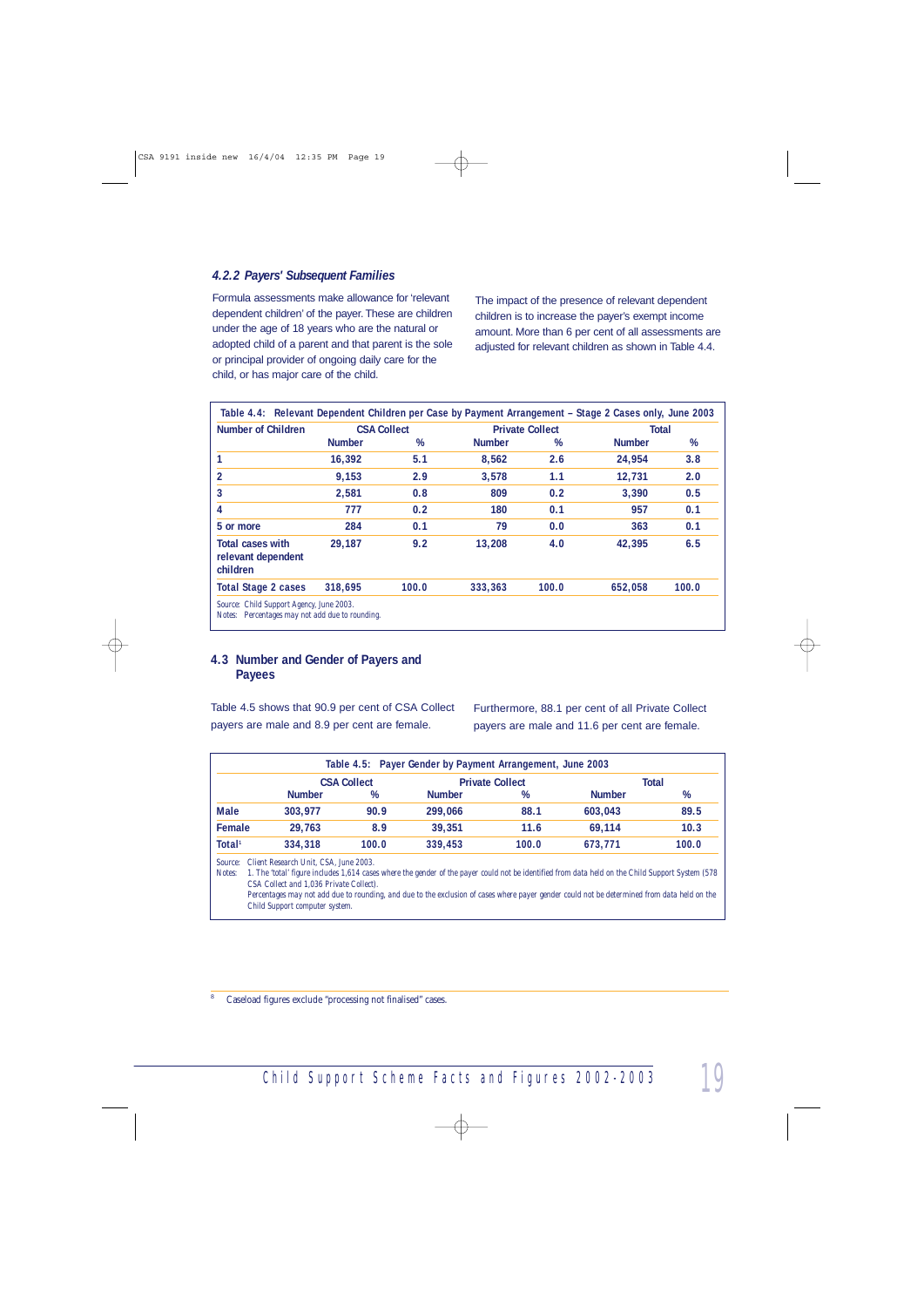|                    |               | <b>CSA Collect</b> |               | <b>Private Collect</b> |               | <b>Total</b> |
|--------------------|---------------|--------------------|---------------|------------------------|---------------|--------------|
|                    | <b>Number</b> | ℅                  | <b>Number</b> | %                      | <b>Number</b> | %            |
| <b>Male</b>        | 28,976        | 8.7                | 38,838        | 11.4                   | 67.814        | 10.1         |
| Female             | 304,780       | 91.2               | 299,740       | 88.3                   | 604,520       | 89.7         |
| Total <sup>1</sup> | 334,318       | 100.0              | 339,453       | 100.0                  | 673.771       | 100.0        |

*Notes: 1.The 'total' figure includes 1,437 cases where the gender of the payee could not be identified from data held on the Child Support System (562 CSA Collect and 875 Private Collect).*

*Percentages may not add due to rounding and due to the exclusion of cases where payer gender could not be determined from data held on the Child Support computer system.*

Table 4.6 shows that 8.7 per cent of CSA Collect payees are male and 91.2 per cent of CSA Collect payees are female. Furthermore, 11.4 per cent of

Private Collect payees are male and 88.3 per cent are female.

#### **4.4 Age of Cases**

Table 4.7 breaks the caseload into age of cases by Stage.<sup>8</sup> Age data relates to the year that the case under.

was first registered. Almost 76 per cent of Stage 1 cases are aged 11 years and over while nearly 70 per cent of Stage 2 cases are 8 years old and

|                         |                        |                            |       |                 | Table 4.7: Age of Cases by Stage, June 2003 |                           |        |
|-------------------------|------------------------|----------------------------|-------|-----------------|---------------------------------------------|---------------------------|--------|
|                         | <b>Case Age</b>        | Stage 1                    |       | Stage 2         |                                             | <b>Total Cases by Age</b> |        |
|                         | in Years. <sup>1</sup> |                            |       |                 |                                             |                           |        |
|                         |                        | <b>Number</b>              | %     | <b>Number</b>   | %                                           | <b>Number</b>             | %      |
| $\mathbf{1}$            | 2003 <sup>2</sup>      | 93                         | 0.5   | 34,106          | 5.2                                         | 34,199                    | 5.1    |
| $\overline{2}$          | 2002                   | 473                        | 2.3   | 68,472          | 10.5                                        | 68,945                    | 10.2   |
| 3                       | 2001                   | 412                        | 2.0   | 74,098          | 11.4                                        | 74,510                    | 11.1   |
| $\overline{\mathbf{4}}$ | 2000                   | 432                        | 2.1   | 67,918          | 10.4                                        | 68,350                    | 10.2   |
| 5                       | 1999                   | 397                        | 1.9   | 54,510          | 8.4                                         | 54,907                    | 8.2    |
| 6                       | 1998                   | 499                        | 2.4   | 50,412          | 7.7                                         | 50,911                    | 7.6    |
| $\overline{7}$          | 1997                   | 603                        | 2.9   | 54,229          | 8.3                                         | 54,832                    | 8.2    |
| 8                       | 1996                   | 639                        | 3.1   | 49,582          | 7.6                                         | 50,221                    | 7.5    |
| 9                       | 1995                   | 692                        | 3.3   | 45,688          | 7.0                                         | 46,380                    | 6.9    |
| 10                      | 1994                   | 818                        | 4.0   | 45,639          | 7.0                                         | 46,457                    | 6.9    |
| 11                      | 1993                   | 1,189                      | 5.8   | 48,259          | 7.4                                         | 49,448                    | 7.4    |
| 12                      | 1992                   | 1,724                      | 8.3   | 28,391          | 4.4                                         | 30,115                    | 4.5    |
| 13                      | 1991                   | 2,598                      | 12.6  | 17,615          | 2.7                                         | 20,213                    | 3.0    |
| 14                      | 1990                   | 4,019                      | 19.4  | 12,462          | 1.9                                         | 16,481                    | 2.4    |
| 15                      | 1989                   | 4,652                      | 22.5  | 577             | 0.1                                         | 5,229                     | 0.8    |
| 16                      | 1988                   | 1,424                      | 6.9   | 74 <sup>3</sup> | 0.0                                         | 1,498                     | 0.2    |
| <b>Totals</b>           |                        | 20,664                     | 100.0 | 652,032         | 100.0                                       | 672,696                   | 100.04 |
|                         |                        | $0.010 - 1$ $1 - 7 - 0000$ |       |                 |                                             |                           |        |

*Source: Child Support Agency, June 2003.*

*Notes: 1. Data relates to the year the case was registered.*

*2. The 2003 data is for the half year to 30 June.*

*3. These are cases that began as Stage 1 cases but are now Stage 2 cases.*

*4. Percentages may not add due to rounding.*

<sup>8</sup> Caseload figures exclude "processing not finalised" cases.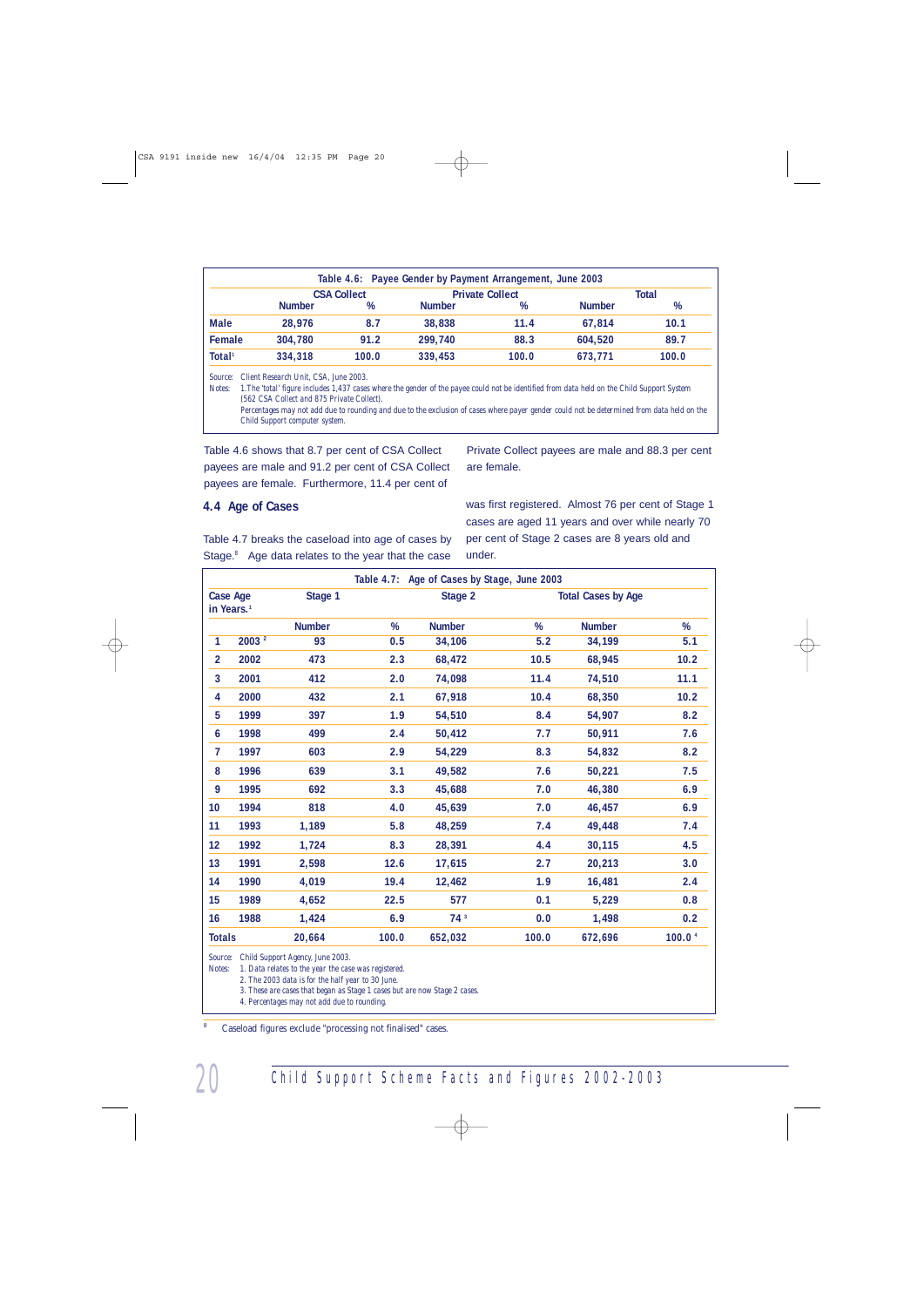#### **4.5 Income of Payers and Payees**

Tables 4.8, 4.9, 4.10 and 4.11 show payer and payee incomes by CSA Collect and Private Collect arrangements from two sources: the Tax Returns Data Base (TRDB) and the Child Support System (CSS). The data from the TRDB is for all parents

who have lodged a tax return, and is the taxable income, i.e. after taxable deductions have been made. The data from the Child Support System includes the TRDB information but also includes estimated or derived income amounts for parents who have not lodged a tax return.

Tables 4.8 to 4.11 show that payer median taxable

| Table 4.8: Payer Child Support Income, June 2003 <sup>1</sup> |                    |                        |               |  |  |  |  |
|---------------------------------------------------------------|--------------------|------------------------|---------------|--|--|--|--|
| <b>Payers</b>                                                 | <b>CSA Collect</b> | <b>Private Collect</b> | <b>Totals</b> |  |  |  |  |
| <b>Total number</b>                                           | 334,318            | 339,453                | 673,771       |  |  |  |  |
| <b>Median</b>                                                 | \$18,274           | \$24,228               | \$21,407      |  |  |  |  |
| <b>Maximum</b>                                                | \$8,316,543        | \$4,689,331            | \$8,316,543   |  |  |  |  |

*Source: Child Support System of the Child Support Agency, June 2003. Note: 1. These incomes include cases with nil liabilities (zero incomes).*

| Table 4.9: Payer Taxable Income (TRDB), June 2003 |                    |                        |               |  |  |  |  |
|---------------------------------------------------|--------------------|------------------------|---------------|--|--|--|--|
| Payers <sup>1</sup>                               | <b>CSA Collect</b> | <b>Private Collect</b> | <b>Totals</b> |  |  |  |  |
| <b>Total number</b>                               | 161,970            | 214,948                | 376,918       |  |  |  |  |
| <b>Median</b>                                     | \$29,716           | \$33,212               | \$31,688      |  |  |  |  |
| <b>Maximum</b>                                    | \$8,316,543        | \$4,689,331            | \$8,316,543   |  |  |  |  |

*Source: Tax Returns Database and Child Support System of the Child Support Agency, June 2003. Notes: 1. There were 296,853 payers who were non-lodgers (172,348 CSA Collect and 124,505 Private Collect).*

| Table 4.10: Payee Child Support Income, June 2003 |                    |                        |               |  |  |  |
|---------------------------------------------------|--------------------|------------------------|---------------|--|--|--|
| <b>Payees</b>                                     | <b>CSA Collect</b> | <b>Private Collect</b> | <b>Totals</b> |  |  |  |
| <b>Total number</b>                               | 334,317            | 339,452                | 673,769       |  |  |  |
| Median <sup>1</sup>                               | \$10,553           | \$10,514               | \$10,529      |  |  |  |
| <b>Maximum</b>                                    | \$845,026          | \$3,011,534            | \$3,011,534   |  |  |  |

*Source: Child Support System of the Child Support Agency, June 2003. Note: 1. Child Support Median Income recorded in this table does not include many of the benefits paid to resident parents by Centrelink.*

| Table 4.11: Payee Taxable Income (TRDB), June 2003 |                    |                        |               |  |  |  |  |
|----------------------------------------------------|--------------------|------------------------|---------------|--|--|--|--|
| Payees <sup>1</sup>                                | <b>CSA Collect</b> | <b>Private Collect</b> | <b>Totals</b> |  |  |  |  |
| <b>Total number</b>                                | 158,457            | 172,710                | 331,167       |  |  |  |  |
| <b>Median</b>                                      | \$20,190           | \$19,588               | \$19,885      |  |  |  |  |
| <b>Maximum</b>                                     | \$2,092,878        | \$1,023,708            | \$2,092,878   |  |  |  |  |

*Source:Tax Returns Database and Child Support System of the Child Support Agency, June 2003. Notes: 1.There were 342,602 payees who were non-lodgers (175,860 CSA Collect and 166,742 Private Collect).*

incomes are significantly greater than the median taxable income of payees. Family Tax Benefit payments are not included in the incomes shown. Payees from Private Collect and CSA Collect

payment arrangements have similar median incomes but payers in Private Collect arrangements have significantly higher median child support incomes than those in CSA Collect arrangements.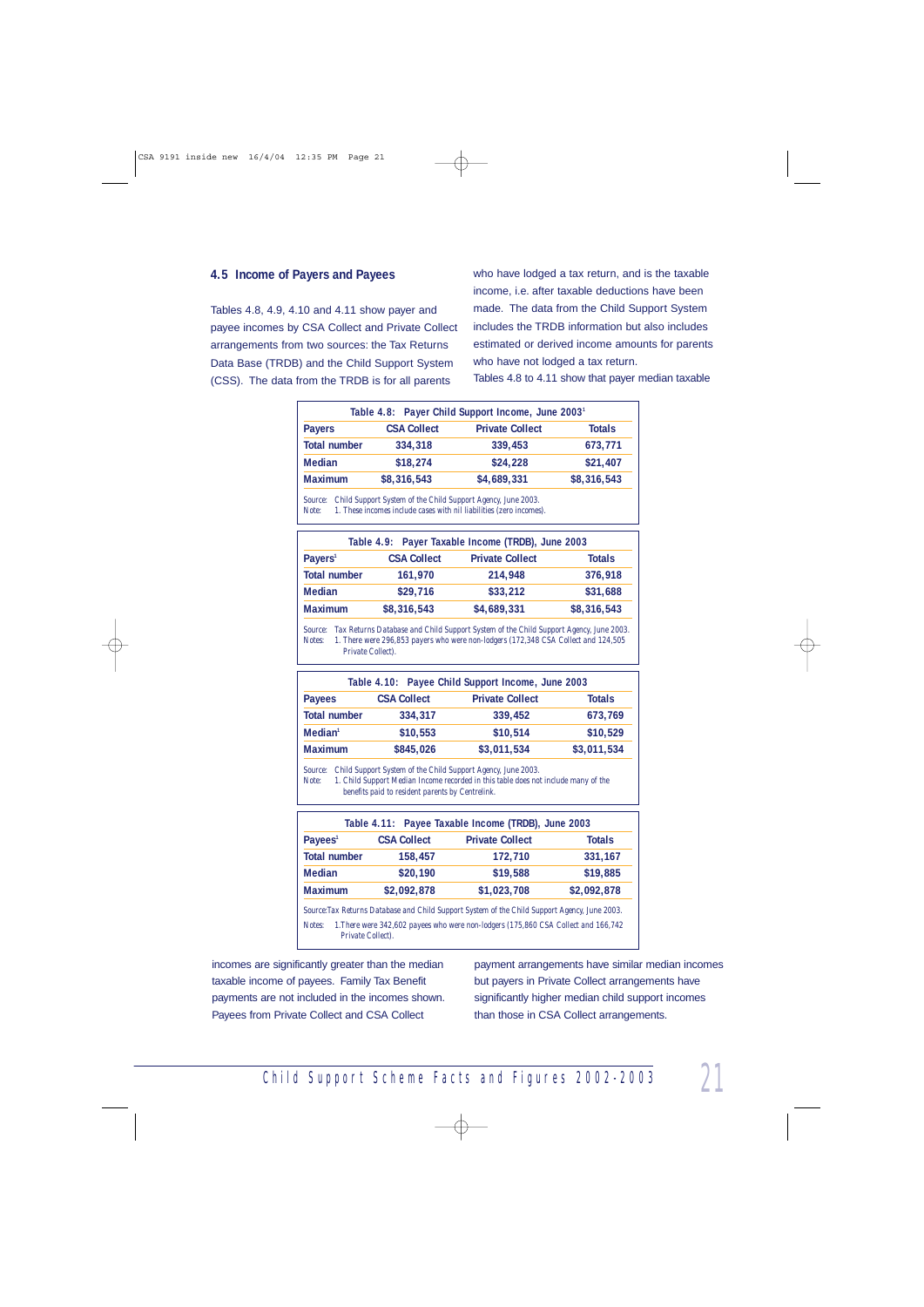#### **4.6 Income Sources of CSA Payers who lodge Tax Returns**

Table 4.12 shows the source of income for payers who lodged tax returns. It shows the numbers of payers who earned some or all of their income from these different sources. One payer may have earned income from a number of these sources.

The most common source of income for payers who lodged tax returns was salary and wages,

with almost 87 per cent of all payers deriving some or all of their income from this source. By comparison just over 18 per cent of payers who lodged tax returns received some or all of their income from Government benefits and allowances.

For those payers with an income the source with the highest average earnings was Salary and Wages (\$36,688) followed by Net Income or Loss for Business (\$20,726) and Partnerships and Trusts (\$17,301).

| Table 4.12: Income Sources of CSA Payers Who Lodge Tax Returns, June 2003 <sup>3</sup> |               |      |                       |  |  |  |  |
|----------------------------------------------------------------------------------------|---------------|------|-----------------------|--|--|--|--|
| <b>Top 10 Income Sources</b>                                                           | <b>Number</b> | %    | Average Earnings (\$) |  |  |  |  |
| <b>Salary and Wages</b>                                                                | 327,007       | 86.8 | 36,688                |  |  |  |  |
| <b>Allowance, Director's Fees</b>                                                      | 92,834        | 24.6 | 2,340                 |  |  |  |  |
| <b>Gross Interest</b>                                                                  | 62,986        | 16.7 | 545                   |  |  |  |  |
| <b>Government Benefits and Allowances</b>                                              | 68,659        | 18.2 | 4,103                 |  |  |  |  |
| Net Income or Loss From Business                                                       | 36,670        | 9.7  | 20,726                |  |  |  |  |
| <b>Dividends</b>                                                                       | 48,385        | 12.8 | 2,503                 |  |  |  |  |
| <b>Gross Rent</b>                                                                      | 30,373        | 8.1  | 8,744                 |  |  |  |  |
| <b>Partnerships and Trusts</b>                                                         | 24,447        | 6.5  | 17,301                |  |  |  |  |
| <b>Eligible Termination Payments</b>                                                   | 14,308        | 3.8  | 9,681                 |  |  |  |  |
| <b>Lump Sum Payments</b>                                                               | 9.131         | 2.4  | 7,360                 |  |  |  |  |
| <b>Total for CSA Payers<sup>1</sup></b>                                                | 376,918       |      | $35,785^2$            |  |  |  |  |

*Note: 1. This total differs from the sum of the main income sources because payers can earn income from more than one source*

*2. This is the average income for all payers who lodged a tax return. Therefore it is not the sum of the average incomes* 

*3. The results in this table are derived from the Tax Return Data Base (TRDB) of the ATO and only include those CSA payers who lodged tax returns for the 2001-02 financial year. For this reason the number of payers in receipt of benefits is particularly affected and under reports the number of payers in receipt of government benefits. Centrelink data suggests that as at 30 June 2003 there were 200,760 payers in receipt of the following benefit types: Newstart Allowance, Parenting Payment Single, and various pension types.*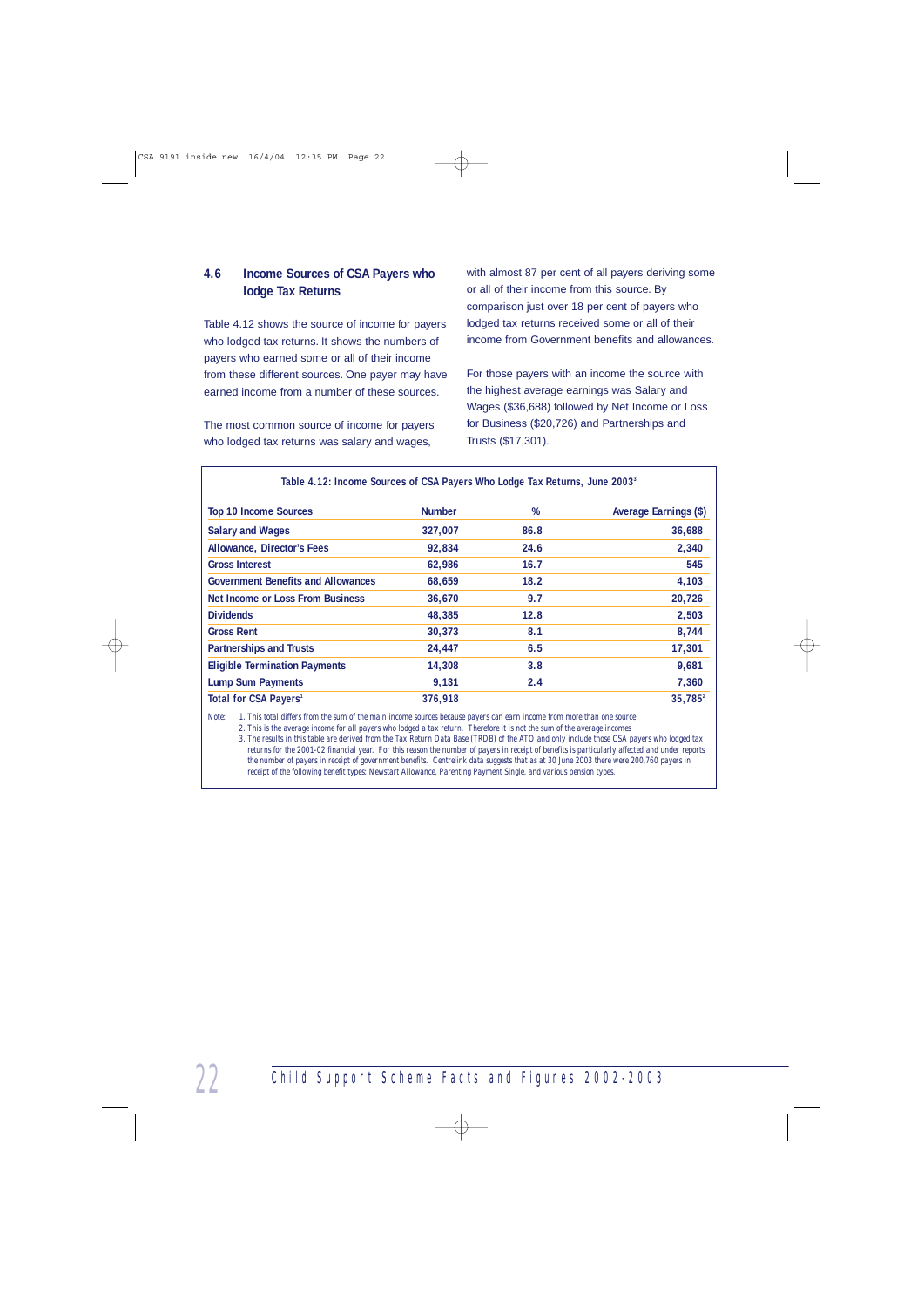#### **5.0 Program Outcomes**

#### **5.1 Liabilities**

The following liability statistics are broken down into CSA Collect and Private Collect categories.

#### *5.1.1 Liabilities by CSA and Private Collect*

Until 30 June 1999 payers were not required to pay child support if their liability calculated under the formula was less than \$260 per year. From 1 July 1999, however, a minimum liability of \$260 per year now applies to most parents.

There are a number of reasons why a parent is not required to pay child support, including the following:

- Stage 1 court orders can have a clause that the payer will not have to pay child maintenance during periods of unemployment or in other circumstances;
- A Stage 1 payer can apply to CSA not to enforce the court order during periods of unemployment;
- Where parents have an Agreement that the liability be nil; and
- Where the parents share the care of their child and their incomes are equal.

| Liability         |               | <b>CSA Collect</b> | <b>Private Collect</b> |       | <b>Total</b>  |       |  |
|-------------------|---------------|--------------------|------------------------|-------|---------------|-------|--|
|                   | <b>Number</b> | %                  | <b>Number</b>          | %     | <b>Number</b> | %     |  |
| <b>Over \$260</b> | 180,761       | 54.1               | 226,047                | 66.6  | 406,808       | 60.4  |  |
| \$260             | 110,263       | 33.0               | 67,806                 | 20.0  | 178,069       | 26.4  |  |
| \$1 to \$259      | 26,015        | 7.8                | 10.039                 | 3.0   | 36,054        | 5.4   |  |
| <b>Nil</b>        | 17,279        | 5.2                | 35,561                 | 10.5  | 52,840        | 7.8   |  |
| <b>Total</b>      | 334,318       | 100.0              | 339,453                | 100.0 | 673,771       | 100.0 |  |

Tables 5.1 and 5.2 show the percentage of CSA Collect payers and Private Collect payers within specified liability ranges, while Chart 5.1 plots those percentages. The table and chart demonstrate that:

- a smaller proportion of CSA Collect cases have nil liabilities than Private Collec cases;
- a higher proportion of CSA Collect cases have \$260 minimum liabilities than Private Collect cases;
- a higher proportion of CSA Collect payers have liabilities under \$4,000; and
- a higher proportion of Private Collect payers have liabilities of between \$4,000 and \$14,000, which is in line with the data presented in Tables 4.8 and 4.9, indicating that payers' median incomes are significantly higher in Private Collect cases.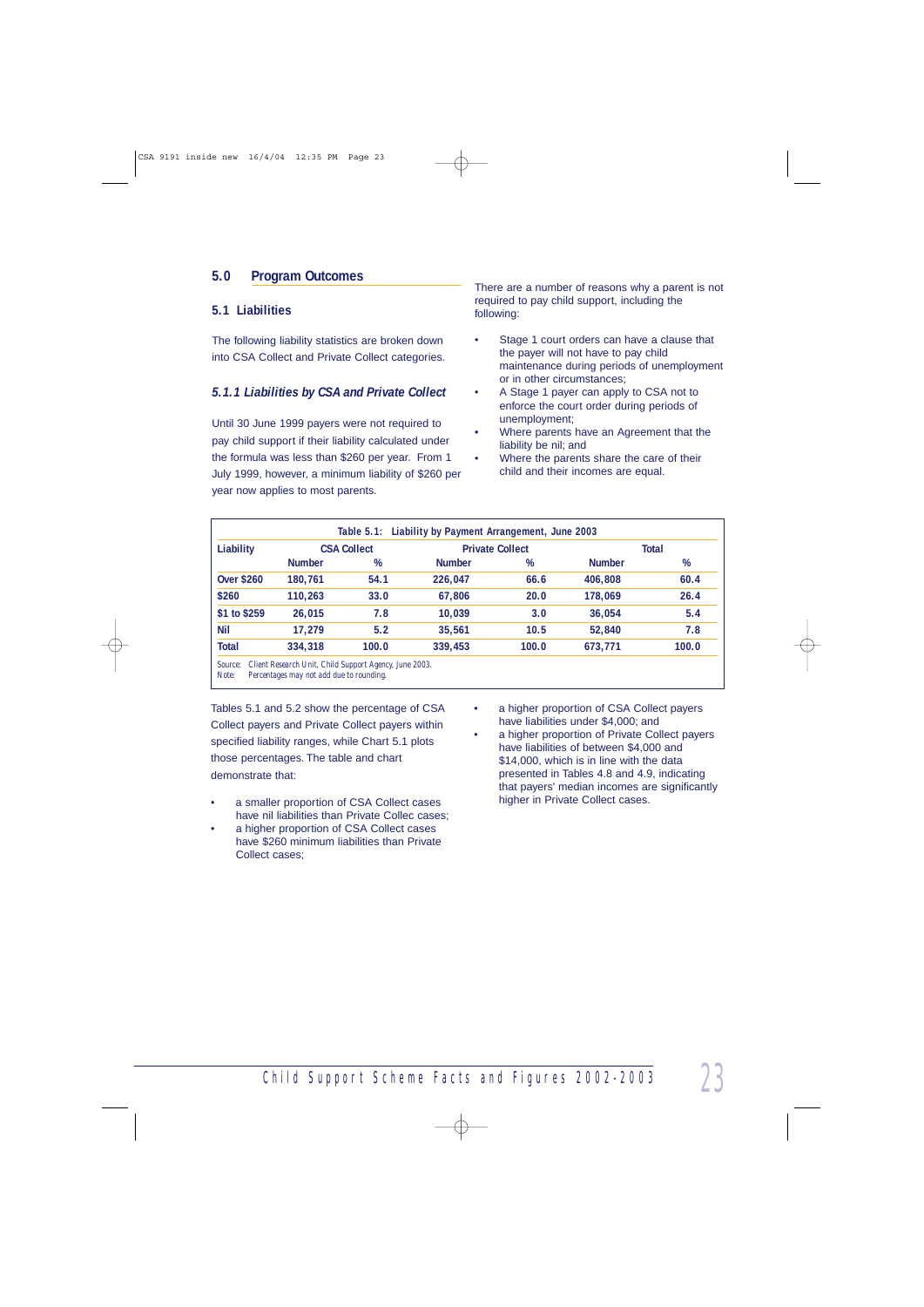| Table 5.2: Liability by Payment Arrangement, June 2003 |               |                    |                    |                        |               |              |  |
|--------------------------------------------------------|---------------|--------------------|--------------------|------------------------|---------------|--------------|--|
| <b>Annual Payer</b>                                    |               | <b>CSA Collect</b> |                    | <b>Private Collect</b> |               | <b>Total</b> |  |
| Liability (\$)                                         | <b>Number</b> | %                  | <b>Number</b><br>% |                        | <b>Number</b> | %            |  |
| 0                                                      | 17,279        | 5.2                | 35,561             | 10.5                   | 52,840        | 7.8          |  |
| $1 - 259$                                              | 26,015        | 7.8                | 10,039             | 3.0                    | 36,054        | 5.4          |  |
| 260                                                    | 110,263       | 33.0               | 67,806             | 20.0                   | 178,069       | 26.4         |  |
| 261-500                                                | 7,034         | 2.1                | 5,811              | 1.7                    | 12,845        | 1.9          |  |
| 501-1,000                                              | 13,362        | 4.0                | 11,722             | 3.5                    | 25,084        | 3.7          |  |
| 1,001-2,000                                            | 36,036        | 10.8               | 33,789             | 10.0                   | 69,825        | 10.4         |  |
| 2,001-3,000                                            | 29,981        | 9.0                | 29,796             | 8.8                    | 59,777        | 8.9          |  |
| 3,001-4,000                                            | 23,127        | 6.9                | 25,992             | 7.7                    | 49,119        | 7.3          |  |
| 4,001-5,000                                            | 17,263        | 5.2                | 21,261             | 6.3                    | 38,524        | 5.7          |  |
| 5,001-6,000                                            | 13,929        | 4.2                | 18,919             | 5.6                    | 32,848        | 4.9          |  |
| 6,001-7,000                                            | 9,899         | 3.0                | 15,309             | 4.5                    | 25,208        | 3.7          |  |
| 7,001-8,000                                            | 7,322         | 2.2                | 12,470             | 3.7                    | 19,792        | 2.9          |  |
| 8,001-9,000                                            | 5,260         | 1.6                | 9,668              | 2.8                    | 14,928        | 2.2          |  |
| 9,001-10,000                                           | 3,800         | 1.1                | 7,786              | 2.3                    | 11,586        | 1.7          |  |
| 10,001-11,000                                          | 2,996         | 0.9                | 6,383              | 1.9                    | 9,379         | 1.4          |  |
| 11,001-12,000                                          | 2,145         | 0.6                | 4,925              | 1.5                    | 7,070         | 1.0          |  |
| 12,001-13,000                                          | 1,680         | 0.5                | 3,973              | 1.2                    | 5,653         | 0.8          |  |
| 13,001-14,000                                          | 1,354         | 0.4                | 3,208              | 0.9                    | 4,562         | 0.7          |  |
| 14,001-15,000                                          | 1,037         | 0.3                | 2,461              | 0.7                    | 3,498         | 0.5          |  |
| 15,001-16,000                                          | 817           | 0.2                | 2,054              | 0.6                    | 2,871         | 0.4          |  |
| 16,001-17,000                                          | 680           | 0.2                | 1,684              | 0.5                    | 2,364         | 0.4          |  |
| 17,001-18,000                                          | 566           | 0.2                | 1,349              | 0.4                    | 1,915         | 0.3          |  |
| 18,001-19,000                                          | 511           | 0.2                | 1,419              | 0.4                    | 1,930         | 0.3          |  |
| 19,001-20,000                                          | 387           | 0.1                | 1,040              | 0.3                    | 1,427         | 0.2          |  |
| >20,001                                                | 1,575         | 0.5                | 5,028              | 1.5                    | 6,603         | 1.0          |  |
| <b>Total</b>                                           | 334,318       | 100.0              | 339,453            | 100.0                  | 673,771       | 100.0        |  |

*Source: Child Support Agency, June 2003.*

*Note: Percentages may not add due to rounding.*



# 24 Child Support Scheme Facts and Figures 2002-2003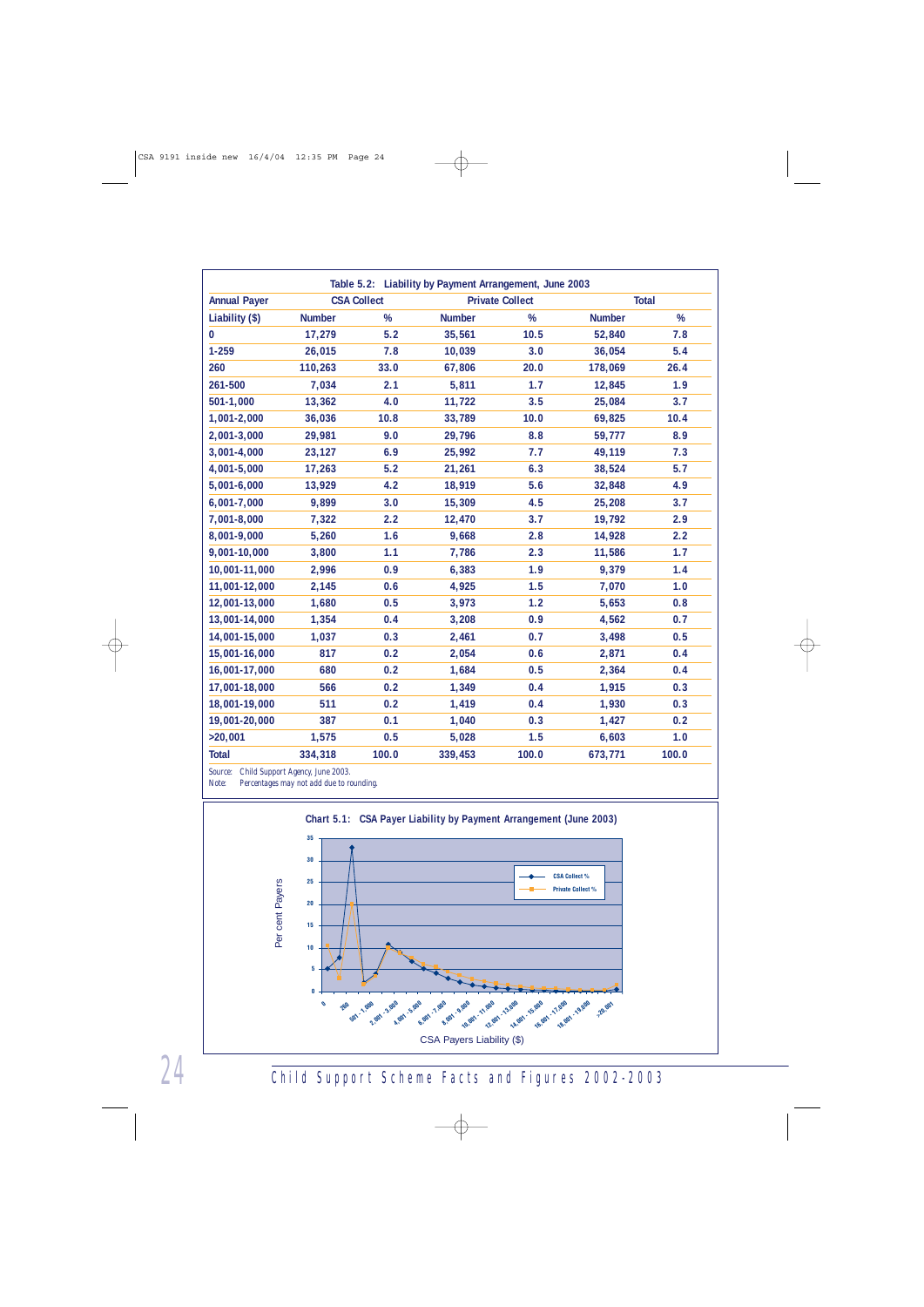#### *5.1.2 Average Child Support Liabilities*

Table 5.3 records the average daily and weekly child support for each Stage and payment arrangement. There are two sets of averages: one set includes all cases and the other excludes cases where the assessment is \$260 a year or less. In Stage 2 cases, where liabilities of \$260 or

less have been excluded, there is a difference of \$26.37 per week between the average Stage 2 CSA Collect liability (\$84.43 per week) and the average Private Collect liability (\$110.80 per week). Where all cases have been included, the difference between the Stage 2 CSA Collect and Stage 2 Private Collect average liability figures is \$34.52 per week.

| Payment<br>Arrangement |               | <b>Average Liabilities</b> |                                                               |                                                           |  |  |
|------------------------|---------------|----------------------------|---------------------------------------------------------------|-----------------------------------------------------------|--|--|
|                        |               | (all cases)                |                                                               | <b>Average Liabilities</b><br>(Liability more than \$260) |  |  |
|                        | <b>Weekly</b> | Annual <sup>1</sup>        | <b>Weekly</b>                                                 | Annual <sup>1</sup>                                       |  |  |
|                        | \$            | \$                         | \$                                                            | \$                                                        |  |  |
| <b>CSA</b>             | 54.75         | 2,854.94                   | 55.41                                                         | 2,889.16                                                  |  |  |
| <b>Private</b>         | 47.58         | 2,480.78                   | 48.98                                                         | 2,554.06                                                  |  |  |
| <b>Total</b>           | 52.61         | 2,743.46                   | 53.48                                                         | 2,788.77                                                  |  |  |
| <b>CSA</b>             | 48.53         | 2,530.63                   | 84.43                                                         | 4,402.59                                                  |  |  |
| <b>Private</b>         | 83.05         | 4,330.39                   | 110.80                                                        | 5,777.56                                                  |  |  |
| <b>Total</b>           | 65.62         | 3,421.79                   | 99.42                                                         | 5,184.24                                                  |  |  |
| <b>CSA</b>             | 48.77         | 2,543.00                   | 82.46                                                         | 4,299.90                                                  |  |  |
| <b>Private</b>         | 82.45         | 4,299.19                   | 109.38                                                        | 5,703.15                                                  |  |  |
| <b>Total</b>           | 65.26         | 3,402.98                   | 97.45                                                         | 5,081.43                                                  |  |  |
|                        |               |                            | Data obtained from the Client Research Unit dataset June 2003 |                                                           |  |  |

*Source: Data obtained from the Client Research Unit dataset, June 2003.*

*Notes: 1. The annual rate is divided by 52.14 weeks to arrive at the weekly rate in the first column.*

Table 5.4 outlines the total average weekly liability for Stage 2 CSA Collect and Private Collect cases based upon the number of eligible children. In all

cases the average liabilities of the Private Collect cases are higher than the average liabilities for Stage 2 CSA Collect cases.

|                               |               |                    |               | Table 5.4: Average Weekly Liabilities by the Number of Eligible Children by Payment Arrangement <sup>1</sup> – |               |            |  |  |  |
|-------------------------------|---------------|--------------------|---------------|----------------------------------------------------------------------------------------------------------------|---------------|------------|--|--|--|
| Stage 2 Cases only, June 2003 |               |                    |               |                                                                                                                |               |            |  |  |  |
| <b>Eligible Children</b>      |               | <b>CSA Collect</b> |               | <b>Private Collect</b>                                                                                         | <b>Total</b>  |            |  |  |  |
|                               | <b>Number</b> | Average \$         | <b>Number</b> | Average \$                                                                                                     | <b>Number</b> | Average \$ |  |  |  |
| 1                             | 183,092       | 38.46              | 158,834       | 58.31                                                                                                          | 341,926       | 47.68      |  |  |  |
| 2                             | 88,840        | 62.66              | 99,297        | 107.03                                                                                                         | 188,137       | 86.08      |  |  |  |
| 3                             | 24,644        | 70.68              | 30,529        | 126.31                                                                                                         | 55,173        | 101.46     |  |  |  |
| 4                             | 5,713         | 65.31              | 7,092         | 118.15                                                                                                         | 12,805        | 94.58      |  |  |  |
| 5                             | 1,200         | 54.74              | 1,451         | 99.97                                                                                                          | 2,651         | 79.49      |  |  |  |
| 6                             | 350           | 56.13              | 428           | 82.77                                                                                                          | 778           | 70.78      |  |  |  |
| 7                             | 84            | 40.98              | 83            | 54.12                                                                                                          | 167           | 47.51      |  |  |  |
| 8                             | 27            | 30.99              | 34            | 71.34                                                                                                          | 61            | 53.48      |  |  |  |
| Total <sup>2</sup>            | 303,959       | 48.74              | 297,756       | 83.19                                                                                                          | 601,715       | 65.79      |  |  |  |

*Source: Child Support Agency, June 2003.*

*Note: 1. Nil liability cases have been excluded from this table.*

*2. Cases with more than 8 Eligible Children have been excluded from this table for privacy reasons because of the small numbers involved. A total of 17 cases have been excluded.*

#### Support Scheme Facts and Figures 2002-2003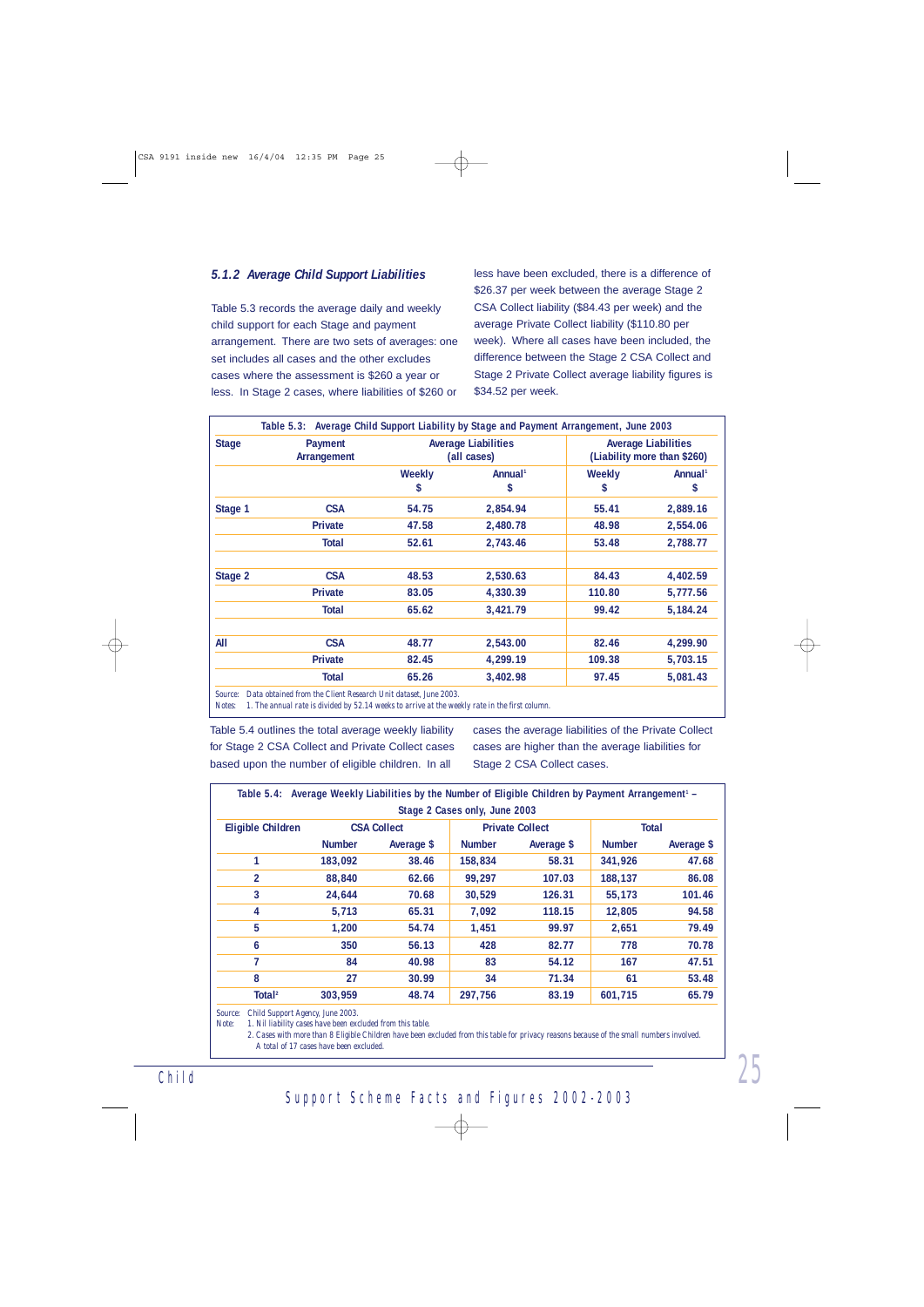#### **5.2 Payments**

#### *5.2.1 Total Credits and Liabilities*

Table 5.5 shows total liabilities and all credits since 1988. As at June 1991 a total of \$283 million in liabilities had been registered for payers, and

\$185 million had actually been collected. In other words CSA collections represented 65 per cent of all liabilities. By June 2003 CSA Collect cumulative liabilities had risen to \$6,957.2 million and cumulative credits were up to \$6,113.1 million. This resulted in an 87.9 per cent collection rate.

|                        | Table 5.5: Cumulative Credits and Liabilities for CSA Collect Cases,<br><b>June 2003</b> <sup>1</sup> |                    |                   |  |  |  |  |
|------------------------|-------------------------------------------------------------------------------------------------------|--------------------|-------------------|--|--|--|--|
| <b>End June</b>        | <b>Cumulative</b>                                                                                     | <b>Cumulative</b>  | <b>Collection</b> |  |  |  |  |
|                        | Liabilities \$m                                                                                       | <b>Credits \$m</b> | Rate %            |  |  |  |  |
| 1988-1991 <sup>2</sup> | 283.0                                                                                                 | 185.0              | 65.0              |  |  |  |  |
| 1988-1992              | 505.1                                                                                                 | 346.4              | 69.0              |  |  |  |  |
| 1988-1993              | 784.9                                                                                                 | 569.4              | 73.0              |  |  |  |  |
| 1988-1994              | 1,131.3                                                                                               | 848.2              | 75.0              |  |  |  |  |
| 1988-1995              | 1,795.8                                                                                               | 1,315.8            | 73.3              |  |  |  |  |
| 1988-1996              | 2,228.4                                                                                               | 1,729.1            | 77.6              |  |  |  |  |
| 1988-1997              | 2,725.7                                                                                               | 2,209.1            | 81.0              |  |  |  |  |
| 1988-1998              | 3,305.6                                                                                               | 2,761.3            | 83.5              |  |  |  |  |
| 1988-1999              | 3,940.4                                                                                               | 3,357.5            | 85.2              |  |  |  |  |
| 1988-2000              | 4,645.2                                                                                               | 4,010.5            | 86.3              |  |  |  |  |
| 1988-2001              | 5,368.1                                                                                               | 4,698.4            | 87.5              |  |  |  |  |
| 1988-2002              | 6,151.7                                                                                               | 5,392.9            | 87.7              |  |  |  |  |
| 1988-2003              | 6,957.2                                                                                               | 6,113.1            | 87.9              |  |  |  |  |

*Source: Child Support Agency, June 2003.*

*Notes: 1. The difference between the "All Liabilities" figures and the "All Credits" figures are the Gross Maintenance Debt figures, not Net Maintenance Debt figures reported elsewhere in this publication. Net Maintenance Debt figures exclude Write Off amounts. 2. The 1991 credit and liability totals include amounts for 1988, 1989 and 1990.*



*Source: CS5 Report, Child Support Agency, June 2003.*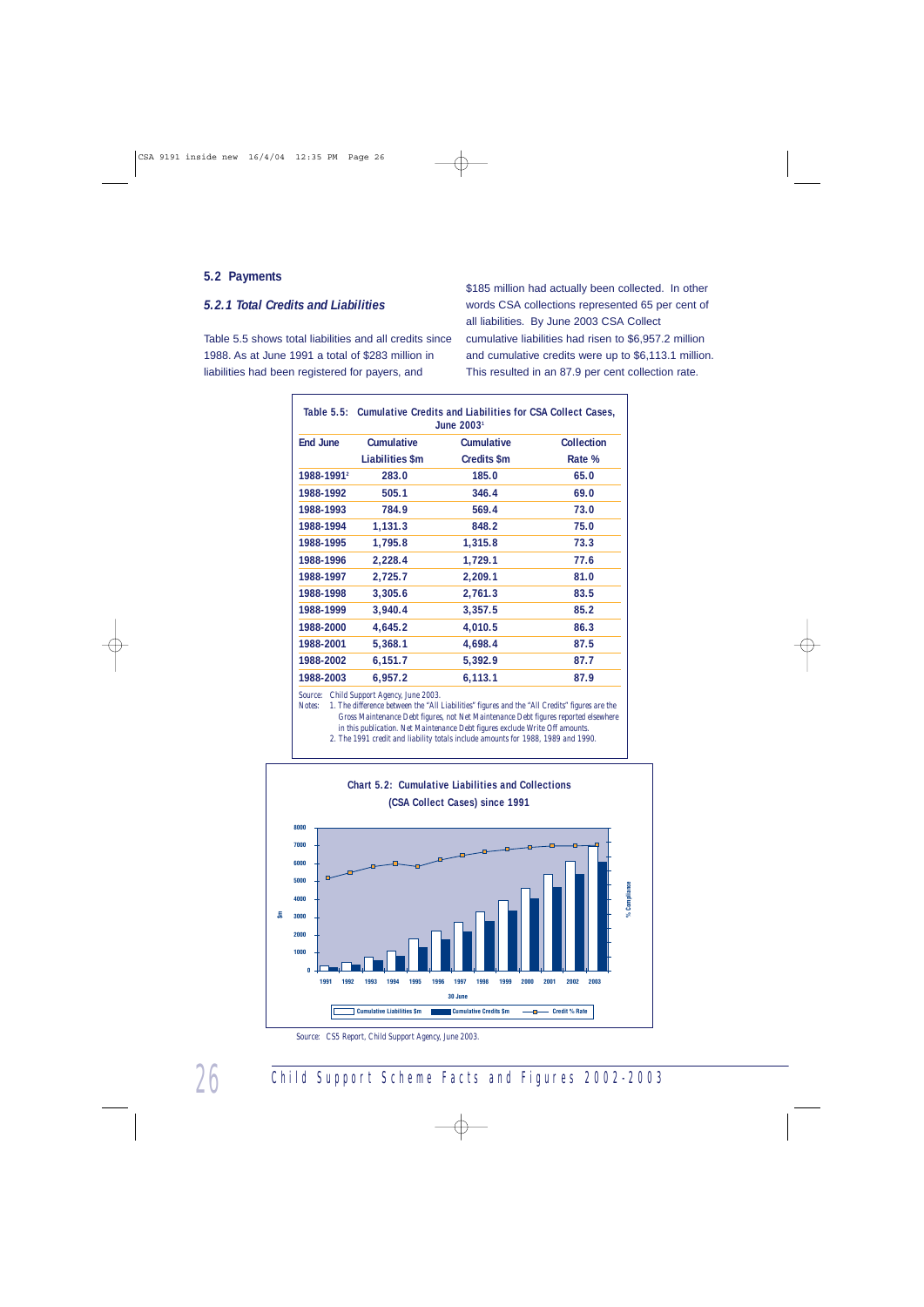

*Source: CS5 Report, Child Support Agency, June 2003 Note: The large increase in liabilities in 2002-03 can be mainly attributed to more accurate reports on Private Collect liabilities due to the introduction of CSA's new computer system (CUBA).* 

The liabilities and collections in Table 5.5 are also depicted in Chart 5.2. Total liabilities are represented by the white bars, while the credits are recorded in the blue bars. Running across the top of the chart are the credit amounts as a percentage of all liabilities.

Chart 5.3 shows the total Private Collect liabilities for 1993-94 to 2002-03. The CSA assumes that the collection rate for privately collected child support is 100 per cent as payees are able to request collection by the CSA where the payer fails to meet their obligation.

94 per cent of all (Private Collect and CSA collect cases combined) child support has been paid. This is over 13 billion since 1988.

#### *5.2.2 Child Support Transferred*

"Transfers" are child support liabilities that have been collected by CSA (CSA Collect), as well as payments that have been paid directly between parents but where the eligible carers are registered with CSA (Private Collect arrangements). The total amount of child support transferred in 2002-03 was \$1,944.0 million, including \$1,272.0 million in

|      |       |                                | Table 5.6: Transfers (\$m.) |                              |              |
|------|-------|--------------------------------|-----------------------------|------------------------------|--------------|
|      |       | <b>CSA Collect<sup>1</sup></b> |                             | Private Collect <sup>2</sup> | <b>Total</b> |
| 1994 | 274.2 | 52.0                           | 253.1                       | 48.0                         | 527.3        |
| 1995 | 327.0 | 48.6                           | 346.5                       | 51.4                         | 673.5        |
| 1996 | 388.7 | 41.5                           | 547.9                       | 58.5                         | 936.6        |
| 1997 | 458.0 | 46.2                           | 533.5                       | 53.8                         | 991.5        |
| 1998 | 526.4 | 45.3                           | 636.5                       | 54.7                         | 1,162.9      |
| 1999 | 571.3 | 44.0                           | 727.9                       | 56.0                         | 1,299.2      |
| 2000 | 598.2 | 43.2                           | 788.0                       | 56.8                         | 1,386.2      |
| 2001 | 619.4 | 44.2                           | 780.7                       | 55.8                         | 1,400.1      |
| 2002 | 636.4 | 43.9                           | 814.2                       | 56.1                         | 1,450.6      |
| 2003 | 672.0 | 34.6                           | 1,272.0                     | 65.4                         | 1,944.0      |

*Source: CS5 Report, CSA, June 2003.*

*Notes: 1. The CSA Collect figures include amounts for Interim Disbursement, Final Disbursement, Emergency Disbursement and Non-Agency Payments (NAPs).*

*2.Private Collect totals assume 100 per cent of privately paid child support is transferred. Where this is not so, the payee is entitled to ask the CSA to collect the liability.*

*3.The large increase in credits in 2002-03 can be mainly attributed to more accurate reports on Private Collect credits due to the introduction of CSA's new computer system (CUBA).*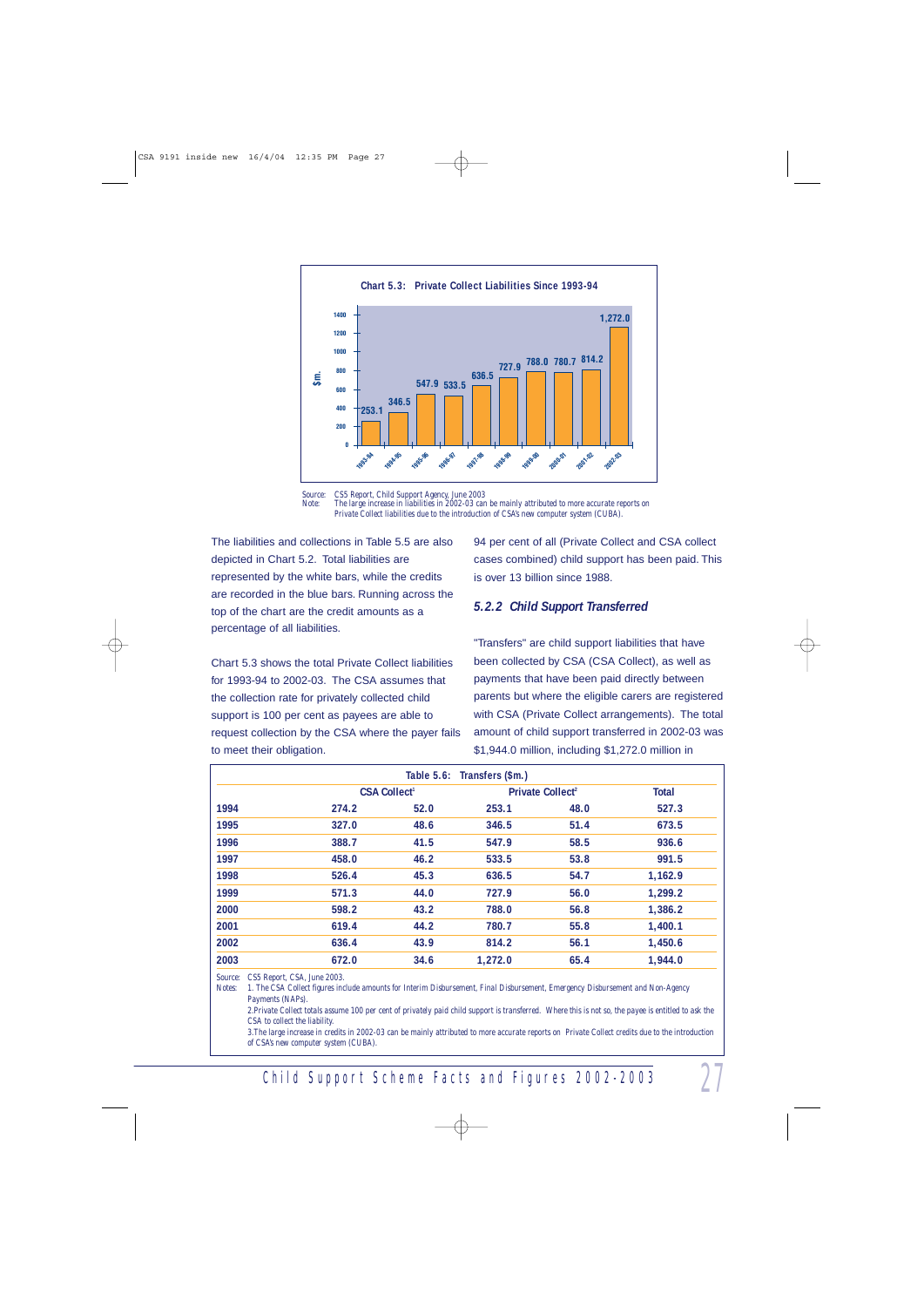

*Source: Child Support Agency Monthly Performance Report, (CS5), CSA June 2003.*

private collections and \$672.0 million in funds collected by the CSA. This is a \$493.4 million (34.0 per cent) increase on the 'transfers' total of \$1,450.6 million reported in 2001-02 (see Table 5.6 and Chart 5.4).

#### *5.2.3 Collections - CSA Collect Cases*

Child support payments can be received by CSA in a number of ways:

- Employer Withholding: these are monies withheld by the parent's employer and paid directly to CSA by the employer on the employee's behalf;
- Cash: monies paid by the parent directly to CSA by cheque or money order;
- Tax Refund Intercept Payments (TRIPs): these are monies intercepted from a payers tax refund by CSA; or
- Non-Agency Payments (NAPs): these are payments made directly to the payee or a third party by the payer instead of to CSA. These payments are made in lieu of child support and might include money or the payment of medical bills, school fees etc.

Table 5.7 and Chart 5.5 show that the cash component, as a percentage of child support payments, is increasing while Employer Withholding and NAPs are decreasing. The percentage amount collected through TRIPs has been relatively stable.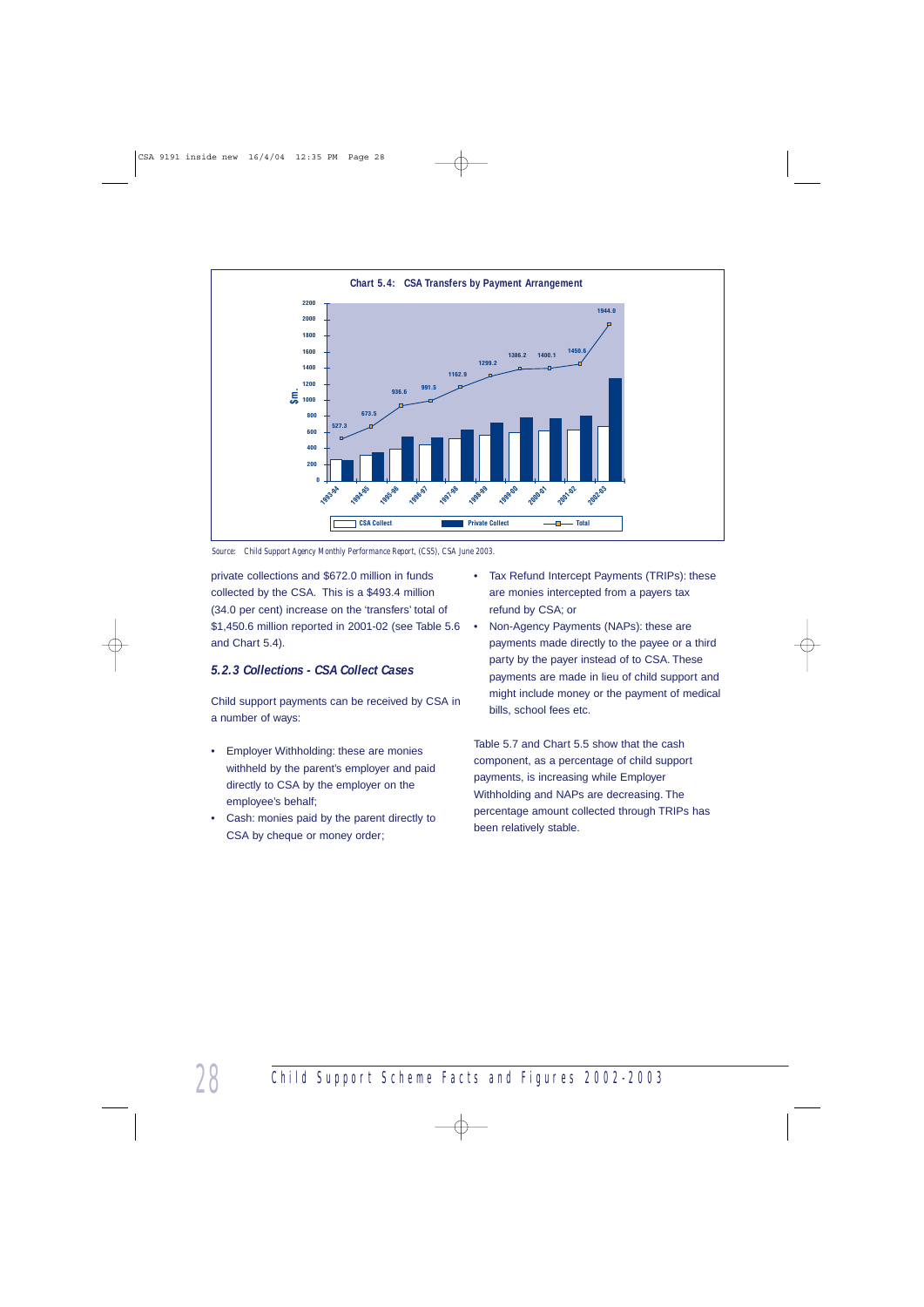| Table 5.7: Child Support Payments - Percentages |                             |                   |              |             |  |  |  |
|-------------------------------------------------|-----------------------------|-------------------|--------------|-------------|--|--|--|
| 30 June                                         | <b>Employer Withholding</b> | Cash <sup>2</sup> | <b>TRIPS</b> | <b>NAPS</b> |  |  |  |
| 1998                                            | 53.1                        | 30.6              | 8.9          | 7.4         |  |  |  |
| 1999                                            | 51.1                        | 33.4              | 8.5          | 6.9         |  |  |  |
| 2000                                            | 48.8                        | 35.6              | 9.1          | 6.5         |  |  |  |
| 2001                                            | 46.4                        | 39.2              | 8.8          | 5.7         |  |  |  |
| 20021                                           | 44.4                        | 41.3              | 8.9          | 5.3         |  |  |  |
| 2003                                            | 40.9                        | 45.4              | 8.2          | 5.4         |  |  |  |

*Source: Money for Kids Report, Child Support Agency, March 2003.*

*Notes: 1. The data for 2001-02 relates to the period up to the end February 2002. Data was not available for the remainder of the financial year due to the redevelopment of the CSA's computer system (CUBA).*

*2. Cash in this table includes cheques, Australia Post Billpay, BPay, and s72A enforcement payments.*



#### *5.2.4 Liabilities and Debt – CSA Collect Cases*

Table 5.8 shows the number of payers in each income range by the size of gross maintenance debt (GMD) attributable to both current liability cases and ended cases. The table shows that only 2.9 per cent of payers have a maintenance debt greater than \$10,000. The debt associated with these payers, however, comprises 46.6 per cent of the total debt.

#### *5.2.5 Debt – CSA Collect Cases*

Table 5.9 and Chart 5.6 record Scheme arrears amounts as at the end of the past seven financial years. Column A in Table 5.9 records Cumulative Net Maintenance Debt (NMD). Column B records write-off amounts (debt deemed to be uncollectible) while Column C reports Cumulative Gross Maintenance Debt (GMD), which is calculated by adding NMD and write-off together. Cumulative GMD associated with overseas cases is recorded in Column E, while Column F expresses the Cumulative GMD associated with overseas cases as a percentage of all GMD.

CSA research indicates that GMD is increasing as a result of three factors: the dramatic increase in the number of overseas cases that have come to Australia with large debts; the increase in debt associated with cases that have a \$260 p.a. minimum liability; and because of the unexpected rate of growth in the total caseload, including ended cases with debt.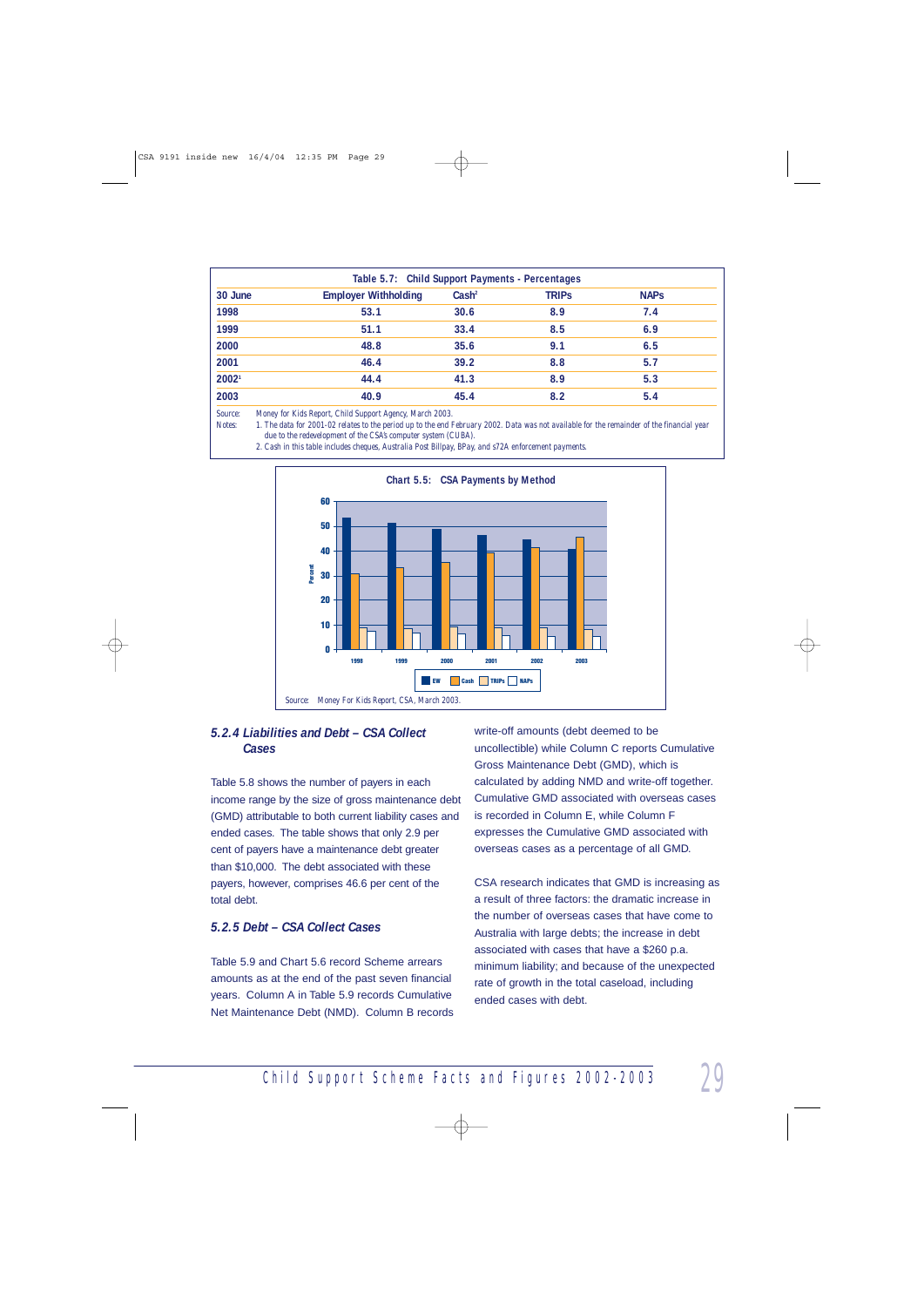|                                                                                                                                                              |                            | <b>Total</b> | Sum<br>.<br>ا<br><u>أو</u> | $\frac{2}{3}$<br>8 <sup>o</sup> | 0.0<br>61.3<br>436,174 | 7.6<br>10.3<br>73,084 | 11.6<br>4.4<br>31,109 | 27.0<br>5.2<br>37,169 | 53.3<br>5.2<br>37,227 | 157.3<br>6.8<br>48,476 | 194.4<br>3.9<br>27,582 | 393.0<br>2.9<br>20,720 | 100.0<br>844.1<br>100.0<br>711,541 |
|--------------------------------------------------------------------------------------------------------------------------------------------------------------|----------------------------|--------------|----------------------------|---------------------------------|------------------------|-----------------------|-----------------------|-----------------------|-----------------------|------------------------|------------------------|------------------------|------------------------------------|
|                                                                                                                                                              |                            |              | Sum                        | $\frac{2}{3}$                   | 0.0                    | $0.\overline{3}$      | $0.\overline{5}$      | 1.3                   | $2.\overline{8}$      | 8.4                    | 12.5                   | 42.4                   | 67.9                               |
| 5.8: Payer Gross Maintenance Debt by Payer Child Support Income, June 2003<br>(including CSA Collect and Private Collect cases that have ended with arrears) |                            | \$50,000+    | <u>ş</u>                   |                                 | 67,442                 | 2,938                 | 1,347                 | 1,794                 | 1,946                 | 2,580                  | 1,712                  | 2,005                  | 81,764                             |
|                                                                                                                                                              | Payer Child Support Income | \$20-50,000  | Sum                        | $\frac{2}{3}$                   | 0.0                    | 1.7                   | 3.0                   | 8.3                   | 21.1                  | 68.9                   | 92.2                   | 169.7                  | 364.8                              |
|                                                                                                                                                              |                            |              | <u>أو</u>                  |                                 | 196,208                | 15,293                | 7,903                 | 11,233                | 14,495                | 21,100                 | 13,020                 | 9,537                  | 288,789                            |
|                                                                                                                                                              |                            | \$12-20,000  | Sum                        | $\frac{2}{3}$                   | 0.0                    | $\frac{8}{2}$         | 1.2                   | 3.2                   | 6.2                   | 18.7                   | 21.9                   | 40.9                   | 92.9                               |
|                                                                                                                                                              |                            |              | <u>فا</u>                  |                                 | 45,659                 | 7,695                 | 3,286                 | 4,398                 | 4,363                 | 5,720                  | 3,121                  | 2,204                  | 76,446                             |
| Table                                                                                                                                                        |                            |              | Sum                        | ξñ                              | 0.0                    | 4.8                   | 6.9                   | 14.2                  | 23.1                  | 61.4                   | 68.1                   | 140.1                  | 318.5                              |
|                                                                                                                                                              |                            | $$0-12,000$  | ρò.                        |                                 | 126,865                | 47,158                | 18,573                | 19,744                | 16,423                | 19,076                 | 9,729                  | 6,974                  | 264,542                            |
|                                                                                                                                                              |                            |              | Maint.                     | Debt (\$)                       |                        | $1 - 260$             | 261-500               | 501-1K                | 1,001-2K              | $2,001 - 5K$           | 5,001-10K              | $10,000+$              | <b>Total</b>                       |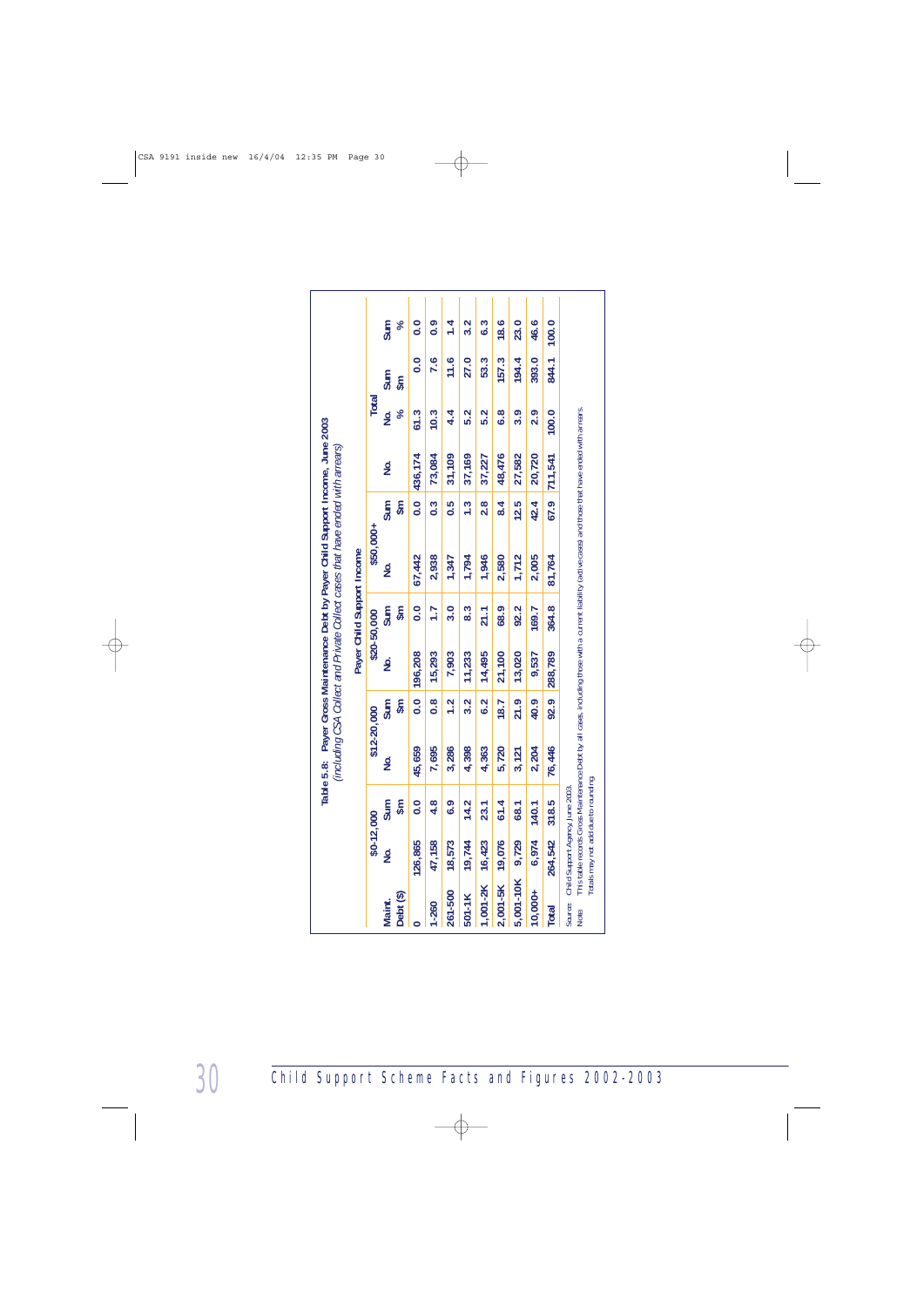| <b>Child Support Gross Maintenance Debt and its Components</b><br>Table 5.9: |                                                                    |                                |                                                                            |                                                                             |                                                                               |                                                                                           |  |  |  |
|------------------------------------------------------------------------------|--------------------------------------------------------------------|--------------------------------|----------------------------------------------------------------------------|-----------------------------------------------------------------------------|-------------------------------------------------------------------------------|-------------------------------------------------------------------------------------------|--|--|--|
| 30 June                                                                      | Α.<br><b>Cumulative Net</b><br><b>Maintenance</b><br>Debt $(\$m.)$ | В.<br><b>Write-Off</b><br>\$m. | C.<br><b>Cumulative</b><br><b>Gross Maintenance</b><br>Debt (GMD)<br>\$m.) | D.<br><b>Cumulative</b><br><b>GMD</b> on<br><b>Domestic</b><br>Cases (\$m.) | Ε.<br><b>Cumulative</b><br><b>GMD on</b><br><b>Overseas</b><br>Cases $(\$m.)$ | F.<br>Cumulative<br><b>GMD</b> on<br><b>Overseas</b><br>Cases as % of<br><b>Total GMD</b> |  |  |  |
| 1997                                                                         | 458.4                                                              | 58.2                           | 516.6                                                                      | 506.7                                                                       | 9.9                                                                           | 1.9                                                                                       |  |  |  |
| 1998                                                                         | 450.3                                                              | 94.0                           | 544.3                                                                      | 532.2                                                                       | 12.1                                                                          | 2.2                                                                                       |  |  |  |
| 1999                                                                         | 455.6                                                              | 127.2                          | 582.8                                                                      | 564.2                                                                       | 18.6                                                                          | 3.2                                                                                       |  |  |  |
| 2000                                                                         | 542.6                                                              | 92.2                           | 634.7                                                                      | 613.8                                                                       | 20.9                                                                          | 3.3                                                                                       |  |  |  |
| 2001                                                                         | 595.9                                                              | 73.7                           | 669.7                                                                      | 645.8                                                                       | 23.9                                                                          | 3.6                                                                                       |  |  |  |
| 2002                                                                         | 673.7                                                              | 85.1                           | 758.7                                                                      | 714.2                                                                       | 44.5                                                                          | 5.9                                                                                       |  |  |  |
| 2003                                                                         | 762.0                                                              | 82.1                           | 844.1                                                                      | 765.4                                                                       | 78.7                                                                          | 9.3                                                                                       |  |  |  |
| Source:                                                                      | Child Support Agency Monthly Performance Report, (CS5).            |                                |                                                                            |                                                                             |                                                                               |                                                                                           |  |  |  |

Since June 2003 (to November 2003) Gross Maintenance Debt has decreased to \$837.9 million and is expected to continue to decrease for the

remainder of 2003-04. Of note is the decrease in Domestic Debt form \$765.4 million to \$746.8 million.



*Source: Child Support Agency Monthly Performance Report, (CS5).*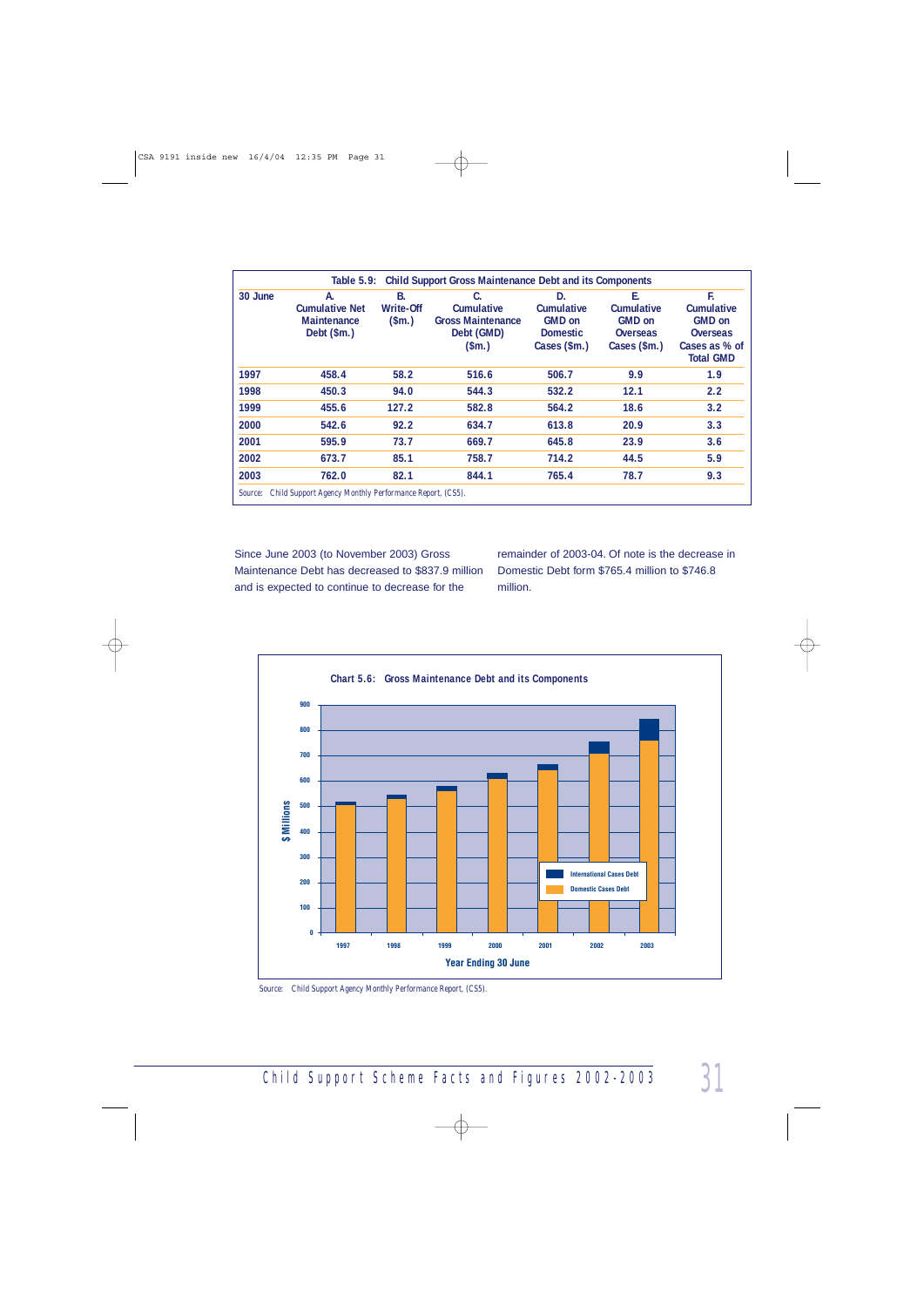

*Source: Child Support Agency Monthly Performance Report, (CS5).*

#### **6.0 Legal Services Overview**

#### **6.1 Background**

The Child Support Scheme Legal Services Program aims to provide information to low income parents (particularly Department of Family and Community Services customers) about their rights and responsibilities under the Child Support Scheme. These legal services assist with legal advice, information, minor assistance, and, when appropriate, legal representation to ensure that children with separated parents benefit from the Child Support Scheme.

Legal Aid Commissions in each State and Territory, and thirteen specialist Community Legal Services located throughout Australia, provide services to parents eligible to receive child support (carer parents) and parents responsible for paying child support (liable parents).

The following activities are undertaken by legal services on behalf of carer parents:

- assistance in preparing and completing legal documents;
- obtaining court orders;
- advising self-representing clients about what is involved in attending court;
- assistance with establishing proof of parentage;
- assisting clients interpret child support documents from other government bodies;
- assisting stage 2 clients understand the change of assessment process; and
- court representation as appropriate.

In addition to the above activities for carer parents, a number of specific activities are undertaken on behalf of liable parents including:

- assisting clients understand their rights of appeal under the change of assessment arrangements;
- assisting clients interpret their child support obligations;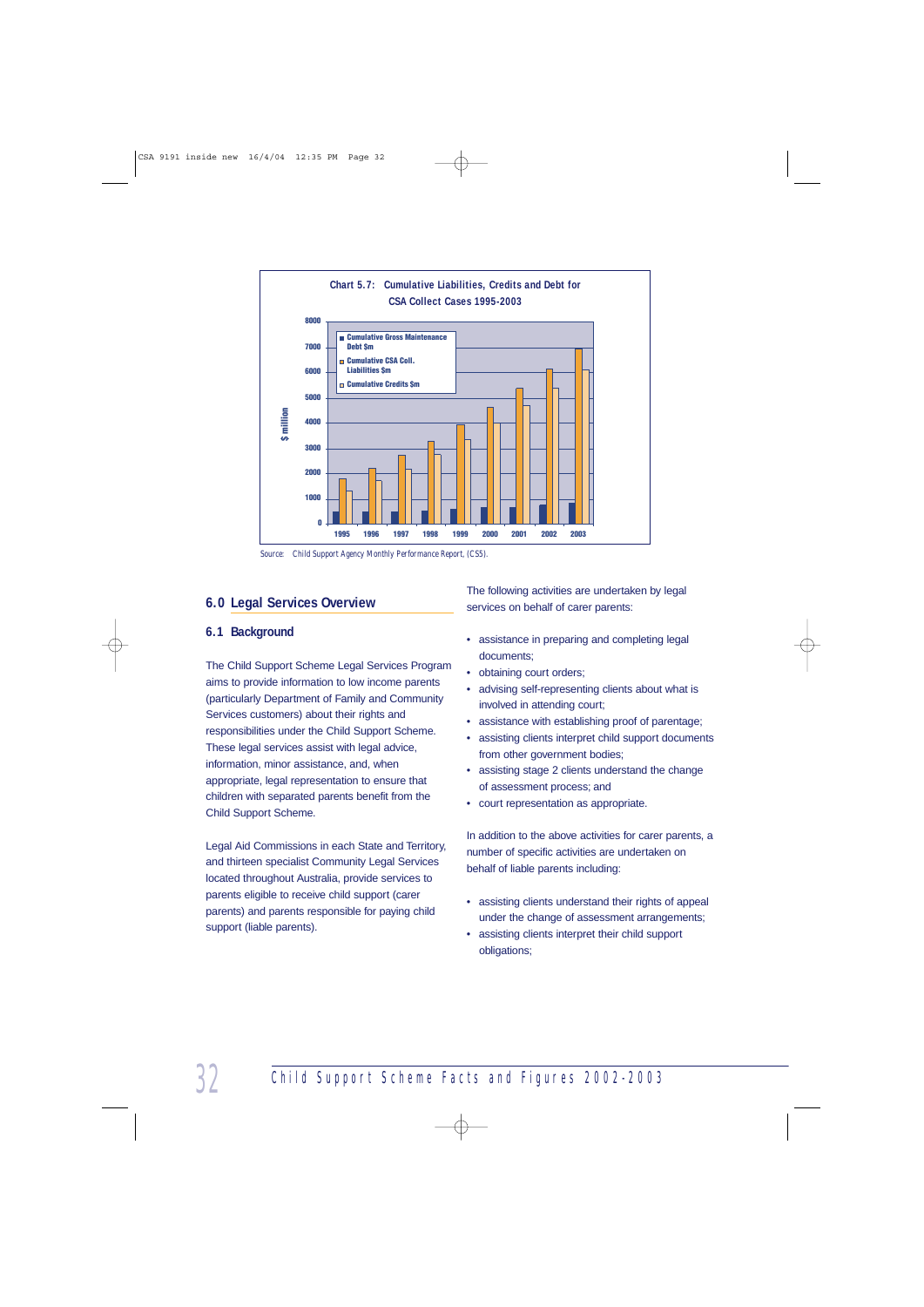- assisting with preparing and completing legal documents;
- advising self-representing clients about what is involved in attending court;
- court representation as appropriate.

The Child Support Agency also actively supports clients by liaising directly with the legal service providers to resolve child support issues. The Child Support Agency also refers clients to independent legal services as appropriate, to ensure that clients are fully informed and have access to legal advice and information.

Legal aid commissions expend funds on child support matters in accordance with Commonwealth priorities and guidelines.

The legal aid agreements for 2000-01 to 2003-04 incorporate an outputs–based reporting framework which identifies expenditure on particular categories of service delivery, including child support. The legal aid agreements require legal aid commissions to report performance information on a quarterly basis. The report addresses financial performance, service delivery, quarterly performance data, including actual performance against budget and estimated workload for each service output.

In addition, provisions in the agreement require legal aid commissions to provide statistical information on a monthly basis.

The Department meets with each commission 3 times per year to discuss performance. Monitoring of performance will be undertaken on an ongoing basis through the examination of information and data provided by commissions in accordance with the agreements.

Commonwealth funding for child support matters is also administered through the Community Legal Services Program to 13 centres in Australia who provide specialist child support legal services to clients. In the 2002-03 financial year, the total allocation was \$1,303,355.

#### **6.2 Statistics and Advice Work Types**

#### *6.2.1 Legal Aid Commission Statistics*

During 2002-03 community legal services funding specifically to provide child support services recorded the following number of activities: (Activity type for problem type)

| • Advice                    | 4928  |
|-----------------------------|-------|
| • Information               | 1.940 |
| • Community Legal Education | 27    |
| • Cases Opened              | 1,113 |
| • Cases Closed              | 871   |
|                             |       |

#### *6.2.2 Community Legal Services Statistics*

During 2001-02 community legal services funding specifically to provide child support services recorded the following number of activities: (Activity type for problem type)

| $\bullet$ | Advice                      | 3,639 |
|-----------|-----------------------------|-------|
|           | • Information               | 1,413 |
|           | • Community Legal Education | 0     |
|           | • Cases Opened              | 967   |
|           | • Cases Closed              | 1,167 |

#### **6.3 Additional Child Support Information Collected by Community Legal Services Relating to Child Support Activities for 2002-03**

| Parent/Case Type:     | <b>Number</b> |
|-----------------------|---------------|
| Carer (only)          | 1,252         |
| Liable (only)         | 428           |
| Both carer and liable | 0             |
| Stages:               |               |
| Stage 1               | 156           |
| Stage 2               | 1,435         |
| Parentage:            |               |
| Not disputed          | 1,180         |
| Other proof sought    | 87            |
| <b>Test required</b>  | 160           |
| <b>Test positive</b>  | 16            |
| Test negative         | 4             |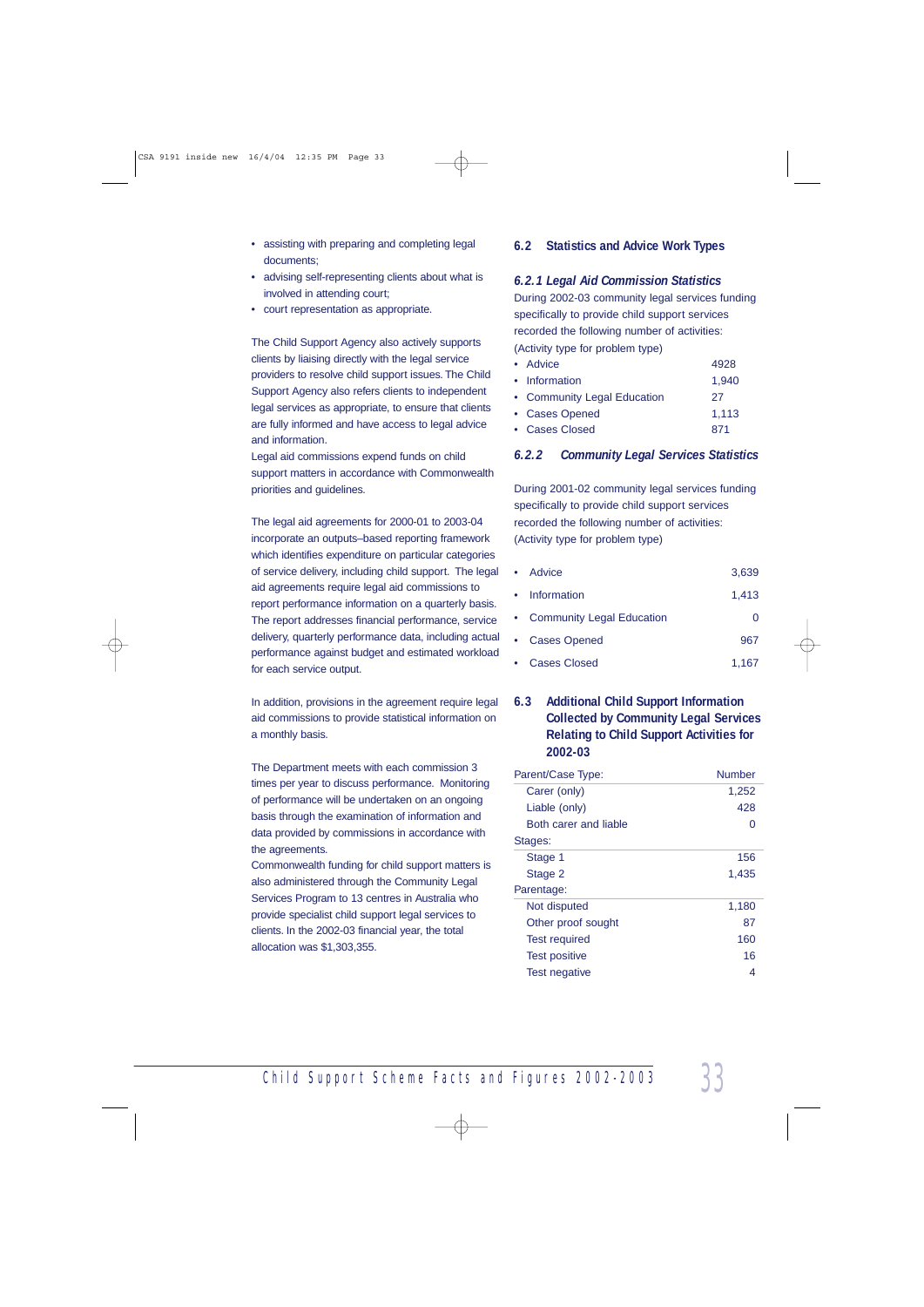| Age of Client:                  |       |
|---------------------------------|-------|
| Less than 26 years              | 582   |
| 26-35 years                     | 1,679 |
| 36-45 years                     | 2,128 |
| over 45 years                   | 833   |
| Income Source:                  |       |
| Employed full-time              | 991   |
| Employed part-time              | 682   |
| Self employed                   | 156   |
| Centrelink benefit              | 2,711 |
| <b>Other Government benefit</b> | 127   |
| No income                       | 191   |
| <b>Employed temporarily</b>     | 5     |
| Student allowance               | 5     |
| Community development           |       |
| employment program              | 1     |
| Other                           | 188   |
|                                 |       |

#### **7.0 Savings and Costs**

#### **7.1 Savings**

Savings to Government outlays are achieved as a result of the application of the maintenance income test to payments of more than base rate Family Tax Benefit (FTB) Part A. As at June 2003, payments of more than the minimum rate Family Tax Benefit are reduced by 50 cents for each dollar of maintenance received above \$1,127.85 per annum for a parent with one child from a previous relationship. The threshold is increased where there are additional children or if there is a couple with both partners receiving maintenance.

| Table 7.1: Net Savings Assigned to the Child Support Scheme                                                                                                 |                          |                |                |                    |                          |                          |                          |
|-------------------------------------------------------------------------------------------------------------------------------------------------------------|--------------------------|----------------|----------------|--------------------|--------------------------|--------------------------|--------------------------|
| 1995-96<br>$\mathsf{Sm}$                                                                                                                                    | 1996-97<br>$\mathsf{sm}$ | 1997-98<br>\$m | 1998-99<br>\$m | 1999-00<br>\$m     | 2000-01<br>$\mathsf{sm}$ | 2001-02<br>$\mathsf{sm}$ | 2002-03<br>$\mathsf{sm}$ |
| 283                                                                                                                                                         | 318                      | 378.3          | 419.2          | 425.0 <sup>1</sup> | 380.4                    | 423.0                    | 433.5                    |
| Department of Family and Community Services, June 2003.<br>Source:<br>1. This figure was revised from the \$594.4m reported by FaCS in July 2000.<br>Notes: |                          |                |                |                    |                          |                          |                          |



*Source: Department of Family and Community Services, June 2003.*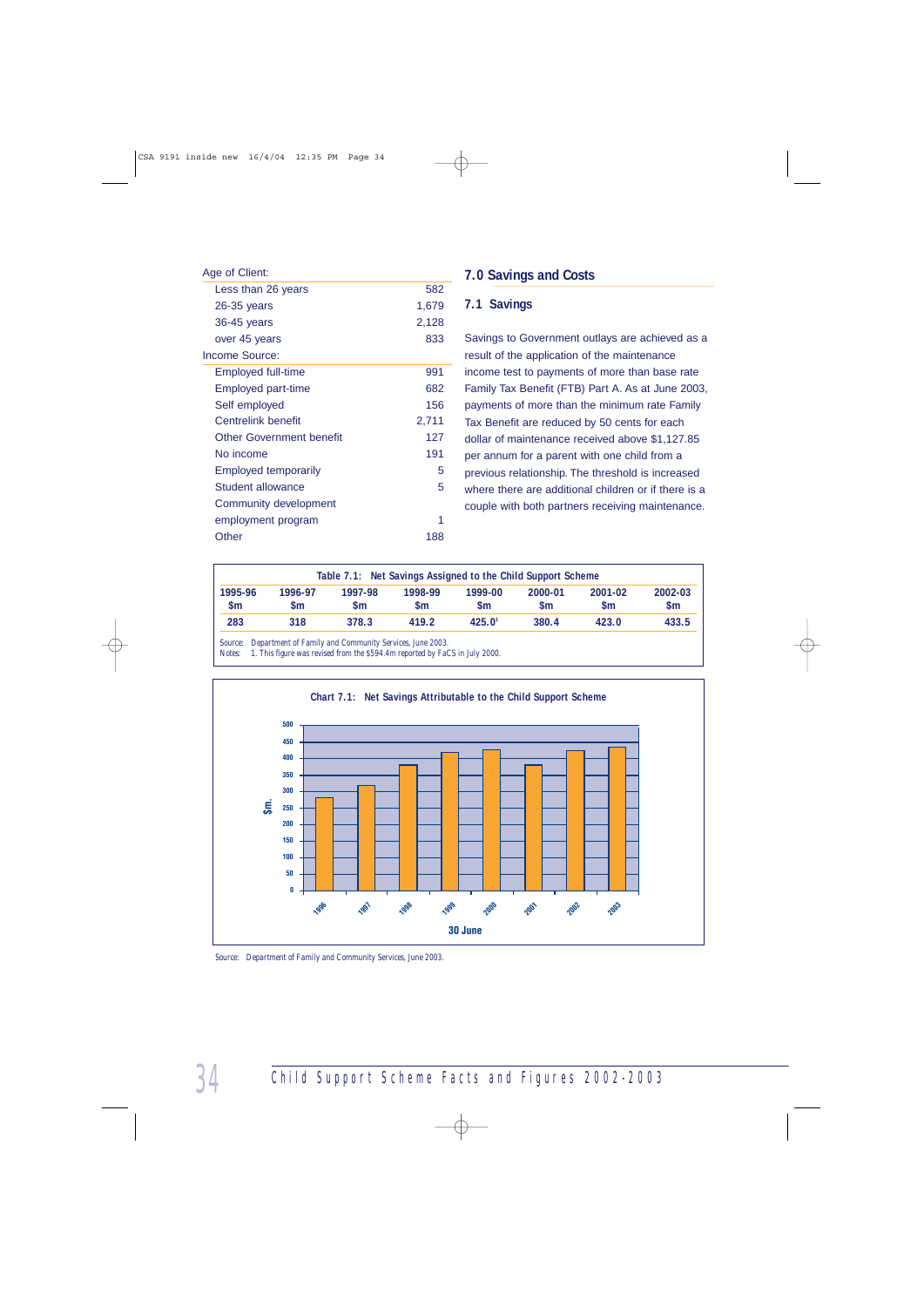

*Source: Child Support Agency Monthly Performance Report (CS5), CSA, June 2003.*

#### **7.2 Scheme Costs**

| <b>Agency/Dept</b>       | 95-96<br>\$m | 96-97<br>\$m | 97-98<br>$\mathsf{Sm}$ | 98-99<br>\$m     | 99-2000<br>\$m\$ | 2000-01<br>\$m | 2001-02<br>$\mathsf{Sm}$ | 2002-03<br>\$m |
|--------------------------|--------------|--------------|------------------------|------------------|------------------|----------------|--------------------------|----------------|
| <b>CSA</b>               | 114.8        | 160.6        | 169.7                  | 108.1            | 198.2            | 203.7          | 214.0                    | 233.2          |
| <b>FaCS</b>              | 12.4         | 8.6          | 10.4                   | 2.7 <sup>4</sup> | 3.0              | 2.3            | 2.3                      | 1.4            |
| <b>AGD</b>               | 4.3          | 4.7          | 7.5                    | 7.8              | 7.8              | 7.8            | 5.3 <sup>5</sup>         | $5.5^5$        |
| <b>Scheme Costs</b>      | 131.6        | 173.9        | 187.7                  | 190.6            | 209.0            | 213.8          | 221.6                    | 240.1          |
| Savings in FaCS          |              |              |                        |                  |                  |                |                          |                |
| pay't (net)              | 283          | 318          | 378                    | 419              | 425              | 380            | 423                      | 433.5          |
| Net Savings <sup>6</sup> | 151          | 144          | 191                    | 228              | 216              | 166            | 201                      | 193            |

*Source: Child Support Agency, Department of Family and Community Services and Attorney-General's Department.*

*Notes: 1. The 1996-97, 1997-98 and 1998-99 CSA costs figures are not directly comparable with the 1995-96 figure of \$114.85 million. The later figures are accrued cost estimates which include, for example, all CSA costs for salaries, administrative costs, leave, IT redevelopment, internal user charges (IUCs) etc.*

*2. The 1999-2000 savings attributable to the Child Support Scheme are not comparable with data for earlier years. The increase in savings reflects steps taken by Centrelink to streamline the process for private collection customers.*

*3. Attorney-General's Department 1996-97, 1997-98 and 1998-99 costs for its responsibilities within the Child Support Scheme are not comparable with data for earlier years. The 1996-97, 1997-98 and 1998-99 figures are the actual amounts that A-G's spent administering its child support work: earlier figures are amounts that were allocated by the Department of Finance for those CSS responsibilities.*

*4. With the creation of the Department of Family and Community Services in the 1998-99 year and the establishment of Centrelink as an entity separate to FaCS, a decision was taken by FaCS to remove Centrelink costs in relation to the Child Support Scheme.*

*5. Expenditure by Legal Aid Commissions on Commonwealth matters is undertaken by Commissions in accordance with Commonwealth legal aid priorities. As such the Attorney-General's Department does not set funding levels to be expended by Legal Aid Commissions on particular areas of law. In 2002-03, Legal Aid Commissions (excluding Tasmania, ACT and NT) expended \$4.169 million on child support representation. Expenditure excludes resources dedicated to the provision of advice/information for child support matters. In addition, Community Legal Centres expended \$1.303 million on the provision of services for child support matters.*

*6. Net Savings equals Net Savings to Government outlays minus Scheme Costs.*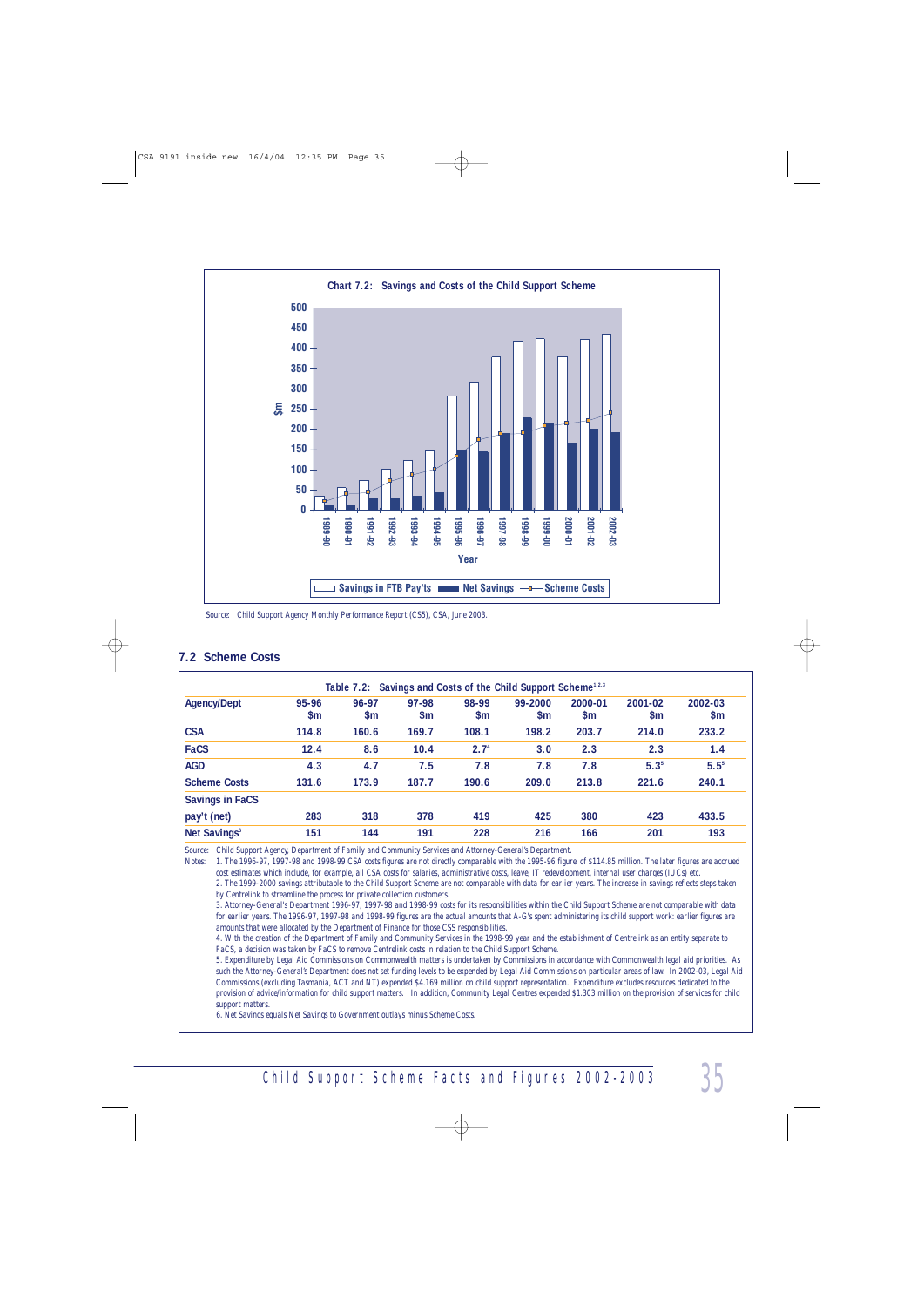#### **7.3 Comparisons with Overseas Agencies**

cost-effectiveness indicators of the Australian Child Support Scheme compare with other child support organisations.

The Australian Child Support Agency has conducted preliminary research into how broad

|                                      | Table 7.3: |                                                          |                        |                                                         | Comparative Statistics for Australian and Overseas Child Support Programs (1998-99) <sup>1,2</sup> |            |                                                    |                                         |                    |
|--------------------------------------|------------|----------------------------------------------------------|------------------------|---------------------------------------------------------|----------------------------------------------------------------------------------------------------|------------|----------------------------------------------------|-----------------------------------------|--------------------|
| Country                              |            | Total A\$m.<br><b>Collected or</b><br><b>Transferred</b> | Program<br>Costs A\$m. | A\$<br><b>Collected</b><br>for each \$1<br><b>Spent</b> | Cost of<br>Collecting \$1                                                                          | Caseload   | Agency<br><b>Staff</b><br><b>Numbers</b><br>(FTEs) | Cost A\$<br>per<br>Agency<br><b>FTE</b> | <b>Arrears A\$</b> |
| <b>Australia</b>                     | 1997-98    | 1,162.9                                                  | 169.7                  | 6.85                                                    | <b>14.6 cents</b>                                                                                  | 494,534    | 2,587                                              | 65,597                                  | 450.3              |
|                                      | 1998-99    | 1,299.2                                                  | 180.1                  | 7.21                                                    | 13.9 cents                                                                                         | 535,569    | 2,663                                              | 67,634                                  | 455.6              |
|                                      | 1999-00    | 1,386.2                                                  | 198.2                  | 6.99                                                    | $14.3$ cents                                                                                       | 569,710    | 2,714                                              | 75,055                                  | 542.6              |
| Canada <sup>3</sup>                  | 1998-99    | 1,225.6                                                  | n/a                    | n/a                                                     | n/a                                                                                                | 389,273    | 1,590                                              | 62,830                                  | 1,746.6            |
| <b>New</b><br><b>Zealand</b>         | 1997-98    | 153.2                                                    | 33.7                   | 4.55                                                    | 22.0 cents                                                                                         | 131,750    | 509                                                | 66,220                                  | 224.9              |
|                                      | 1998-99    | 160.2                                                    | 36.4                   | 4.40                                                    | <b>22.7 cents</b>                                                                                  | 132,500    | 475                                                | 76,571                                  | 259.1              |
| <b>United</b><br><b>Kingdom</b>      | 1998-99    | 1,686.7                                                  | 589.3                  | 2.86                                                    | <b>35.0 cents</b>                                                                                  | 923,960    | 9,299                                              | 63,372                                  | n/a                |
| <b>United</b><br>States <sup>4</sup> | 1996-97    | 22,673.9                                                 | 5,815.8                | 3.90                                                    | <b>25.6 cents</b>                                                                                  | 19,057,164 | 52,483                                             | 110,987                                 | 75,703.8           |
|                                      | 1997-98    | 24,342.9                                                 | 6,082.4                | 4.00                                                    | $25.0$ cents                                                                                       | 19,419,449 | 56,212                                             | n/a                                     | n/a                |

*Notes: 1. Currency amounts in this table are A\$ and were converted using the exchange rate quoted in The Australian Financial Review, 7 July 2000. These topline results do not necessarily reflect different policy aims and administrative arrangements between agencies.*

*2. Australian staff numbers in this table are Average Staffing Level (ASL). There was also a small number of FaCS staff dedicated to the Child Support Scheme, and a small number of staff in the Attorney-General's Department who had child support responsibilities.* 

The reader should note that these figures have not been standardised using agreed definitions, although an international project is continuing to develop such standards between the Australia, New Zealand, USA, Canada and UK child support

organisations. Given the lack of standardisation between the information for each jurisdiction, close comparisons between these data is inadvisable. Surveyed agencies define collections in different ways. 9

#### **7.4 CSA Staff**

Table 7.4 records staffing levels for CSA at June 2003. The table also notes the gender breakdown by classification levels.

At the end of June 2003 there were 2,873 FTE

staff in the CSA. Of that number 2,062 were females (72 per cent) and 811 were males (28 per cent). At levels ASO 1-6 (and equivalents) 73 per cent of all officers were female but at the Senior Officer levels males accounted for 43 per cent of CSA staff.

<sup>9</sup> The reader is referred to the paper *Child Support Schemes: Australia and Comparisons*, Client Research Unit, Child Support Agency, March 2001.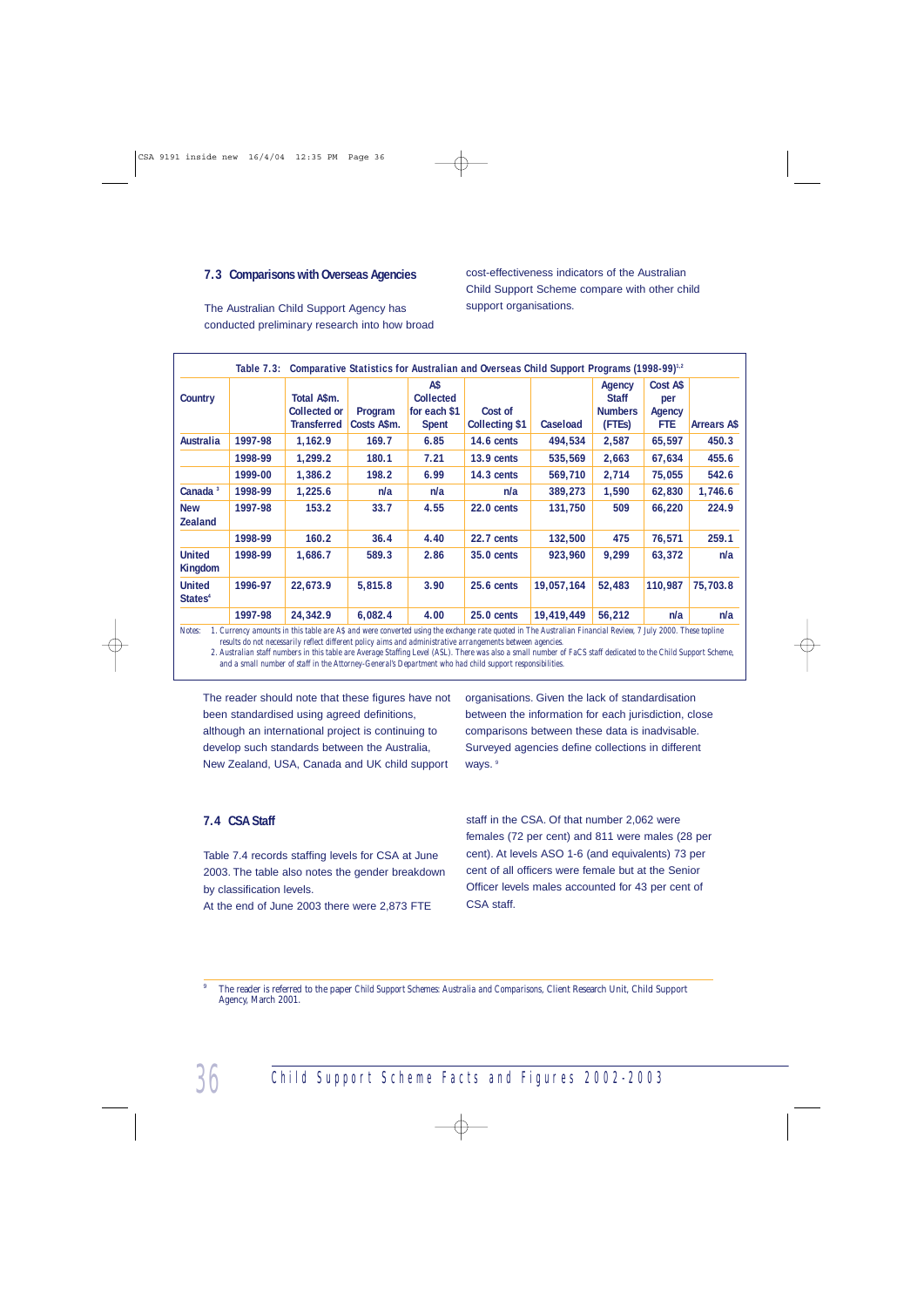| Table 7.4: CSA Total Staff by Gender and Classifications, June 2003 <sup>1, 2, 3,4</sup> |             |      |        |      |                    |
|------------------------------------------------------------------------------------------|-------------|------|--------|------|--------------------|
|                                                                                          | <b>Male</b> | %    | Female | %    | <b>Total Staff</b> |
| <b>APS 1-6</b>                                                                           | 735         | 27.3 | 1.956  | 72.7 | 2,691              |
| <b>SOG/EL1-2</b>                                                                         | 73          | 41.7 | 102    | 58.3 | 175                |
| <b>SES</b>                                                                               |             | 42.9 | 4      | 57.1 |                    |
| <b>Total</b>                                                                             | 811         | 28.2 | 2,062  | 71.8 | 2,873              |

*Source: Child Support Agency, June 2003.*

*Notes: 1. Numbers are Actual Full Time Equivalents (FTE) which include staff on unpaid leave. Unpaid categories include staff who are on leave without pay, unpaid maternity leave, and compensation.*

*2. Staff on Higher Duties Allowance (HDA) are recorded at HDA level rather than their nominal classification.*

*3. The bulk of Scheme staff are employed by the CSA. There is also a small number of staff employed in other areas of FaCS, and the Attorney-General's Department, both of which also have administrative responsibilities under the Child Support Scheme.*

*Percentages may not add due to rounding.*

#### **7.5 CSA Telephone Performance**

Research has established that CSA clients prefer communicating by telephone. Recognising this

fact, the CSA has allocated considerable time and funding to improving its telephone system. This effort is reflected in the telephone performance statistics in Table 7.5.

| Table 7.5: CSA Telephone Statistics |                                            |                            |                                          |                                                                            |  |
|-------------------------------------|--------------------------------------------|----------------------------|------------------------------------------|----------------------------------------------------------------------------|--|
| <b>End June</b>                     | Main Queue <sup>1</sup><br>(calls per day) | Response Time <sup>2</sup> | <b>IVR Calls</b><br>per day <sup>3</sup> | <b>Total Phone</b><br><b>Traffic (queue</b><br>and IVR total) <sup>4</sup> |  |
| 1994                                | 5,000                                      | n/a                        | n/a                                      | 5,000                                                                      |  |
| 1995                                | 9,000                                      | 80% in 3 mins              | n/a                                      | 9,000                                                                      |  |
| 1996                                | 6,000                                      | 80% in 2 mins              | n/a                                      | 6,000                                                                      |  |
| 1997                                | 8,000                                      | 90% in 2 mins              | 2,308                                    | 10,300                                                                     |  |
| 1998                                | 8,500                                      | 93.3% in 2 mins            | 4,154                                    | 12,700                                                                     |  |
|                                     |                                            | 83.5% in 30 secs           |                                          |                                                                            |  |
| 1999                                | 8,500                                      | $86\%$ in 2 mins           | 4,681                                    | 13,200                                                                     |  |
| 2000                                | 8,450                                      | 87% in 2 mins              | 6,287                                    | 14,700                                                                     |  |
| 2001                                | 9,371                                      | 95.5% in 2 mins            | 5,753                                    | 15,124                                                                     |  |
| 2002                                | 8,679                                      | 88.5% in 2 mins            | 5,177                                    | 13,856                                                                     |  |
|                                     |                                            | 79.3% in 30 secs           |                                          |                                                                            |  |
| 2003                                | 9,332                                      | 93.8% in 2 mins            | 6,499                                    | 15,831                                                                     |  |
|                                     |                                            | 85.3% in 30 secs           |                                          |                                                                            |  |

*Source: CSA, as at 30 June for the years in question.*

*Notes: 1. Main Queue includes public calls, which have been logged on to the CSA phone system. The total excludes Change of Assessment (COA) and Complaints calls.*

*2. Response time is calculated on calls logged in to the Main Queue.*

*3. IVR (Interactive Voice Response) was introduced by the CSA during 1995-96. An IVR traffic figure for that year is not available. The calls to the Main Queue decreased during that year as a result of the introduction of the IVR. IVR calls are counted on a monthly basis given that the system operates 7 days per week. In this instance, however, calls have been calculated on a daily basis using the following method. In 2000-01 there were 113,159 IVR calls per month or 1.5 million for the year. This figure was then divided by 260, which is the number of days in a working year, to produce the result of 5,753. This makes the IVR calls per day consistent with the way the calls per day are measured for the Main Queue.*

*4. The totals in this column include all Main Queue calls and IVR calls calculated on a daily basis using the method described in note 3 above.*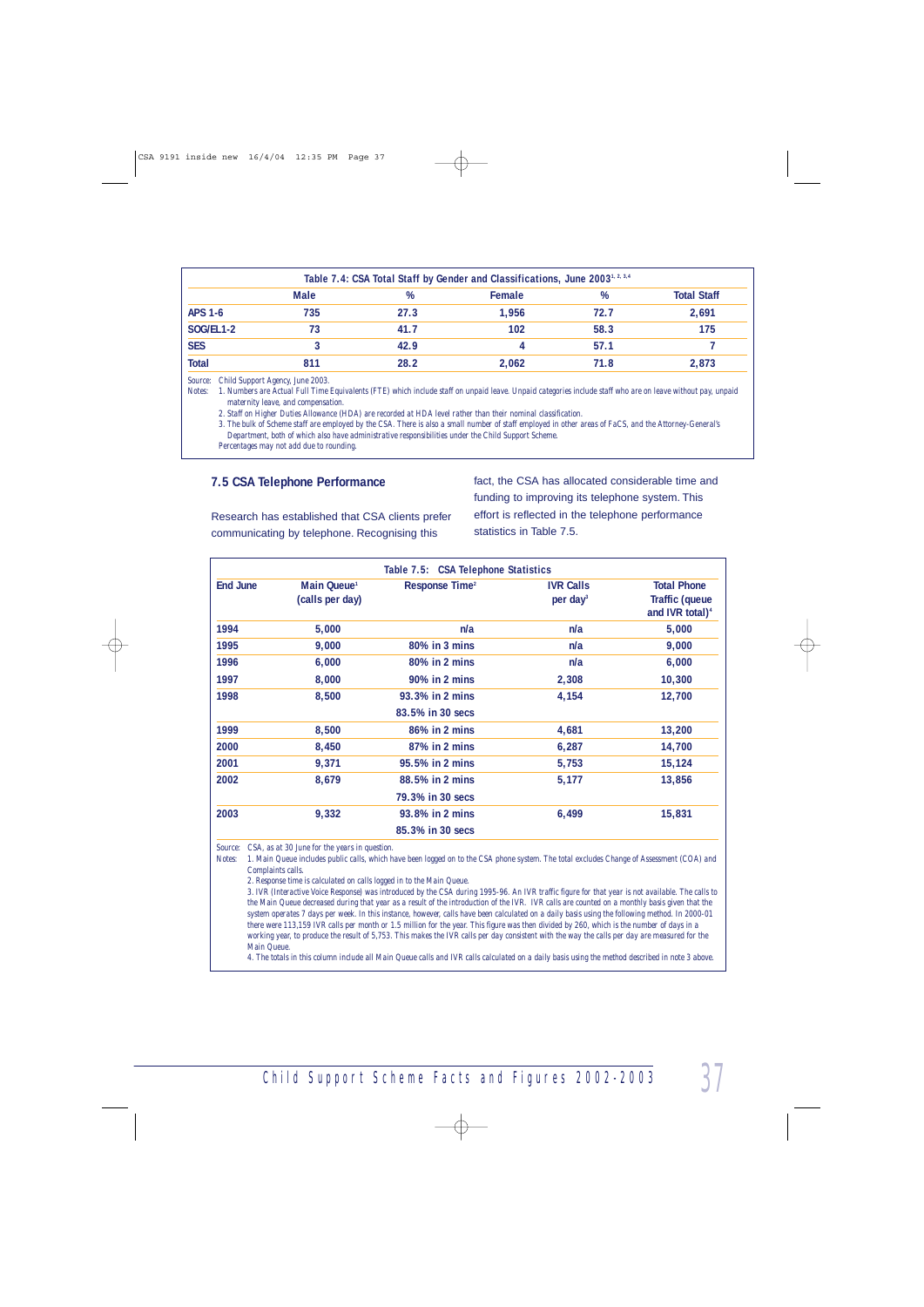38 Child Support Scheme Facts and Figures 2002-2003

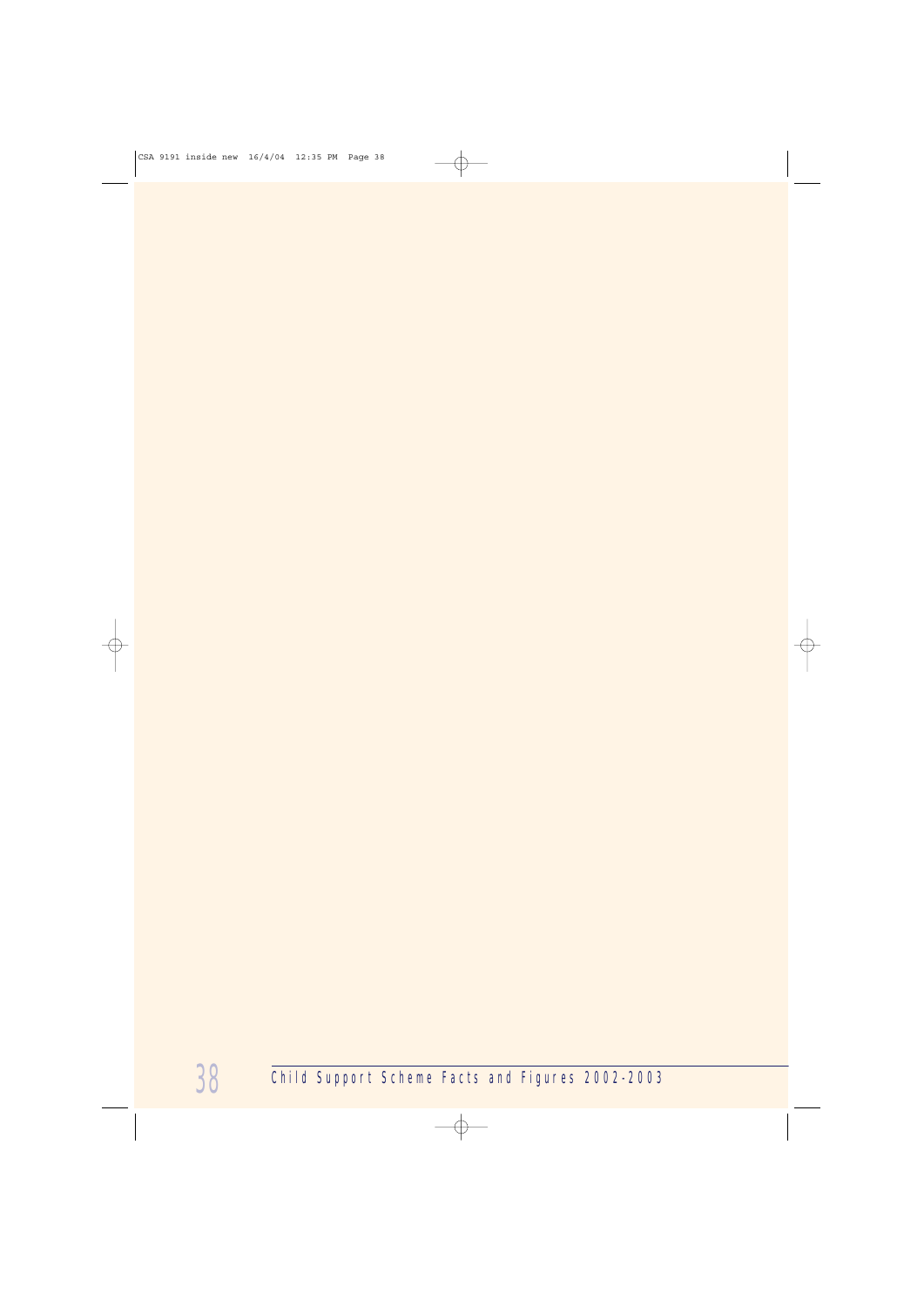## **Appendix 1: Contact Details**

Parents are able to obtain information from CSA, Centrelink and legal service providers on the following numbers.

#### **Child Support Agency**

| $\bullet$ | <b>General Enquiries</b>                                                                               | <b>Phone 131 272</b> |
|-----------|--------------------------------------------------------------------------------------------------------|----------------------|
| $\bullet$ | <b>CSA Info Service (IVR automated</b><br>service for quick account enquiries and general information) | Phone 131 107        |
| $\bullet$ | <b>Child Support Change of Assessment</b>                                                              | <b>Phone 131 141</b> |
|           | <b>CSA Complaints</b>                                                                                  | Phone 132 919        |
|           | <b>Web Site</b>                                                                                        | www.csa.gov.au       |

#### **Centrelink**

| $\bullet$ | Pensions Information                      | Phone 132 300        |
|-----------|-------------------------------------------|----------------------|
| $\bullet$ | <b>Family Payments</b>                    | <b>Phone 136 150</b> |
| $\bullet$ | Enquiries in languages other than English | Phone 131 202        |
|           | <b>Appointments</b>                       | Phone 131 021        |

#### **Family Assistance Office**

• General Enquiries **Phone 136 150**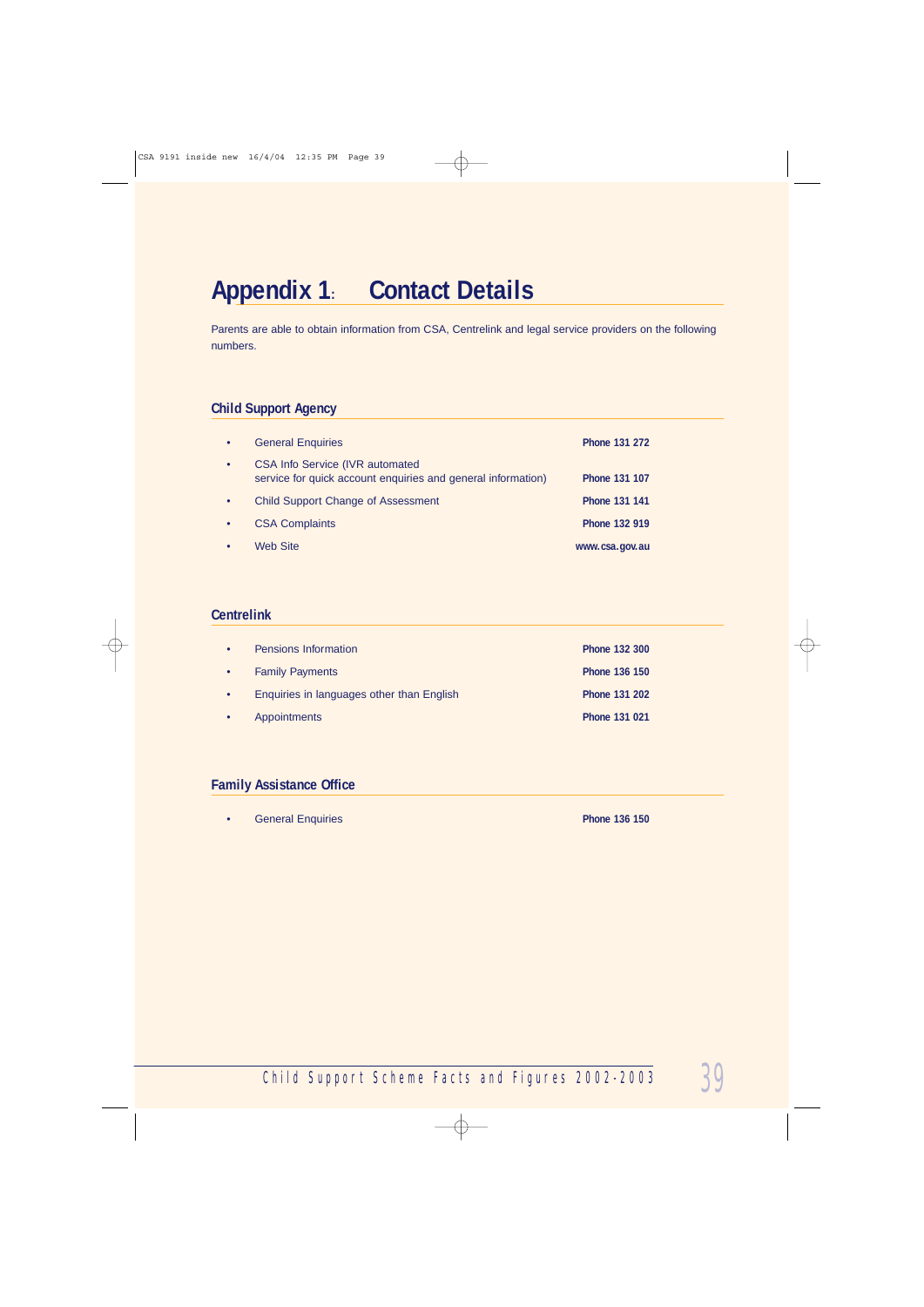#### **Family Court of Australia**

- 
- Adelaide **(08) 8205 2666** Newcastle **(02) 4926 1255**
- Brisbane **(07) 3248 2200** Parramatta **(02) 9893 5555**
- Canberra **(02) 6267 0511** Sydney **(02) 9217 7111**
- Dandenong **(03) 9767 6200** Townsville **(07) 4722 9333**
- 
- Hobart **(03) 6232 1725**
- Melbourne **(03) 860 03777**

#### **Federal Magistrates Service**

- Phone: **1300 367 110**
- Web Site: **www.fms.gov.au**

#### **Other Support Services**

#### Family Relationship Services

|           | Centacare:                             | 1300 138 070 |
|-----------|----------------------------------------|--------------|
| $\bullet$ | <b>Family Services Australia:</b>      | 1300 365 859 |
| $\bullet$ | Relationships Australia:               | 1300 364 277 |
| $\bullet$ | <b>Telephone Interpreting Service:</b> | 131 450      |

Financial counselling services are available in each state:

| <b>NSW</b> | 1800 808 488     | Tas.      | $(03)$ 6223 4595 |
|------------|------------------|-----------|------------------|
| Vic.       | $(03)$ 9614 5433 | <b>WA</b> | (08) 9221 9411   |
| <b>Qld</b> | $(07)$ 3257 1957 | ACT       | $(02)$ 6257 1788 |
| <b>SA</b>  | (08) 8202 5182   | NT        | $(08)$ 8932 6111 |

• Family Law Hotline: **1800 050 321 (Toll free information line)**

| ۰ | <b>Newcastle</b>  | (02) 4926 1255       |
|---|-------------------|----------------------|
| ۰ | Parramatta        | (02) 9893 5555       |
| ۰ | <b>Sydney</b>     | (02) 9217 7111       |
| ۰ | <b>Townsville</b> | (07) 4722 9333       |
|   |                   | (0.01, 0.001, 0.000) |

• Darwin **(08) 8981 1488** • Family Court WA **(08) 9224 8222**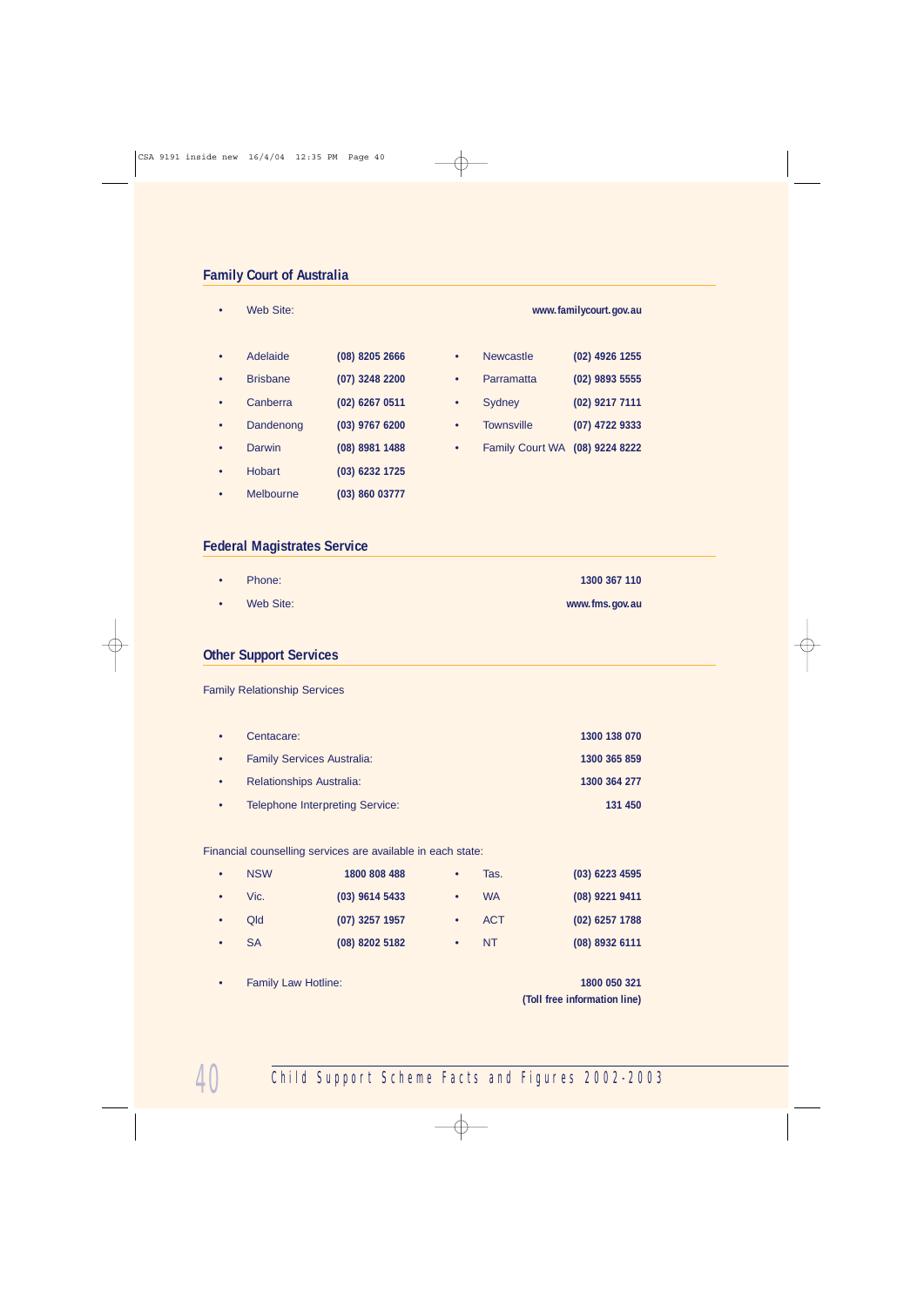### **Carer Parent Services**

#### **Child Support Scheme**

Legal Aid Commission.

If you require assistance to understand your rights and responsibilities under the Child Support Scheme, a number of Legal Aid related agencies throughout Australia provide specialised independent services. For more information or advice about how the Scheme applies to you, please contact one of the services listed below.

| <b>AUSTRALIAN CAPITAL TERRITORY</b>                      |                                                        | <b>NORTHERN TERRITORY</b>                       |                                 |  |
|----------------------------------------------------------|--------------------------------------------------------|-------------------------------------------------|---------------------------------|--|
| Legal Aid Office (ACT)                                   |                                                        | Northern Territory Legal Aid Commission         |                                 |  |
|                                                          | Phone: (02) 6243 3411                                  | <b>Family Law Advice Sessions</b>               |                                 |  |
|                                                          | Advice Line: 1300 654 314                              |                                                 | Phone: (08) 8999 3000           |  |
|                                                          |                                                        | <b>Advice Line</b>                              |                                 |  |
| <b>NEW SOUTH WALES</b>                                   |                                                        |                                                 | Phone: 1800 019 343             |  |
| <b>Legal Aid Commission of NSW</b>                       |                                                        | <b>QUEENSLAND</b>                               |                                 |  |
|                                                          | Phone: (02) 9744 3833<br>Phone: 1800 451 784 Toll Free | <b>Legal Aid Queensland</b>                     |                                 |  |
|                                                          |                                                        | <b>Child Support Unit</b>                       |                                 |  |
| <b>Macarthur Legal Centre</b>                            |                                                        |                                                 | Phone: 1300 651 188 (Toll Free) |  |
|                                                          | Phone: (02) 4628 2042                                  |                                                 | $(07)$ 3238 3545<br>Fax:        |  |
| Illawarra Legal Centre Inc.                              |                                                        |                                                 |                                 |  |
|                                                          | Phone: (02) 4276 1939                                  | Caxton Legal Centre Inc.                        |                                 |  |
|                                                          |                                                        |                                                 | Phone: (07) 3254 1811           |  |
| <b>Southwest Sydney Legal Centre</b>                     | Phone: (02) 9601 7777                                  | <b>VICTORIA</b>                                 |                                 |  |
|                                                          |                                                        | Victoria Legal Aid                              |                                 |  |
| <b>SOUTH AUSTRALIA</b>                                   |                                                        |                                                 | Phone: (03) 9269 0408           |  |
| Legal Service Commission of South Australia              |                                                        |                                                 | 1800 677 402                    |  |
| <b>Child Support Section</b>                             |                                                        | Peninsula Community Legal Centre Inc.           |                                 |  |
|                                                          | Phone: (08) 8463 3576                                  |                                                 | Phone: (03) 9783 3600           |  |
|                                                          | 1300 366 424                                           | Geelong Community Legal Service Inc.            |                                 |  |
| <b>Southern County Justice Centre</b>                    |                                                        |                                                 | Phone: (03) 5229 0775           |  |
|                                                          | Phone: (08) 8384 5222                                  |                                                 |                                 |  |
| <b>Westside Community Lawyers</b>                        |                                                        | Springvale Monash Legal Service                 |                                 |  |
|                                                          | Phone: (08) 8243 5521                                  |                                                 | Phone: (03) 9562 3144           |  |
|                                                          |                                                        | Springvale Community Aid and Advice Bureau Inc. |                                 |  |
| <b>Para District Legal Service</b>                       |                                                        |                                                 | Phone: (03) 9546 5255           |  |
|                                                          | Phone: (08) 8281 6911                                  | <b>WESTERN AUSTRALIA</b>                        |                                 |  |
| <b>TASMANIA*</b>                                         |                                                        | Legal Aid Western Australia                     |                                 |  |
| Legal Aid Commission of Tasmania                         |                                                        | <b>Child Support Legal Unit</b>                 |                                 |  |
| <b>Hobart</b>                                            |                                                        | <b>Carer parents</b>                            |                                 |  |
|                                                          | Phone: (03) 6233 8383                                  |                                                 | Phone: (08) 9261 6253           |  |
| Launceston                                               |                                                        |                                                 | 1300 650 579                    |  |
|                                                          | Phone: (03) 6336 2050                                  | <b>Bunbury Community Legal Centre</b>           |                                 |  |
|                                                          |                                                        |                                                 | Phone: (08) 9791 3206           |  |
| <b>Hobart Community Legal Service</b>                    |                                                        | <b>Gosnells Community Centre</b>                |                                 |  |
|                                                          | Phone: (03) 6223 2500                                  |                                                 | Phone (08) 9398 1455            |  |
| * Carer parents in the south of the state should contact |                                                        |                                                 |                                 |  |
| the Hobart Community Legal Service. Carers in the        |                                                        |                                                 |                                 |  |
| north and northwest of the state should contact the      |                                                        |                                                 |                                 |  |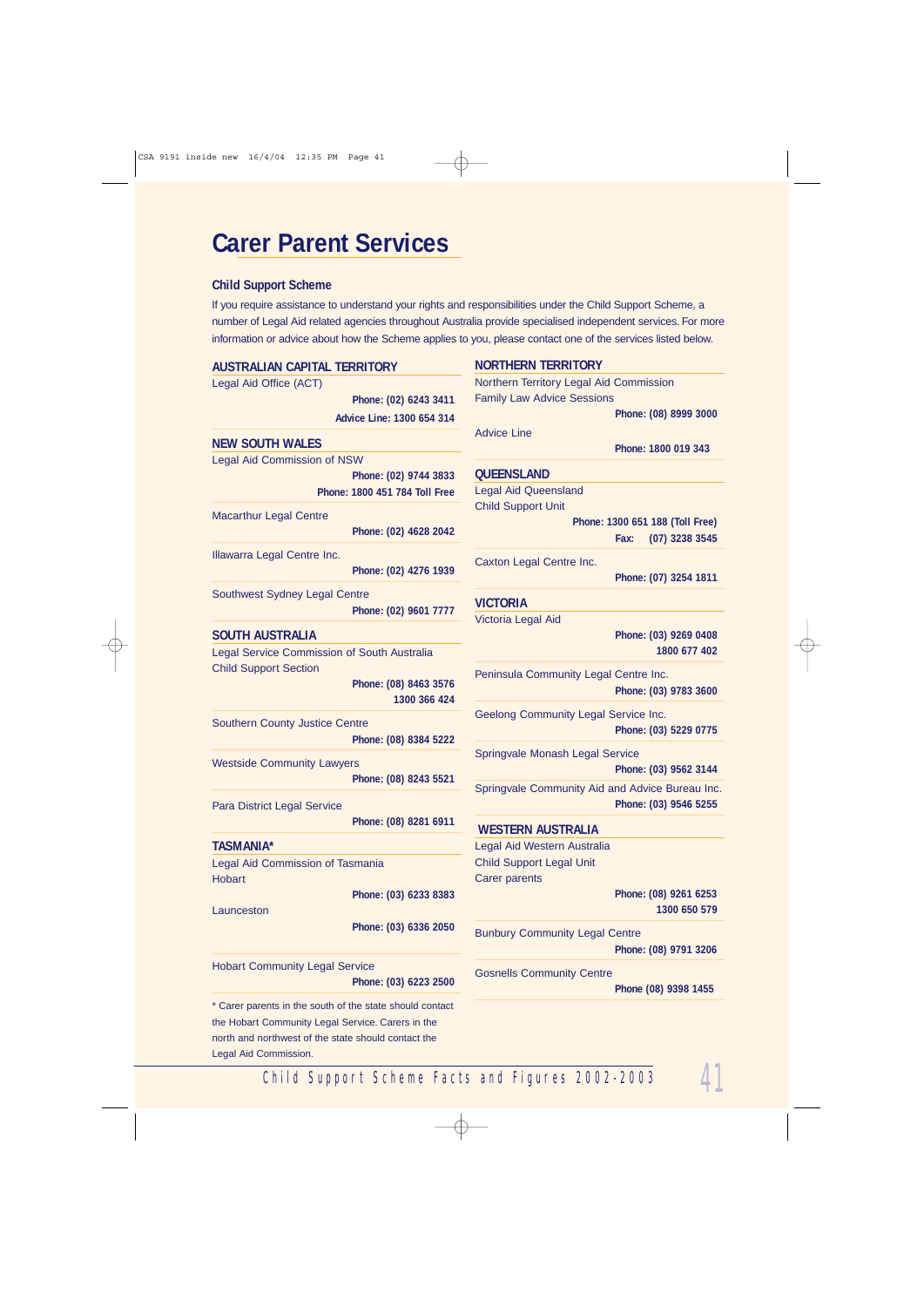# **Liable Parent Services**

#### **Child Support Scheme**

If you require assistance to understand your rights and responsibilities under the Child Support Scheme, a number of Legal Aid related agencies throughout Australia provide specialised independent services. These services may be able to assist you to purchase a self-help kit, attend an information session or receive telephone information and/or advice. For more information or advice about how the Scheme applies to you, please contact one of the services listed below.

| <b>AUSTRALIAN CAPITAL TERRITORY</b>                        | <b>NORTHERN TERRITORY</b>                  |
|------------------------------------------------------------|--------------------------------------------|
| Legal Aid Office (ACT)                                     | Northern Territory Legal Aid Commission    |
| Phone: (02) 6243 3411                                      | <b>Family Law Advice Sessions</b>          |
| Advice Line: 1300 654 314                                  | Phone: (08) 8999 3000                      |
| <b>NEW SOUTH WALES</b>                                     | 1800 019 343                               |
| Legal Aid Commission of NSW Child Support                  | <b>QUEENSLAND</b>                          |
| <b>Service</b>                                             | Legal Aid Queensland Child Support Unit    |
| Phone: (02) 9744 3833                                      | (Liable Parent Project)                    |
| 1800 451 784 Toll-Free                                     | Phone: 1300 651 188 Toll-Free              |
| <b>SOUTH AUSTRALIA</b>                                     | Fax: (07) 3238 3545                        |
| Legal Services Commission of South Australia               | <b>Caxton Legal Centre</b>                 |
| <b>Child Support Section</b>                               | Phone: (07) 3254 1811<br><b>VICTORIA</b>   |
| Phone: (08) 8463 3576                                      | Victoria Legal Aid                         |
| 1300 366 424                                               | <b>Liable Parents Information Service</b>  |
| <b>Southern Community Justice Centre</b>                   | Phone: (03) 9269 0408                      |
| Phone: (08) 8384 5222<br><b>Westside Community Lawyers</b> | 1800 677 402                               |
| Phone: (08) 8243 5521                                      | <b>Peninsula Community Legal Service</b>   |
| <b>TASMANIA</b>                                            | Phone: (03) 9783 3600                      |
| Legal Aid Commission of Tasmania Child Support             | 1800 064 784 (0359 area only)              |
| <b>Information Sessions</b>                                | <b>Geelong Community Legal Service</b>     |
| <b>Launceston Office</b>                                   | Liable Parent Child Support Worker         |
| Phone: (03) 6336 2050                                      | Phone: (03) 5221 4744                      |
| <b>Hobart Office</b>                                       | <b>Springvale Legal Service</b>            |
| Phone: (03) 6233 8383                                      | Phone: (03) 9562 3144                      |
| <b>WESTERN AUSTRALIA</b>                                   | Springvale Monash Community Aid and Advice |
| Legal Aid Western Australia                                | <b>Bureau</b>                              |
| <b>Child Support Legal Unit</b>                            | Phone: (03) 9546 5255                      |
| <b>Liable Parent Forums</b>                                |                                            |
| Phone: (08) 9261 6318                                      |                                            |
| Phone: 1800 199 363                                        |                                            |
| <b>Bunbury Community Legal Centre</b>                      |                                            |
| Phone: (08) 9791 3206                                      |                                            |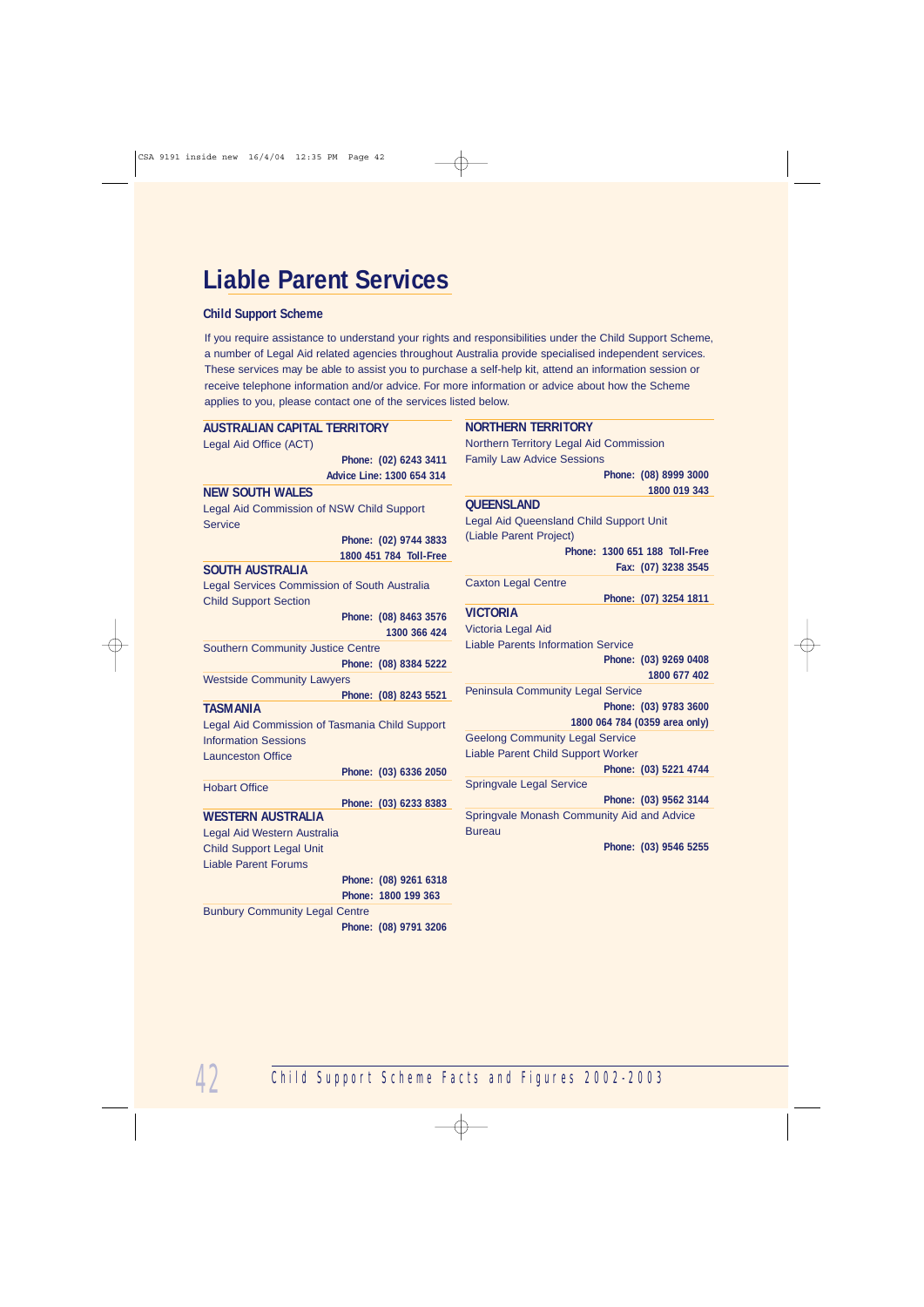| <b>Jsed in Child Support Assessments</b><br><b>Amounts</b>                            | <b>Child Support Year</b> |                                                                                                                             |         |         |         |         |         |         |         |
|---------------------------------------------------------------------------------------|---------------------------|-----------------------------------------------------------------------------------------------------------------------------|---------|---------|---------|---------|---------|---------|---------|
| 1994-95<br>1993-94                                                                    | 1995-96                   | 1996-97                                                                                                                     | 1997-98 | 1998-99 | 1999    | 2000    | 2001    | 2002    | 2003    |
| ↮                                                                                     | ↮                         | ↮                                                                                                                           | €       | ⊌       | ↮       | ↮       | ↮       | Ø       | Ø       |
| 8,221<br>7,959                                                                        | 8,362                     | 8,733                                                                                                                       | 9,006   | 9,043   | 10,219  | 10,482  | 11,271  | 11,740  | 12,315  |
| 13,712<br>13,276                                                                      | 13,946                    | 14,570                                                                                                                      | 15,023  | 15,085  | 17,051  | 17,498  | 18,813  | 19,597  | 20,557  |
| 1,669<br>1,609                                                                        | 1,747                     | 1,830                                                                                                                       | 1,888   | 1,895   | 1,958   | 2,018   | 2,049   | 2,169   | 2,235   |
| 2,356<br>2,272                                                                        | 2,447                     | 2,558                                                                                                                       | 2,639   | 2,649   | 2,733   | 2,813   | 2,857   | 3,025   | 3,119   |
| 3,428<br>3,319                                                                        | 3,487                     | 3,643                                                                                                                       | 3,756   | 3,771   | 3,875   | 3,977   | 4,276   | 4,454   | 4,672   |
|                                                                                       |                           |                                                                                                                             |         |         |         |         |         |         |         |
|                                                                                       |                           |                                                                                                                             |         |         |         |         |         |         |         |
|                                                                                       |                           |                                                                                                                             |         |         |         |         |         |         |         |
| 33,259<br>32,063                                                                      | 34,549                    | 36,130                                                                                                                      | 37,424  | 38,787  | 31,351  | 31,699  | 33,717  | 35,012  | 36,213  |
| 3,825<br>3,687                                                                        | 3,973                     | 4,155                                                                                                                       | 4,304   | 4,461   | n/a     | n/a     | n/a     | n/a     | n/a     |
| 831                                                                                   | 864                       | 903                                                                                                                         | 936     | 970     | n/a     | n/a     | n/a     | n/a     | n/a     |
| 1,663<br>1,603                                                                        | 1,727                     | 1,807                                                                                                                       | 1,871   | 1,939   | n/a     | n/a     | n/a     | n/a     | n/a     |
|                                                                                       |                           |                                                                                                                             |         |         |         |         |         |         |         |
|                                                                                       |                           |                                                                                                                             |         |         |         |         |         |         |         |
| 83,148<br>80,158                                                                      | 86,373                    | 90,325                                                                                                                      | 93,560  | 96,968  | 101,153 | 103,103 | 108,732 | 113,542 | 119,470 |
| 1.020<br>1.035                                                                        | 1.035                     | 1.040                                                                                                                       | 1.045   | 1.040   | 1.040   | 1.0375  | 1.0375  | 1.0375  | 1.0375  |
| 197.78<br>191.48                                                                      | 201.15                    | 210.15                                                                                                                      | 216.68  | 217.58  | 218.85  | 221.03  | 237.3   | 246.68  | 253.58  |
| The 2000, 2001 and 2002 values are for the calendar years - 1 January to 31 December. |                           |                                                                                                                             |         |         |         |         |         |         |         |
|                                                                                       |                           | Notes 1. The values recorded for the years 1994-95 to 1998-99 cover financial years i.e. 1 July to 30 June for those years. |         |         |         |         |         |         |         |

# **Appendix 2**